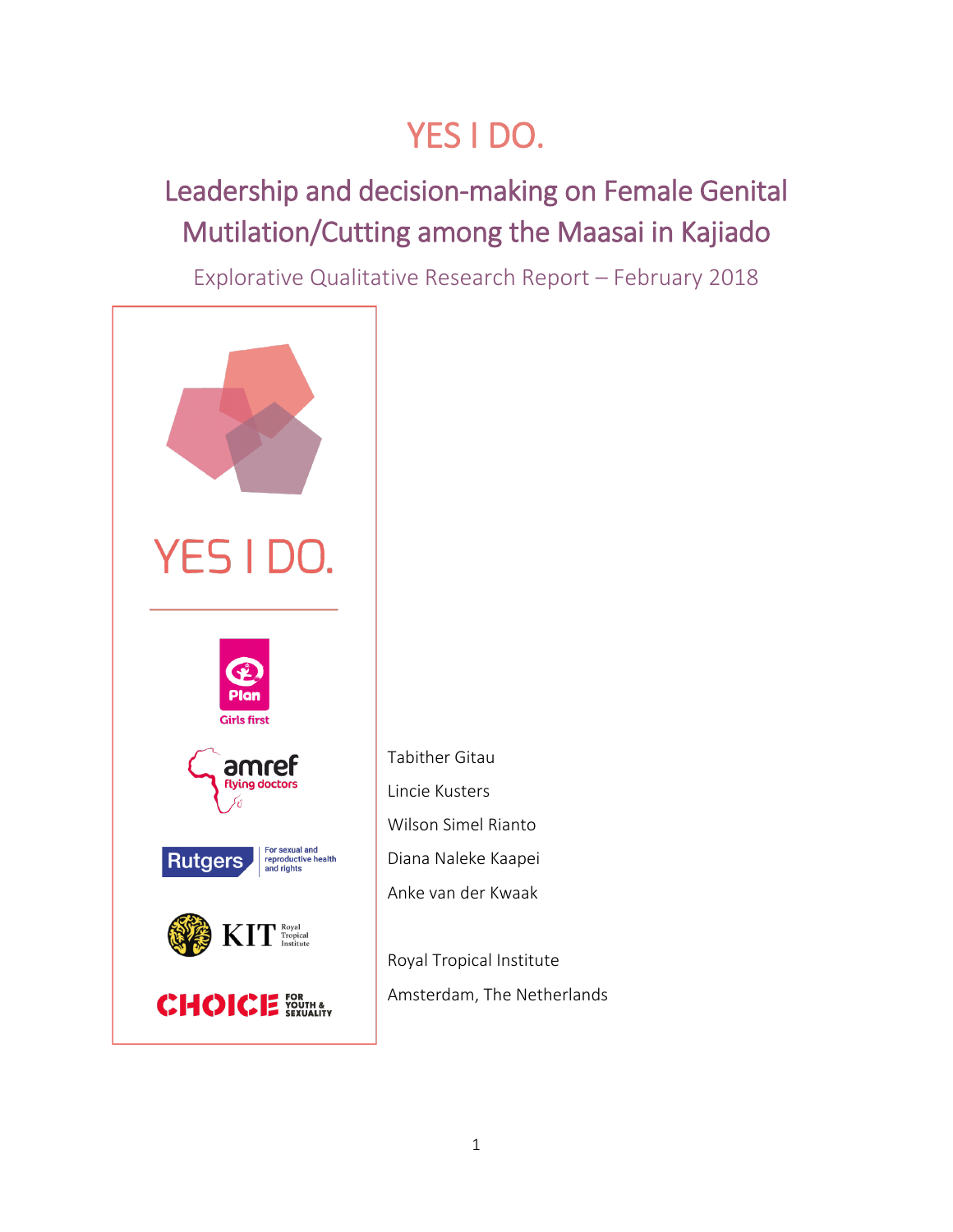## <span id="page-1-0"></span>ACKNOWLEDGEMENTS

The Royal Tropical Institute would like to convey thanks and gratitude to all participants of this study. We acknowledge the participation and cooperation of research participants – the girls, boys, parents, chiefs, religious leaders, community leaders, and others – and mobilizers without whose contributions this explorative qualitative research would not have been possible.

Thanks to the data collection team and the Yes I Do Kenya alliance for taking part in this important aspect of the project. Finally, we would like to thank the Ministry of Foreign Affairs of the Netherlands for funding this project.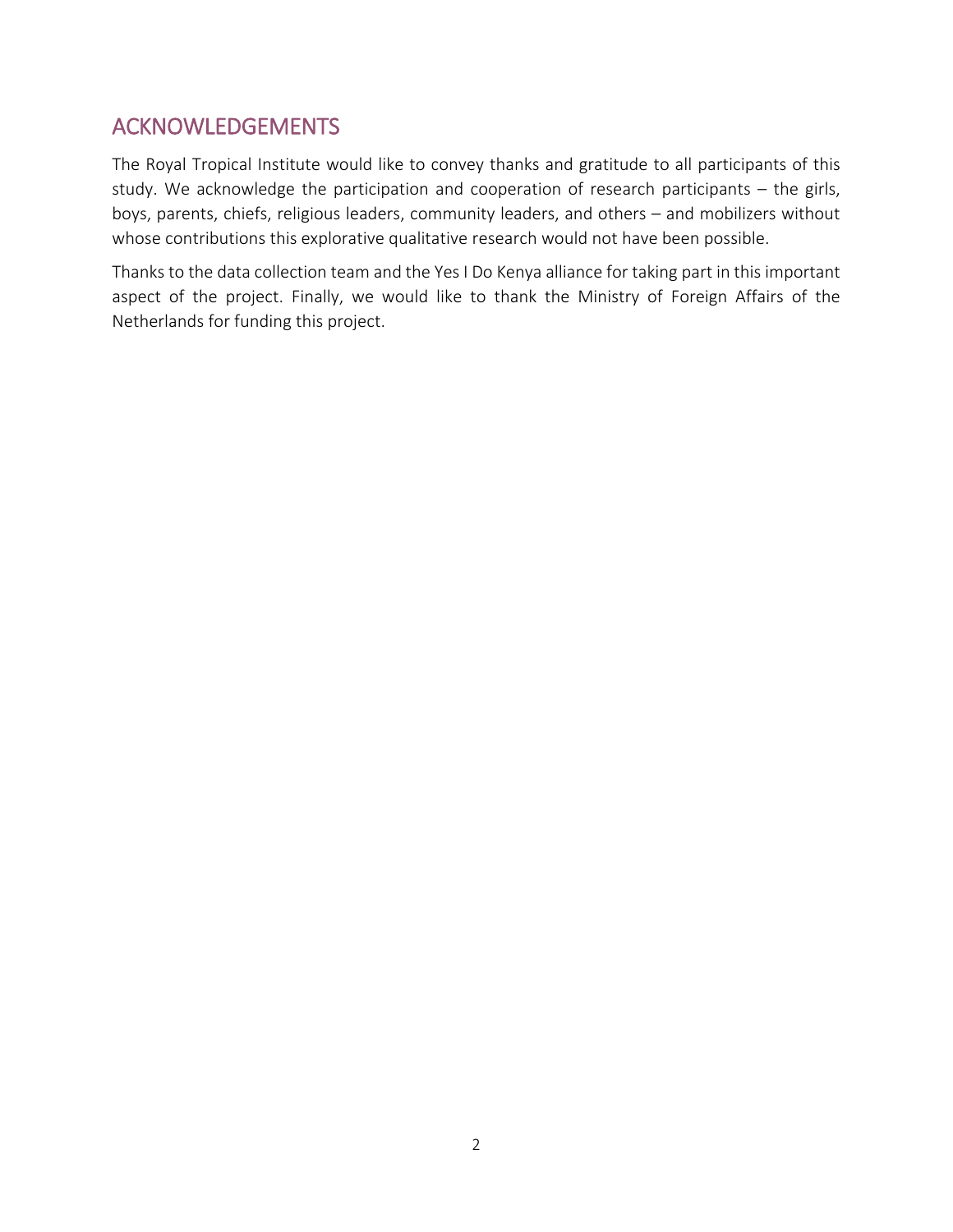## <span id="page-2-0"></span>**CONTENTS**

| 1.    |       |  |  |  |  |  |  |
|-------|-------|--|--|--|--|--|--|
|       | 1.1   |  |  |  |  |  |  |
|       | 1.2   |  |  |  |  |  |  |
|       | 1.3   |  |  |  |  |  |  |
|       | 1.4   |  |  |  |  |  |  |
|       | 1.5   |  |  |  |  |  |  |
| 2.    |       |  |  |  |  |  |  |
|       | 2.1   |  |  |  |  |  |  |
|       | 2.2   |  |  |  |  |  |  |
|       | 2.3   |  |  |  |  |  |  |
|       | 2.4   |  |  |  |  |  |  |
|       | 2.5   |  |  |  |  |  |  |
|       | 2.5.1 |  |  |  |  |  |  |
|       | 2.5.2 |  |  |  |  |  |  |
|       | 2.5.3 |  |  |  |  |  |  |
|       | 2.6   |  |  |  |  |  |  |
|       | 2.7   |  |  |  |  |  |  |
|       | 2.8   |  |  |  |  |  |  |
|       | 2.8   |  |  |  |  |  |  |
|       | 2.9   |  |  |  |  |  |  |
|       | 2.10  |  |  |  |  |  |  |
| 3.    |       |  |  |  |  |  |  |
|       | 3.1   |  |  |  |  |  |  |
|       | 3.2   |  |  |  |  |  |  |
|       | 3.2.1 |  |  |  |  |  |  |
|       | 3.2.2 |  |  |  |  |  |  |
|       | 3.2.3 |  |  |  |  |  |  |
|       | 3.3   |  |  |  |  |  |  |
|       | 3.3.1 |  |  |  |  |  |  |
| 3.3.2 |       |  |  |  |  |  |  |
|       | 3.3.3 |  |  |  |  |  |  |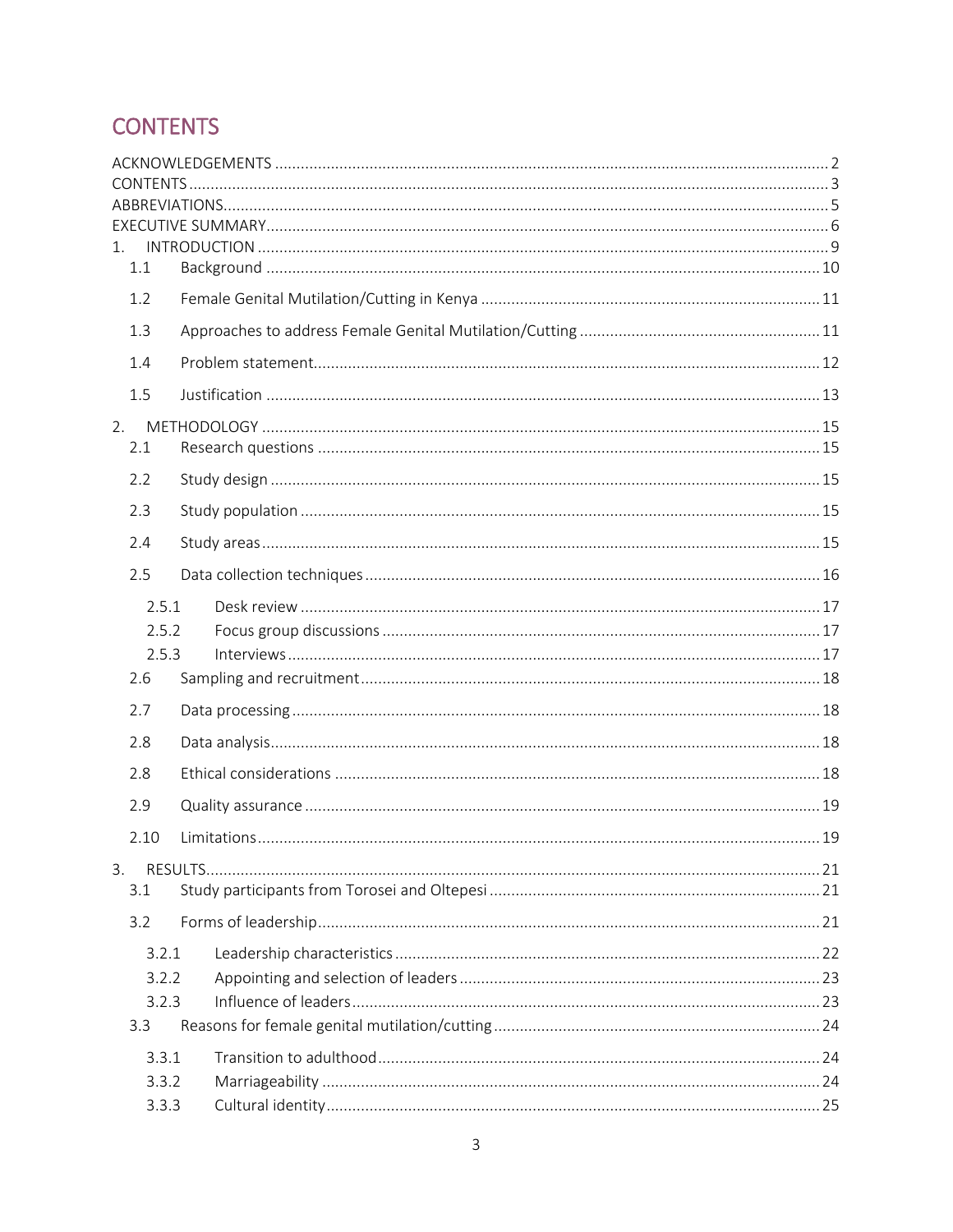|           | 3.3.4 |  |
|-----------|-------|--|
| 3.4       |       |  |
|           | 3.4.1 |  |
|           | 3.4.2 |  |
|           | 3.4.3 |  |
| 3.5       |       |  |
| 3.6       |       |  |
| 3.7       |       |  |
| 3.8       |       |  |
|           | 3.8.1 |  |
|           | 3.8.2 |  |
|           | 3.8.3 |  |
|           | 3.8.4 |  |
|           | 3.8.5 |  |
| 3.9       |       |  |
|           | 3.9.1 |  |
|           | 3.9.2 |  |
|           | 3.9.3 |  |
|           | 3.9.4 |  |
| 4.<br>4.1 |       |  |
|           |       |  |
| 4.2       |       |  |
| 4.3       |       |  |
| 4.4       |       |  |
| 4.5       |       |  |
| 4.6       |       |  |
| 5.        |       |  |
| 5.1       |       |  |
| 5.2       |       |  |
| 6.        |       |  |
|           |       |  |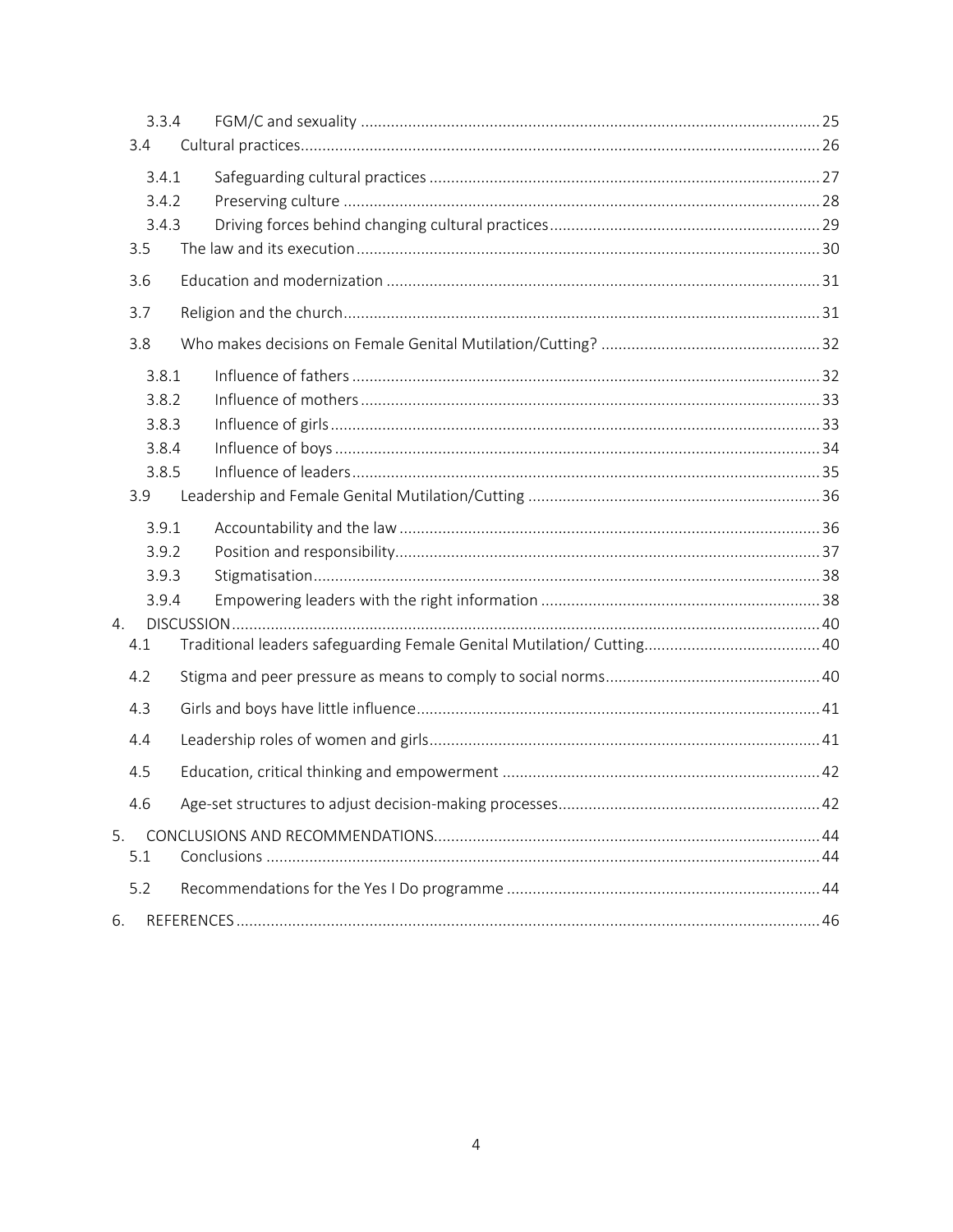## <span id="page-4-0"></span>ABBREVIATIONS

| AMREF:     | African Medical and Research Foundation   |
|------------|-------------------------------------------|
| CSO:       | Civil Society Organisation                |
| FGD:       | <b>Focus Group Discussion</b>             |
| FGM/C:     | Female Genital Mutilation/Cutting         |
| IDI:       | In-depth Interview                        |
| NGO:       | Non-Governmental Organization             |
| KNBS:      | Kenya National Bureau of Statistics       |
| KHDS:      | Kenya Health Demographic Survey           |
| KII:       | Key Informant Interview                   |
| KIT:       | Royal Tropical Institute                  |
| <b>MCA</b> | Member of the County Assembly             |
| SRHR:      | Sexual and Reproductive Health and Rights |
| SSI:       | Semi-Structured Interview                 |
| ToC:       | Theory of Change                          |
| UNICEF:    | United Nations Children Funds             |
| WHO:       | World Health Organisation                 |
| YIDA:      | Yes I Do Alliance                         |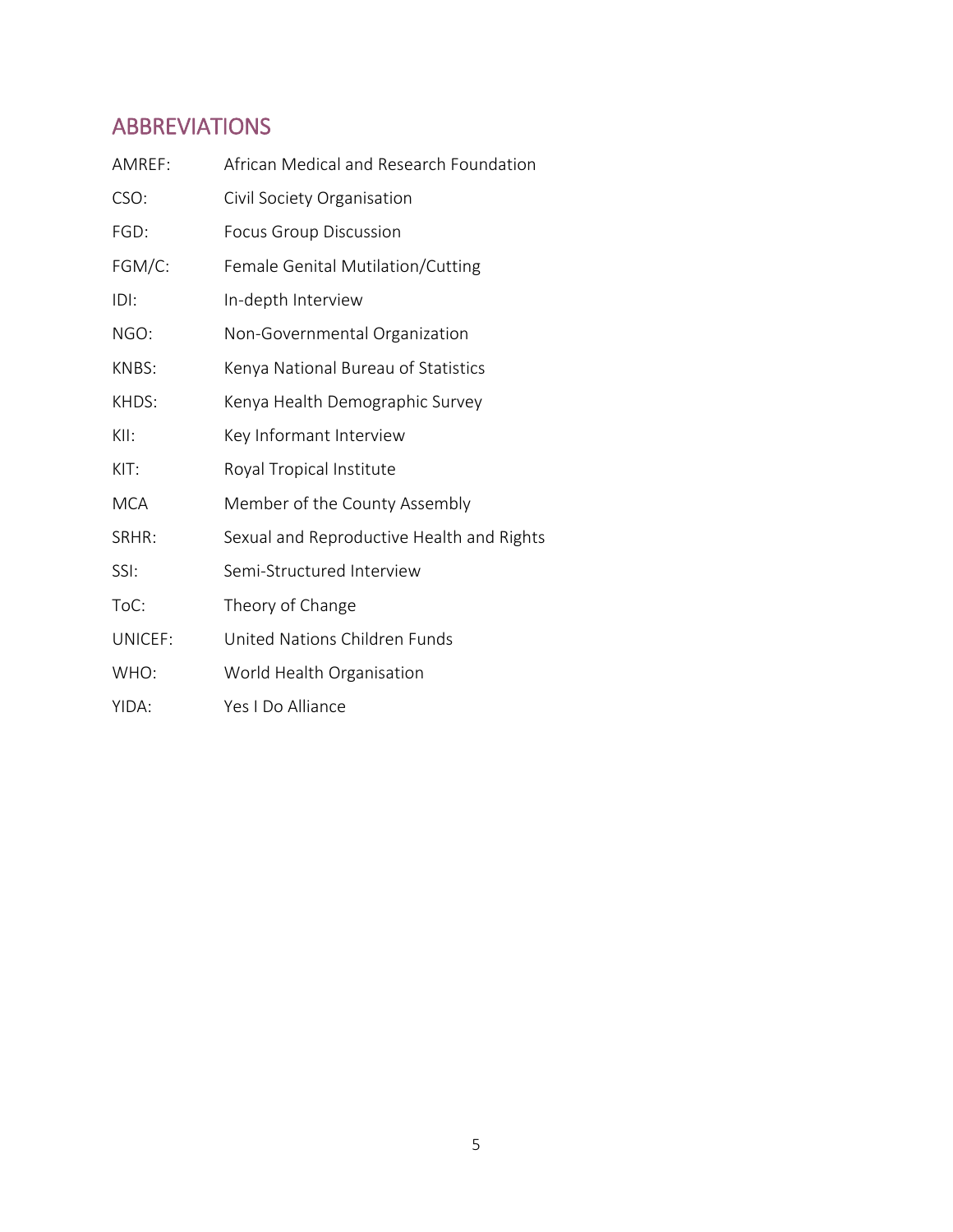## <span id="page-5-0"></span>EXECUTIVE SUMMARY

Among the Maasai in Kaijado, female genital mutilation (FGM/C) is widely practiced. Before Maasai girls get married they must undergo FGM/C. Multiple factors play a role that influence the practice of FGM/C. When Maasai women, girls, influencers and decision makers within these communities do not play a meaningful and critical role; when FGM/C is only regarded as a local issue; and when power dynamics in decision making, gender inequality and other forms of oppressions within these communities are not taken into account, attempts to address FGM/C yield insufficient impact.

Although influential leaders can play a key role to mobilize a critical mass of (empowered) girls and mothers, fathers and boys from these communities, hardly any study amongst the Maasai community looked into leadership styles and decision-making processes around FGM/C. There is also a lack of research and theory related to *female* leadership in the Maasai culture. This situation justified the need of the Yes I do alliance in Kenya to gain insights into leadership and decisionmaking processes on FGM/C among the Maasai community in Kajiado West.

This study looked into power dynamics, leadership styles and decision-making processes amongst the Maasai community to understand what kind of leadership with formal and informal male and female leaders and decision makers can reinforce change to prevent FGM/C. The results of this study are used to inform the social change strategies of the Yes I Do programme in Kajiado.

The study had the following research questions, which all focused on the Maasai in Kajiado West:

- What are the different types of leadership, power relations and their influence on decisionmaking around FGM/C?
- What are the different processes of decision-making related to FGM/C?
- What are the roles of girls' and boys' participation in decision-making processes around FGM/C?
- What are the social consequences of and compliance with decision-making and leadership on FGM/C?

The study was explorative and used a qualitative research design to gather in-depth information about leadership styles, decision making processes and the implications of these decisions with regard to FGM/C. Study participants were decision makers around FGM/C and child marriage (e.g. traditional and religious leaders, chiefs, parents, grandparents, and circumcisers) and girls and boys aged [1](#page-5-1)5-29<sup>1</sup> years who experienced the direct implications of these decisions. Key informants were representatives of NGOs. This study was conducted in Kaijado West in Kenya, where the Yes I Do programme is being implemented. Oltepesi and Torosei were the two villages selected. Besides a literature review, focus groups discussions, in-depth Interviews and key informant interviews were conducted.

<span id="page-5-1"></span><sup>&</sup>lt;sup>1</sup> Age of young people was 15 till 29, because Maasai male leadership roles can start at the age of 24 and it was useful for this study to also include young Maasai leaders as participants.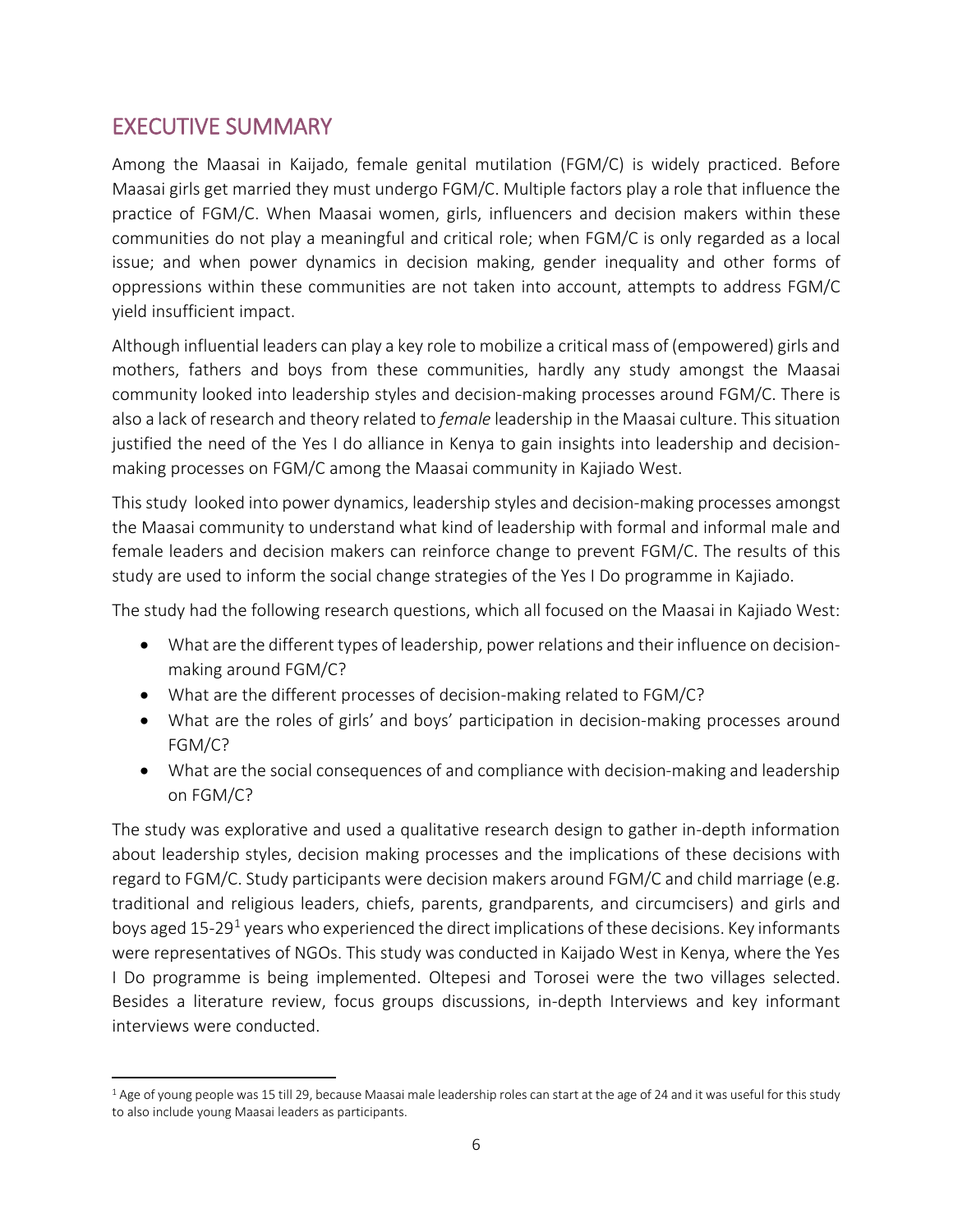From our findings we learnt that FGM/C was associated with the transition to adulthood, maintaining social status in honour of the family, marriageability, controlling female sexuality, prevailing cultural and ethnic identity and for bride price purposes, all tied to traditional beliefs and social norms. Circumcision happened in secret and often at the same night before or after boys were circumcised. Several older female and male participants indicated the importance of these traditions to maintain the values that are behind it for the Maasai community, and indicated different repercussions of not being circumcised.

There was no difference between Torosei and Oltepesi in terms of leadership styles and the practice of FGM/C. In both areas three officially accepted leaders were emphasized, which were traditional, religious and government leaders. The majority of leaders were male, sporadically some chiefs and religious leaders were female like the *chama*. The conditions that hindered women from becoming leaders included cultural beliefs and gender norms.

The appreciated leadership styles were characterized by a strong sense of equity in distributing resources and with zero tolerance to corruption. Men were the main decision makers in the household and traditions were passed through Maasai men via the age-set structure. Social norms were so embedded, that younger leaders would not want to go against decisions of older people.

Among leaders, there were differences in roles and intensions between government and traditional leaders. The government leaders, especially the chiefs, usually took an active and responsive role towards preventing FGM/C. Traditional leaders/elders played a more passive role in preventing FGM/C and therefore indirectly encouraged the practice, when FGM/C was done secretly in homesteads. Most religious leaders were against the practice of FGM/C, but all leaders – some more than others – also wanted to protect their position and relationship with the community and therefore did not play active roles in preventing FGM/C.

At household level, the father of the family makes decisions, however mothers have a big role in the execution of FGM/C, since they have to initiate, organize and prepare this rite of passage for their daughters. Girls themselves had little to say about the execution of FGM/C in their lives and boys also felt that they have little influence, mainly because they see it as a women's issue.

Although the law against FGM/C, education and Christianity have contributed to curb the practice of FGM/C, girls and actors that stand up against FGM/C experienced stigmatization, discrimination and peer pressure, which sometimes led to social exclusion. In addition, some leaders that do take a position against FGM/C felt the consequences by being excluded from social or cultural gatherings.

This study showed the importance of reinforcing female leadership among the Maasai and to intensify collaboration with traditional leaders within the age-set structures to curb FGM/C. Engaging Maasai male and female leaders means facilitating dialogues on FGM/C that are valuing the Maasai community culture *and* break through the subordination of women and girls.

Recommendations to the yes I Do programme are: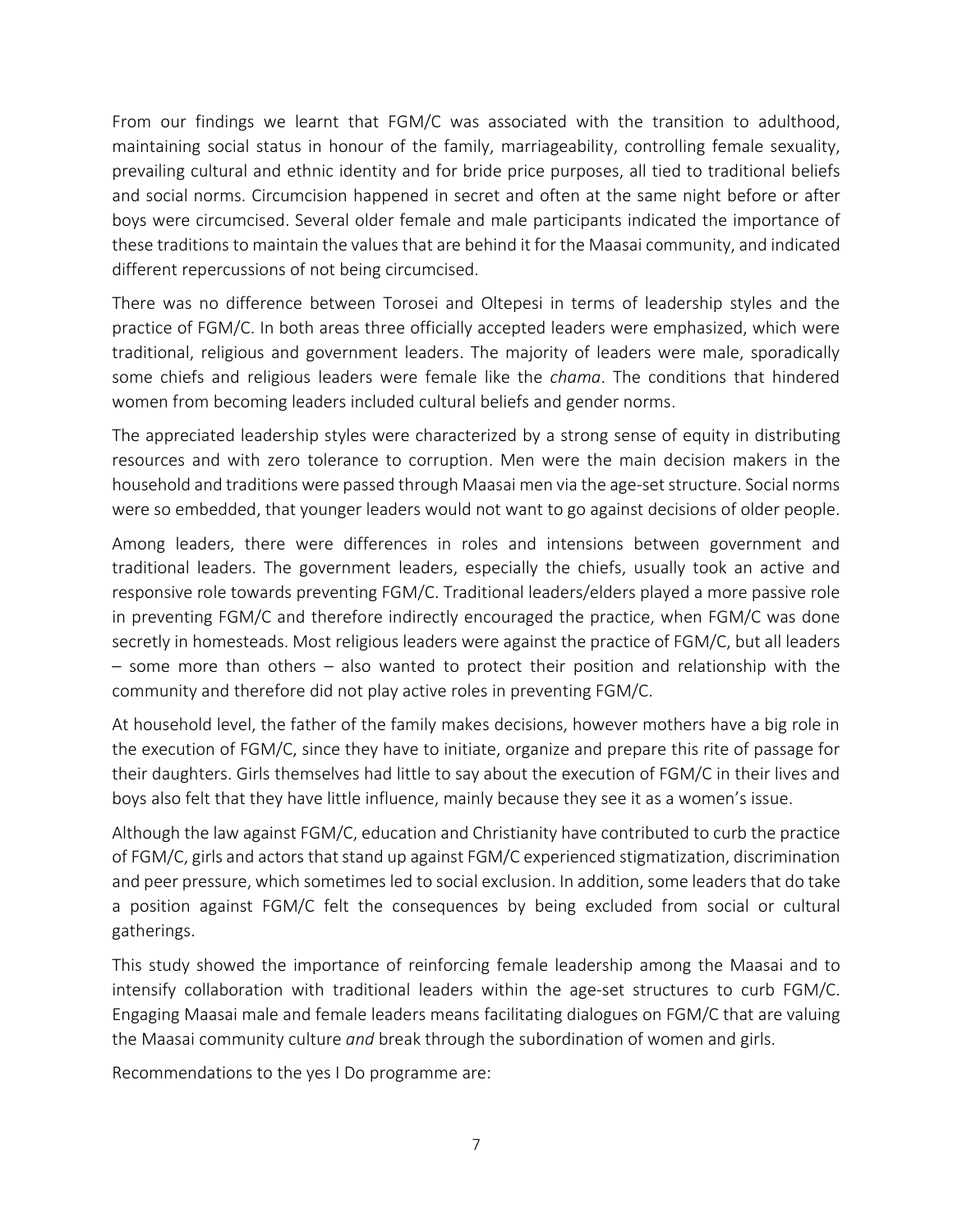- Involve traditional leaders in the conceptualization, planning and implementation of interventions that are geared towards gender equality, education and eradicating FGM/C.
- Strengthen leadership roles of women and girls, so they have the space in private and public realms to discuss gender equality and FGM/C.
- Intensify efforts to adjust social norms, for example by shaping by-laws at community level, whereby community members can hold each other accountable.
- Establish joint partnerships between traditional, religious and government leaders to unpack existing social norms that endorse FGM/C and to develop effective and creative ways to reduce FGM/C with meaningful participation of girls and women.
- Use the age-set structures as entree points to discuss FGM/C and to analyse underlying factors, replace myths and social norms that enhance FGM/C among male leaders.
- To value prospective and unique aspects of the Maasai culture, there is need for positive cultural practice identification, especially with the younger generation of boys and girls
- Gain more insight into the socio-economic position of uncircumcised girls within the Maasai community.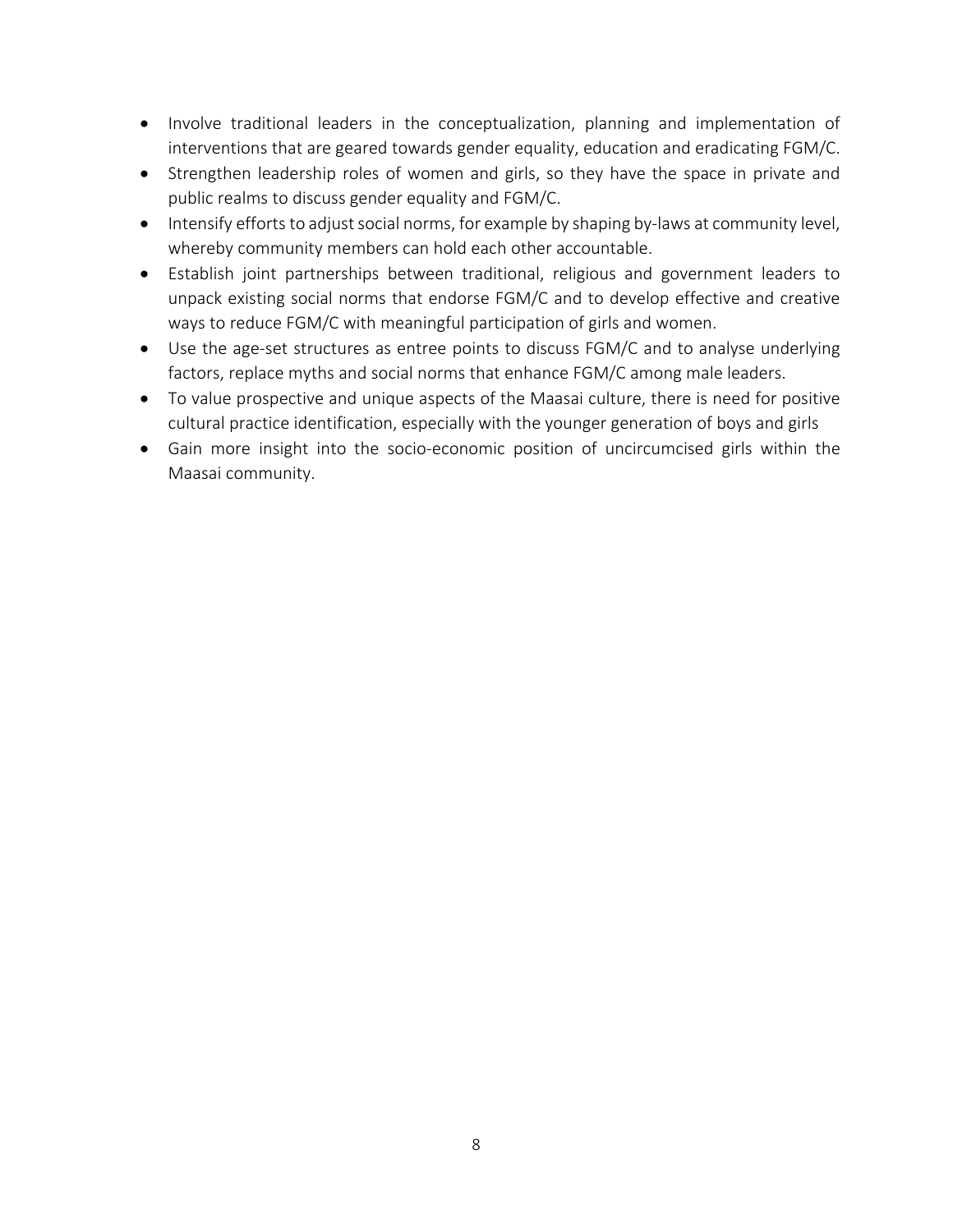## <span id="page-8-0"></span>1. INTRODUCTION

Child marriage, teenage pregnancy and female genital mutilation/cutting (FGM/C) are manifestations of deeply rooted gender inequality and social norms, poverty and limited economic perspectives. The factors that hold both FGM/C and child marriage in place are the consolidation of family interests of maintaining honour, enhancing fidelity within marriage and preserving virginity before marriage, the social integration of the girl and family, and financial security in situations of poverty (Boyden et al 2012). Child marriage, teenage pregnancy and FGM/C are interrelated issues that involve high health risks and human rights violations of adolescent girls, and impede socio-economic development in a great number of low- and middle-income countries.

The Yes I Do programme aims to contribute to a world in which adolescent girls can decide if, when and with whom to marry and have children, and are protected from FGM/C. This requires intervention strategies that address child marriage, teenage pregnancy and FGM/C in a combined and holistic manner in Ethiopia, Kenya and Indonesia, and child marriage and teenage pregnancy in Malawi, Mozambique, Zambia and Pakistan. The programme has five strategic goals:

- 1 Community members and gatekeepers have changed attitudes and take action to prevent child marriage, teenage pregnancy and FGM/C
- 2 Adolescent girls and boys are meaningfully engaged to claim their sexual and reproductive health and rights (SRHR)
- 3 Adolescent girls and boys take informed action on their sexual health
- 4 Girls have alternatives beyond child marriage, FGM/C and teenage pregnancy through education and economic empowerment
- 5 Policy makers and duty bearers develop and implement laws and policies on child marriage, FGM/C and teenage pregnancy

The intervention strategies consist of forming a social movement, empowering and meaningfully engaging young people, improving access to information and services, stimulating education and economic empowerment for girls and enhancing evidence-based lobby and advocacy for improved legal and policy frameworks. These intervention strategies build on the experience of alliance partners as well as global evidence on what works in trying to reduce child marriage, teenage pregnancy and FGM/C (OHCHR and UNDP 2008, Malhotra, Warner et al. 2011, Williamson 2012, Loaiza and Liang 2013).

In Kenya, there are several ethnic groups that perceive FGM/C as a compulsory act that every girl should undergo to assume completion of life just like birth, marriage and death (KDHS 2014).

The Yes I Do programme is implemented in Kajiado West and Kajiado Central areas, where high rates of teenage pregnancy, child marriage and FGM/C are found among the Maasai communities. The Maasai is a mainly pastoralist ethnic group of people living in Kenya and Tanzania. The region of Kajiado where most Maasai communities live, is known for its droughts, poor infrastructure and huge distances between homesteads, schools, clinics and churches (Maasai Association 2017).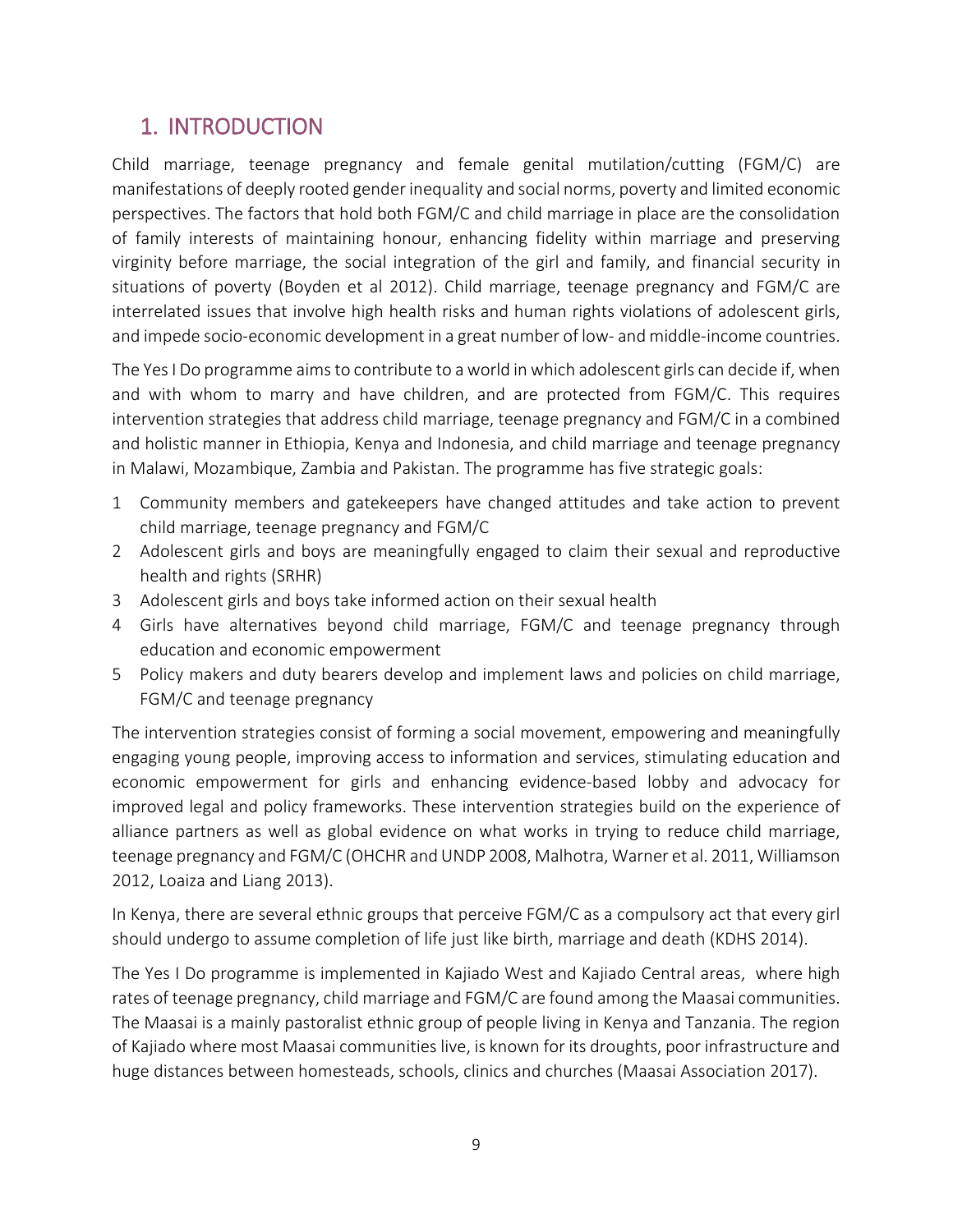This study aimed to explore leadership roles and decision-making processes on FGM/C; to increase understanding around leadership styles, decision-making processes and how young people, especially girls are engaged in these processes. The theme of leadership and FGM/C was identified as a knowledge gap among the Yes I Do alliance partners in Kenya, to inform the Yes I Do programme and local government.

This report presents the results of the study, which was conducted in Torosei and Oltepesi. Study participants were chiefs, traditional leaders, women leaders, youth leaders, government officials, village elders, men, as well as girls and boys in school, married women and girls who dropped out of school and who got married at an early age.

#### <span id="page-9-0"></span>1.1 Background

FGM/C comprises all procedures involving partial or total removal of the external female genitalia or other injury to the female genital organs for non-medical reasons. Around 200 million girls and women in the world have undergone FGM/C (UNICEF 2016).

There are different types of FGM/C, which are classified into four categories. Type I involves partial or total removal of the clitoris and/or the prepuce (clitoridectomy). Type II involves partial or total removal of the clitoris and the labia minora, with or without excision of the labia majora (excision). Type III involves narrowing of the vaginal orifice with creation of a covering seal by cutting and appositioning the labia minora and/or the labia majora, with or without excision of the clitoris (infibulation). Type IV involves all other harmful procedures to the female genitalia for nonmedical purposes, for example: pricking, piercing, incising, scraping and cauterization. Types I, II and III have been documented in 29 countries in Africa and in a few countries in Asia and the Middle East (OHCHR, UNDP 2008, Berg et al. 2014). FGM/C is a fundamental violation of girls' and women's rights and confronts them with immediate and life-long physical and psychological distress (OHCHR and UNDP 2008).

FGM/C is mostly carried out on girls between the ages of 0 and 15 years. The age varies with local traditions, circumstances and ethnicity (UNICEF 2005, KHDS 2014, 28 Too many 2013). Within any society where FGM/C is executed, the practice of FGM/C is a result of gender inequality deeply entrenched in social, economic and political structures (OHCHR and UNDP 2008, UNFPA and UNICEF 2013). There seems to be a strong link between FGM/C, marriageability and the construction of gender identities (Jones et al. 2004). There seems to be a close link between women's ability to exercise control over their own lives and their belief that FGM/C should be ended (Miller et al. 2005). Where FGM/C is widely practiced, both men and women, usually without question, support it and anyone departing from the norm may face condemnation, harassment, and ostracism (Miller et al. 2005). As such, FGM/C is a social convention governed by rewards and punishments, which are powerful forces which make it difficult for families to abandon the practice without support from the wider community. In fact, it is often practiced even when it is known to inflict harm upon girls, because the perceived social and economic benefits of the practice are deemed higher than its disadvantages (UNICEF 2005). In many societies where FGM/C takes place, it is believed that it contributes to (and is essential for) raising a girl properly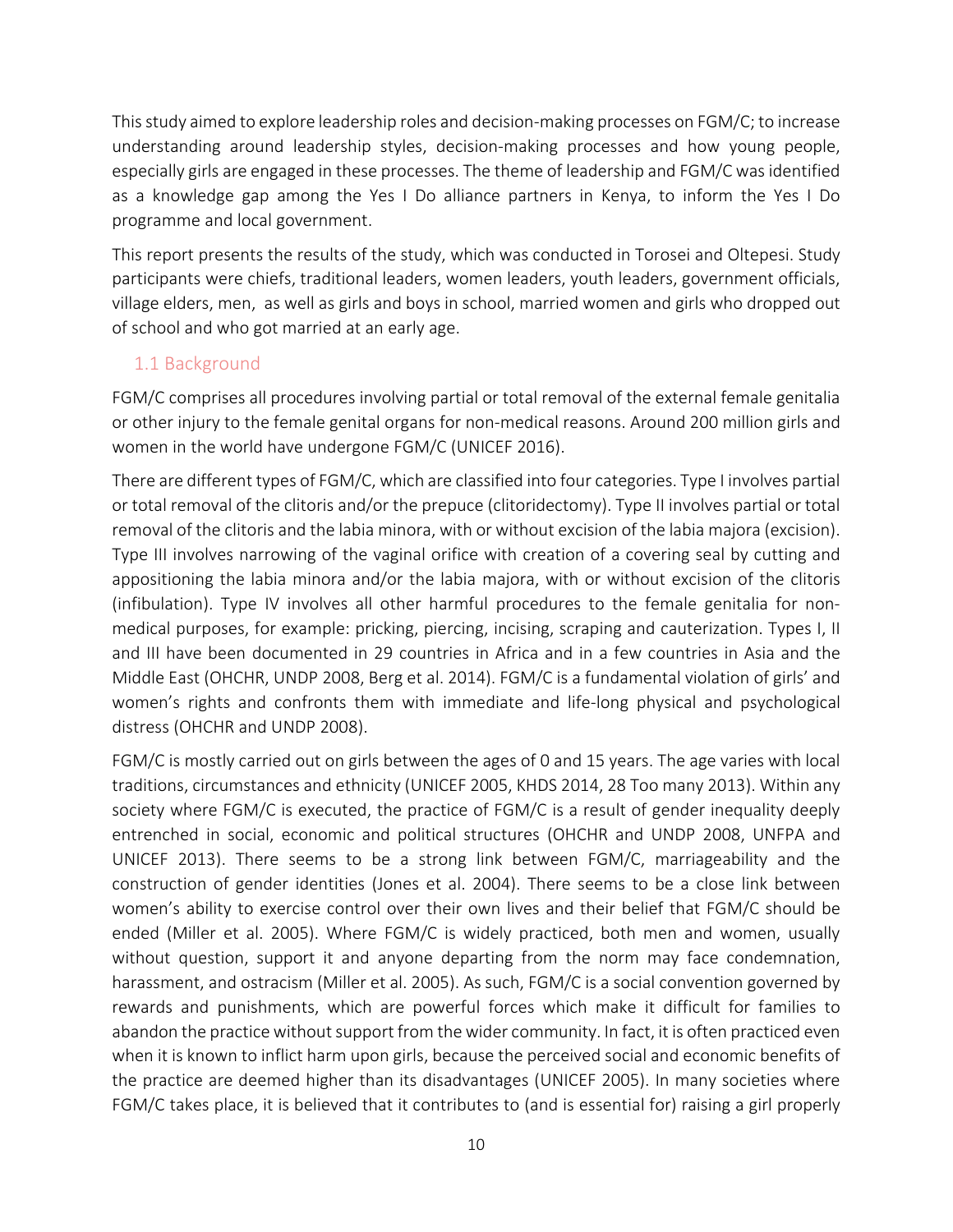and preparing her for adulthood and marriage. In some societies, it is embedded in coming-of-age rituals and girls' entry into women's secret societies (Ahmadu 2000). Often, girls get awards after the cut and as such, it has become an important part of the identity of girls and women and may also impart a sense of pride, a coming of age and a feeling of community membership (Behrendt and Moritz 2014). FGM/C may have many harmful consequences, both physically and psychologically. Women who have undergone genital mutilation have significantly increased risks for adverse events during childbirth, such as post-partum haemorrhage and other obstetric complications (Berg et al. 2014; Oloo et al 2011).

#### <span id="page-10-0"></span>1.2 Female Genital Mutilation/Cutting in Kenya

In Kenya, child marriage and FGM/C are prevalent (19% and 21%) with very large regional differences. In the north-eastern part of Kenya the FGM/C prevalence is as high as 97.5% (KNBS 2015). The proportion of circumcised women varies per ethnic group, with the majority of them from the Somali (94%), Samburu (86%), Kisii (84%) and Maasai (78%). Although a national law that banned FGM/C passed in 2011 (the prohibition of the FGM act 2011), FGM/C has only slightly reduced. According to the Kenya Demographic and Health Survey (KDHS) 2014, 21% of women reported being circumcised compared to 27% in 2008-2009.

The Yes I Do programme is being implemented among the Maasai community in Kajiado West. The Maasai are an ethnic nomadic group living in the southern part of the Rift Valley in Kenya. The Maasai strongly practice their traditional beliefs and uphold their nomadic lifestyle through pastoralism, in a surrounding that pressurizes their livelihoods. Cattle ownership is a very important source of livelihood. Marriage plays an important role in reinforcing and maintaining social ties among families. Maasai rely on exogamous rules for marriage (requiring marriage outside one's own group). A bride price is an exchange gift to tighten family relations and communities. Girls who are getting married are exchanged through the bride price for livestock such as cattle, goats and sheep (Maasai Association 2017). Before a marriage can take place, girls have to go through an initiation rite. FGM/C is part of the initiation rite for girls to become women and to prepare themselves for marriage. During these initiation rites girls are instructed about Maasai values and women's responsibilities such as raising children and preparing food (Koomen 2013). The main reasons for continuing FGM/C arise from the societal interest in preserving the Maasai culture, increased marriageability and myths around hygiene purposes, social acceptance and the sexual control of girls (UNICEF 2013, Oloo et al. 2011, KNBS 2015, Shell-Duncan et al. 2017). According to a study by Towett et al. (2015), circumcised women are believed to easily give birth because, through circumcision, they not only appease the ancestors and the guardian spirit through the blood they shed, but also have their birth canal prepared for birth.

#### <span id="page-10-1"></span>1.3 Approaches to address Female Genital Mutilation/Cutting

Although FGM/C is often regarded as a cultural or traditional practice, culture and traditions are not static. This is shown by the transition that Maasai communities are going through by pressure from within and outside their community. From a patriarchal polygamous pastoralist society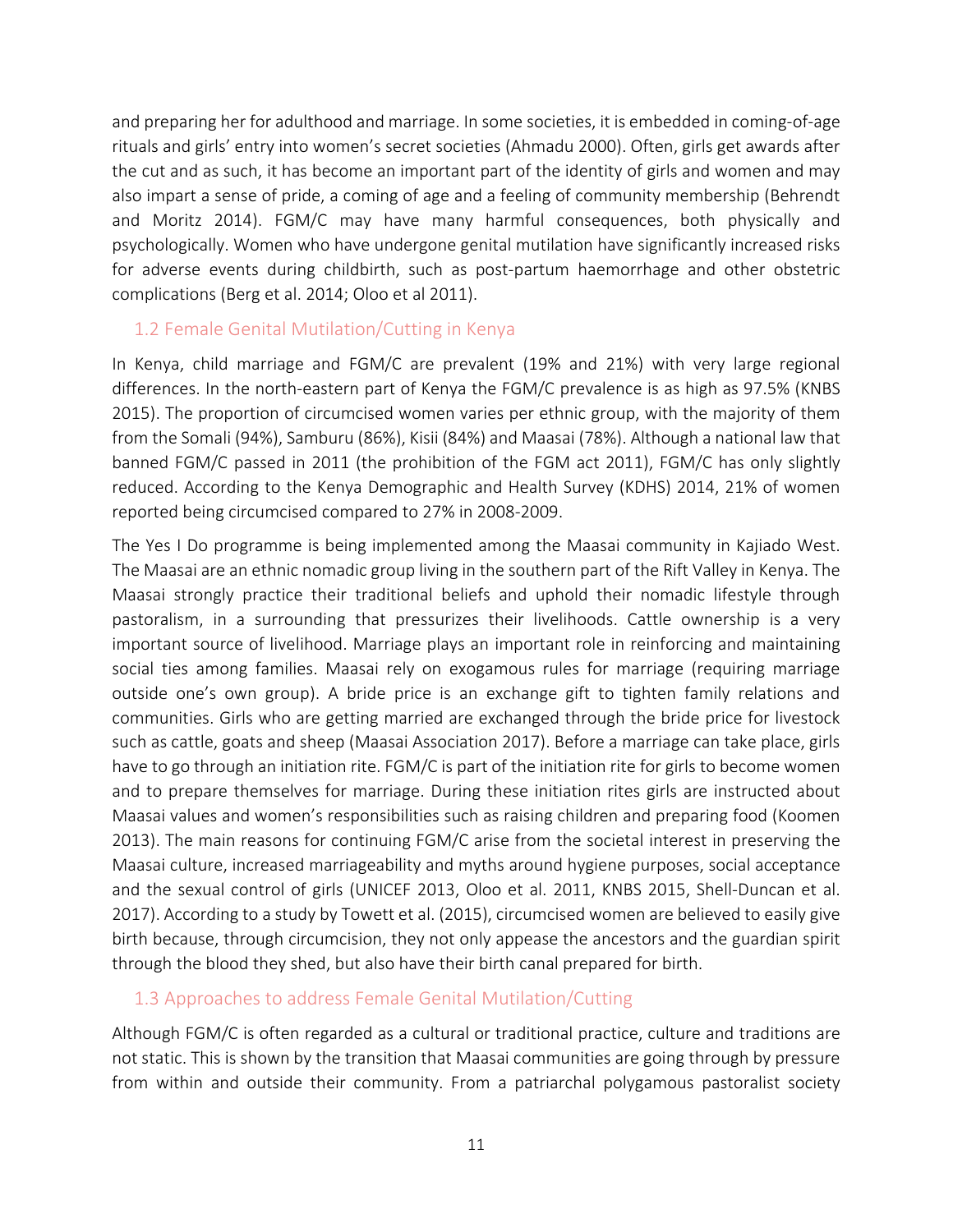changes are occurring to a semi-pastoralist and 'formally' educated society with a diversification of livelihoods (Fraser 2012).

Since the beginning of the 20th century many attempts by colonial, post-colonial, religious and governmental powers have been taken to curb FGM/C in Kenya, including in the Maasai community (Koomen 2013). Regulations threatened native Kenyans: not only had colonialism interfered with their lives, wealth, and liberties, it was also oppressing their culture. People in many parts of Kenya resisted these legal restrictions. For a long time FGM/C was seen as a symbol of cultural loyalty and opposition towards European colonialism (Shell-Duncan et al. 2017). After colonization in the 1970s, Christian church-led efforts revived to prevent the practice of FGM/C (UNICEF, 2013). Kenya became active in the international community, that embraced a renewed global campaign to eliminate FGM/C. However not until 2001 the Kenyan parliament voted for the Children's Act, which legally banned FGM/C and child marriage (Shell-Duncan et al. 2017).

During but also after colonization, anti-FGM/C 'campaign' approaches took place in a context where marginalized communities were constantly confronted with political pressure on lifestyle adaptations, land and property discussions, possessions that would better correspond to modernized societies (Fraser 2012). With global and local pressure on the lifestyle of Maasai, FGM/C became as well a symbol of preserving Maasai traditions (Thomas 2000, UNICEF 2010, Koomen 2013).

In the 20st and early 21st century, besides legislation, criminalization, the use of violence and jailing parents, other approaches have been applied to reduce FGM/C such as empowering girls, community health risk awareness raising, increasing access to girls' education and the introduction of 'alternative' initiation rites<sup>[2](#page-11-1)</sup>. Attempts that focus on the individual girl, her education, changing behaviour of caregivers and seeing FGM/C as a *cultural practice* have not made a substantial difference. When Maasai women, girls, influencers and decision makers within these communities do not play a meaningful and critical role, when FGM/C is regarded as a local issue and when power dynamics in decision making, gender inequality and other forms of oppressions within these communities are not taken into account, attempts to address FGM/C yield insufficient impact (Warrington 2012, Fraser 2012, Koomen 2012, Tolo Ostobo 2014, Kassim 2014).

#### <span id="page-11-0"></span>1.4 Problem statement

Among the Maasai in Kaijado, FGM/C is widely practiced. Before Maasai girls get married they must undergo FGM/C. There are two types of circumcision that Maasai girls can go through, whereby the entire clitoris or part of the clitoris, and at times the adjacent labia is removed (type 1 is called clitoridectomy and type 2 is called excision). A popular belief amongst the Maasai community is that the rite has an ability to reduce women's libido thus making women faithful to their husband and avoiding pre-marital sex and 'adultery'. The harm associated with the practice is evident by the excessive bleeding that girls endure and the severe medical complications it can

<span id="page-11-1"></span> $2$  These alternative initiation rites preserve the ritual but leave out the cutting.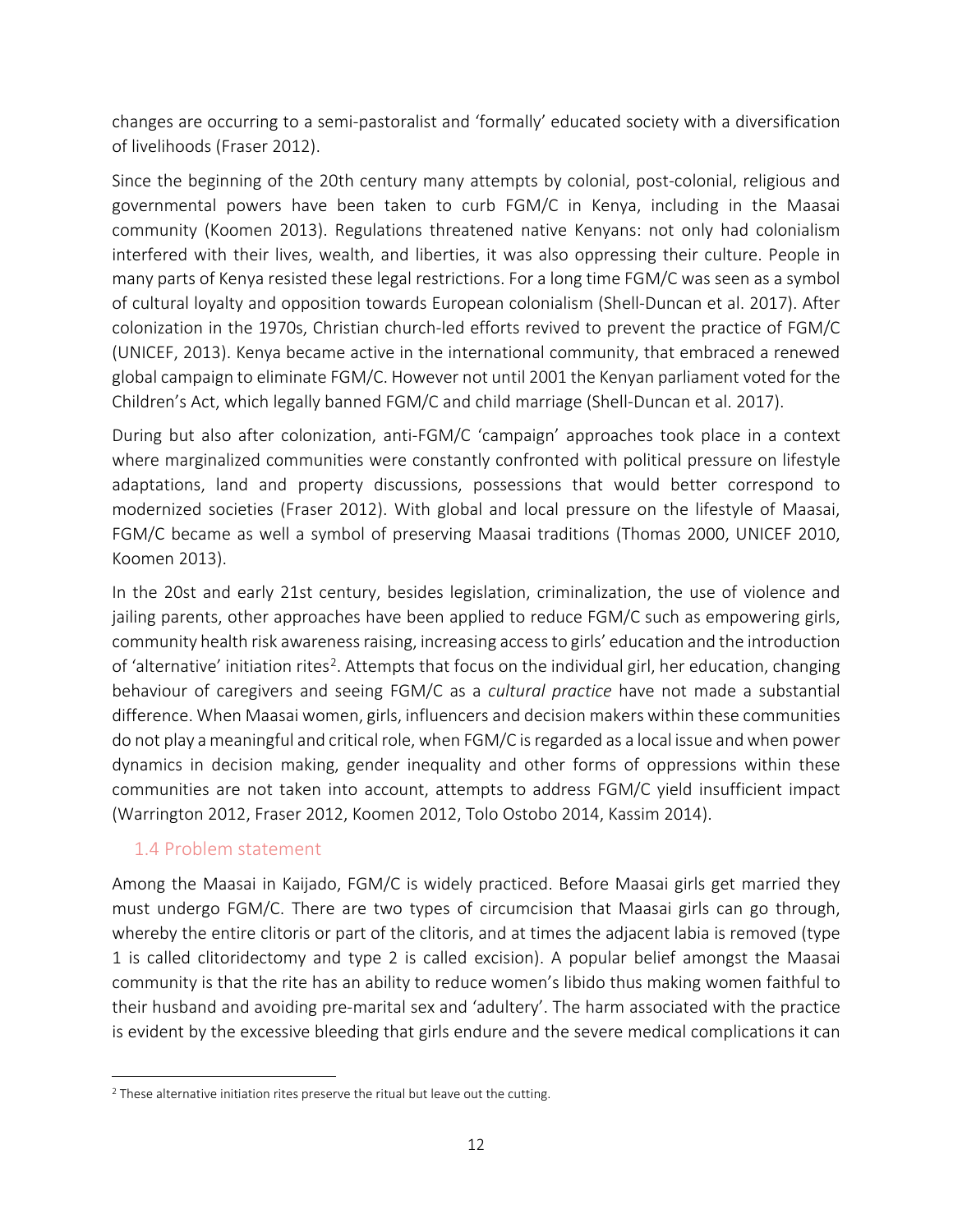cause during menstruation, pregnancy, during and after childbearing. The practice can cause immediate physical pain, severe trauma and is often performed in unsterilized environments. FGM/C may have long-term mental effects on girls (Sarkis, 2003).

The practice of FGM/C is connected to many human rights violations, civil, economic, political, cultural and social rights of girls and women (WHO 2008). After undergoing FGM/C, a girl is married off; this exposes the girl to risks such as unintended and teenage pregnancy, domestic violence and sexually transmitted diseases (STIs) including HIV/AIDS (Heise et al 2002). FGM/C is increasingly indicated as a factor causing high school drop-out rates for girls (UNICEF 2005). These impacts take a vicious cycle that negatively affects women's children, families and societies.

Since centuries FGM/C has been practiced in the Maasai community. Many people are firm to continue with this practice, which explains the slow progress in eradicating FGM/C. The position of men, traditional or community leaders is most often in favour of FGM/C, because the initiation rite is viewed as a way to preserve customs and traditions.

Social dynamics are embedded in communities or groups. Interventions that target individuals, families or circumcisers alone are therefore unlikely to be effective (Masho et al. 2009). The decision making around FGM/C appears to be a complex process involving multiple actors. Several studies found that more than one member of the family makes decisions about FGM/C (Gitau et al. 2017, UNICEF 2013, Shell-Duncan et al. 2017). Although few men are active participants in the process itself, their intention to have FGM/C performed on their daughters is likely to influence it (Kaplan et al. 2013).

The influence of women and girls depends on prevailing social gender norms. Often, their participation in decision-making is circumscribed by male power and women's limited access to resources (Kiamba 2008). In this light, researchers and practitioners have recommended that preventive interventions should include elements of community dialogue; understanding of the importance of local rewards and punishments; and a method for coordinating change among social groups that include men and women from multiple generations within the community and related communities (Shell-Duncan et al. 2017). Overcoming FGM/C and child marriage among Maasai communities in Kajiado west would involve active involvement of key leaders and influencers in this community.

#### <span id="page-12-0"></span>1.5 Justification

This study looked into power dynamics, leadership styles and decision-making processes amongst the Maasai community to understand what kind of leadership with formal and informal male and female leaders and decision makers can reinforce change to prevent FGM/C. The results of this study are to be used to inform the social change strategies of the Yes I Do programme in Kajiado.

The Yes I Do programme believes that FGM/C and child marriage can be prevented through transforming social and gender norms. According to the conventional theory, a critical mass between different social networks is needed to transform social and gender norms (Mackie 2009). Influential leaders play a key role to mobilize a critical mass of empowered girls and mothers,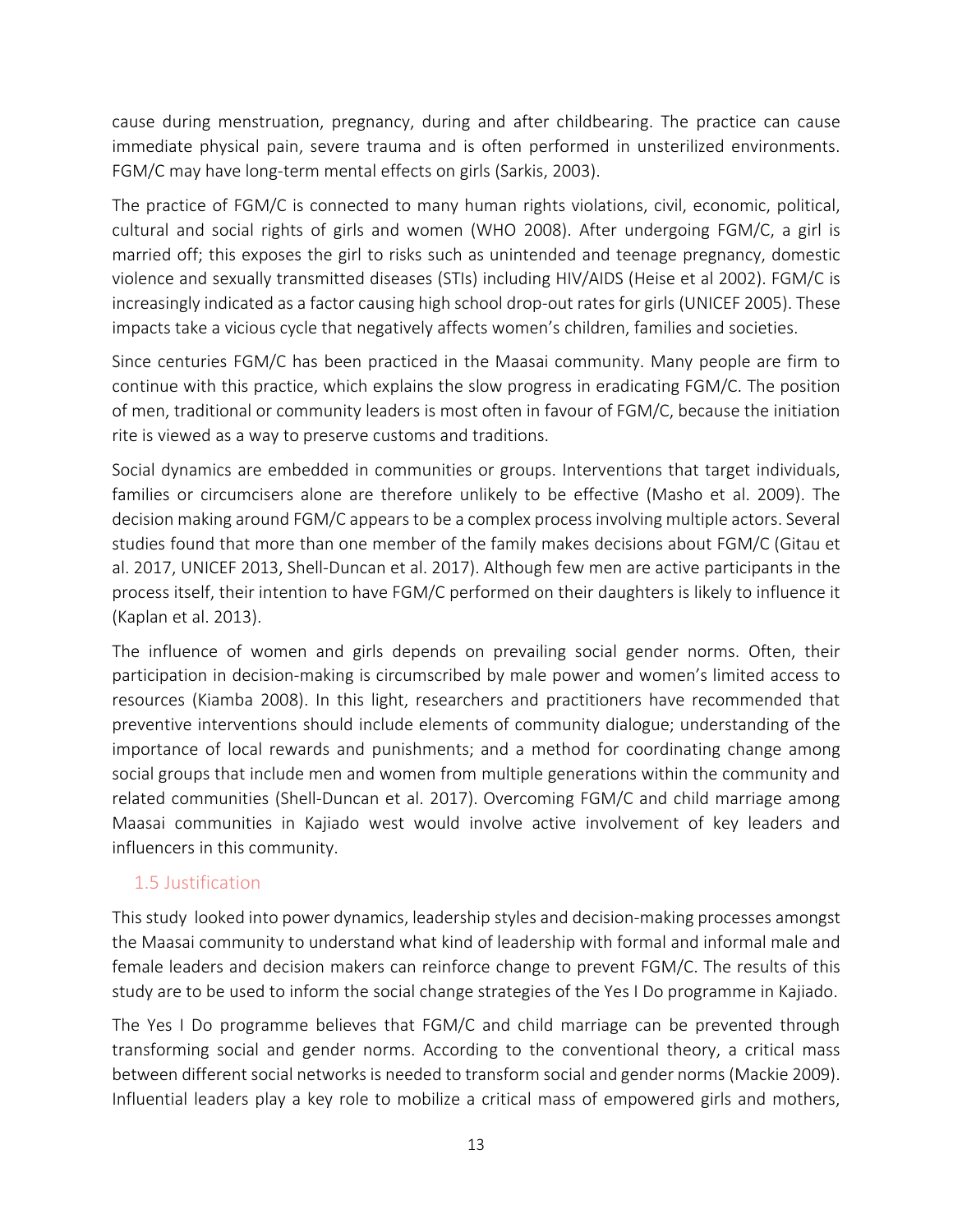fathers and boys from these communities. Some leaders have been at the forefront to restrain FGM/C and child marriage by offering SRHR information to adolescents, and talking to parents about the negative consequences of FGM/C and child marriage (Gitau et al. 2017), but other leaders are present when rituals occur.

Although there are many different dynamics, forms and levels of leadership that can support or reduce FGM/C, hardly any study amongst the Maasai community has looked into leadership styles and decision-making processes. There is also a lack of research and theory related to female leadership in the Maasai culture (Ward and Kiruswa 2013). Maasai women play no part, officially, in any of the tribal decision-making roles, but indirectly seem to have some influence at household level (Hodgson 2001, Nicholson 2005). The Yes I Do baseline study ascertained that FGM/C is a patriarchal social convention governed by rewards and punishments which is a powerful force to continue with the practice. It is difficult for families to abandon FGM/C without support from the wider community, including men and boys (Kaplan et al. 2013). Therefore more insights were needed about styles of formal and informal leadership, the power dynamics and decision-making processes among the Maasai at community and on household level.

The purpose of this study wasto provide the Yes I DO programme with insights into how leadership dynamics function among the Maasai and how it can contribute towards preventing the practice of FGM/C.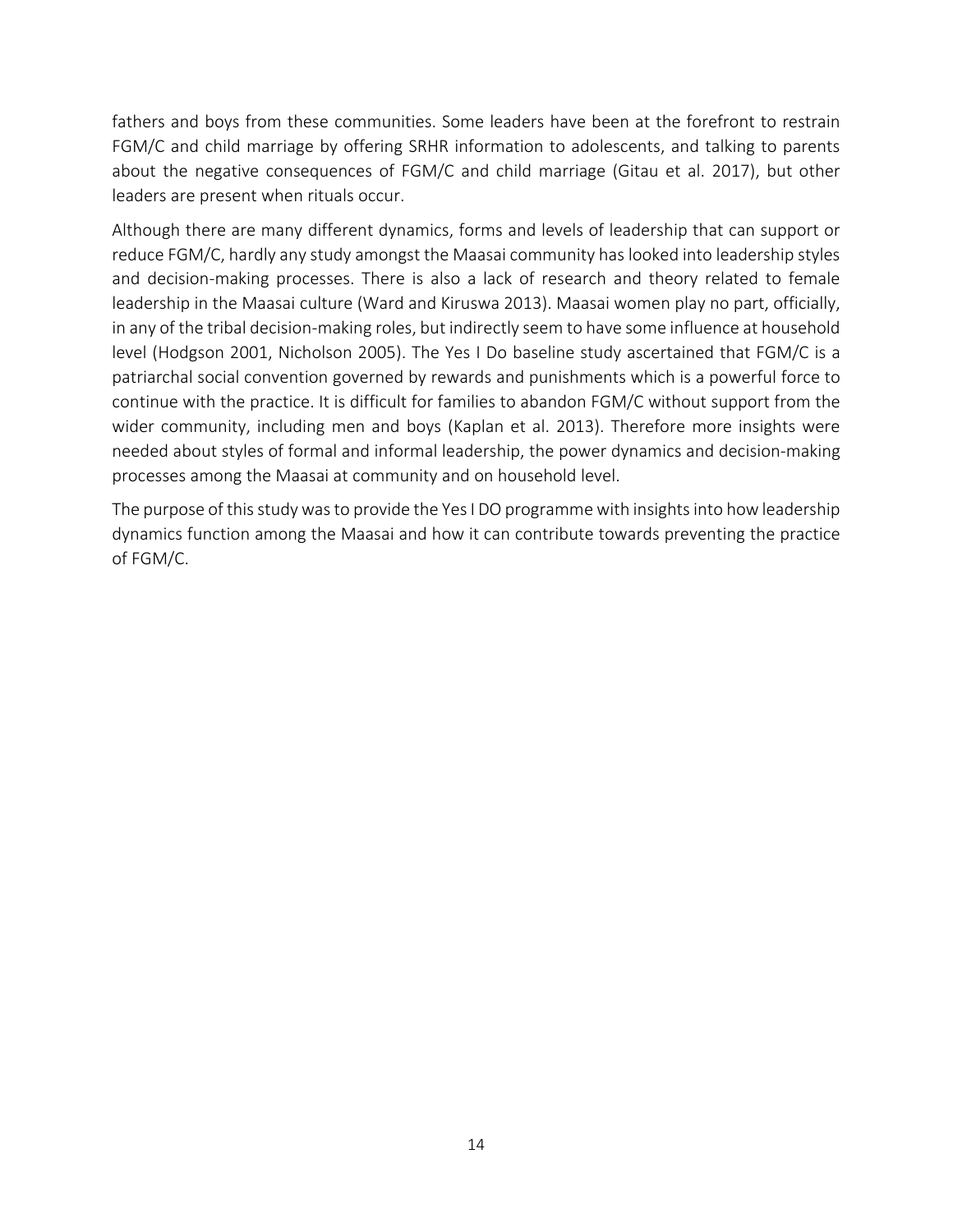## <span id="page-14-0"></span>2. METHODOLOGY

In order to inform social change strategies of the Yes I Do programme in Kenya, this study explored different leadership styles, decision-making processes and power relations on FGM/C amongst families and decision makers in Maasai communities in Oltepesi and Torosei. The following research questions were studied.

#### <span id="page-14-1"></span>2.1 Research questions

- What are the different types of leadership, power relations and their influence on decisionmaking around FGM/C?
- What are the different processes of decision-making related to FGM/C?
- What are the roles of girls' and boys' participation in decision-making processes around FGM/C?
- What are the social consequences of and compliance with decision-making and leadership on FGM/C?

#### <span id="page-14-2"></span>2.2 Study design

The study was explorative and used a qualitative research design to gather in-depth information about leadership styles, decision-making processes and the implications of these decisions with regard to FGM/C (and child marriage). Specific emphasis was given to formal leaders, decision makers within the family and girls and boys.

#### <span id="page-14-3"></span>2.3 Study population

The main study population included the formal and informal influencers and decision makers with regard to FGM/C and child marriage (e.g. traditional and religious leaders, parents, grandparents, uncles, aunties and circumcisers) and girls and boys aged 15-18 and young female and male participants aged 19-29<sup>[3](#page-14-5)</sup> years who experience the direct implications of these decisions. The key informants included Maasai women's organizations, youth organizations, and civil society organizations (CSOs).

#### <span id="page-14-4"></span>2.4 Study areas

The study area for this research was Kaijado West in Kenya, where the Yes I Do programme is being implemented. Two villages were selected: Oltepesi and Torosei. These villages are geographically not directly connected to each other. The average population of each village ranges from 5,000 to 9,000. The main source of livelihood in these locations is livestock rearing. These villages were selected because FGM/C and child marriage are very prevalent, it is a patriarchal society, and there is a poor infrastructure and a strong cultural belief system. In these locations traditional leaders and men play a large role in leadership and decision-making.

<span id="page-14-5"></span><sup>&</sup>lt;sup>3</sup> Age of young people was 15 till 29, because Maasai male leadership roles can start at the age of 24 and it was useful for this study to also include young Maasai leaders as participants.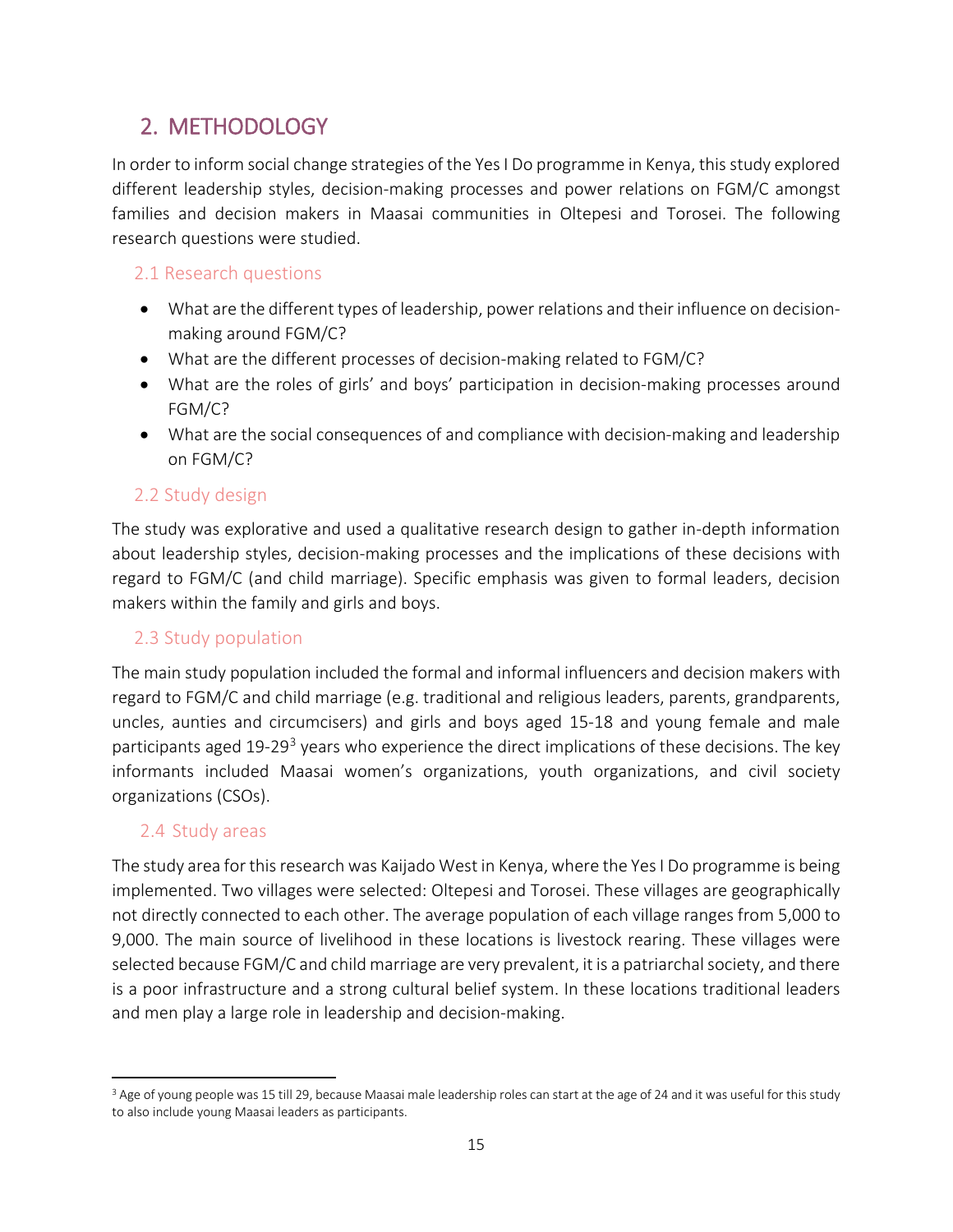Livelihood. In Torosei and Oltepesi, the main inhabitants are the Maasai. Other inhabitants are Somalis and Kikuyus who own shops and groceries in the small shopping centre of Torosei, or who are involved in charcoal burning in Oltepesi. There are several stories of inter-marriages between the Maasai of Kenya and those in Tanzania especially in Torosei village. The main sources of livelihood in the two villages is pastoralism i.e. keeping of cows, goats and sheep which are sold occasionally to meet families expenses such as food, clothing, medication and school fees for those who have children in school. Beside these forms of livelihoods, there is small business of selling animals feeds, food stores as both villages have shopping centres. Few formal employment possibilities are available, such as in the teaching profession and part-time work with several NGOs.

Religion. There are numerous churches in both areas. Most people who are positive about putting a halt to FGM/C are attached to churches. Most elderly people cling to the traditional practices and perceive FGM/C as a practice that should not be condemned.

Health facilities. Oltepesi has a government dispensary that is equipped and also Torosei has one health facility, but during the data collection period nurses were on strike.

Social amenities. There are a few schools in both villages: one primary school in Oltepesi and two in Torosei. Both schools have high enrolment rates as these are the only education institutes available and primary education is free. There are no secondary schools in the area nor any vocational schools, therefore most children travel long distances. Most Maasai have no formal education and their lack of information and few economic opportunities are attributed to this.

Drought. Both areas are semi-arid and evidently experience long dry seasons hence pasture for animals becomes a rare commodity. The effect of the draught was visible during data collection, as many animals especially cows were dying along the road and homesteads. Water points for both people and animals were visibly limited as both areas had a borehole. These were not operating due to the hard hit drought and mechanical problems of the diesel generators. The starving and dying animals adversely affected the entire community in the period of the field work. Most study participants lamented on how the cost of living had gone high and looming poverty as they solely depend on animals for their survival.

Infrastructure. There are no tarmac roads apart from the road that cuts across the region i.e. from Kajiado to Oltepesi and from Kajiado via ilbisil to Torosei. The hardships experienced in the area are associated to mobility factors. The government and some NGOs are visibly present in these areas, except for the far end of Torosei.

#### <span id="page-15-0"></span>2.5Data collection techniques

In this study, researchers conducted a literature review and primary data collection through focus group discussions (FGDS), in-depth interviews (IDIs) and key informant interviews (KIIs) (Table 1).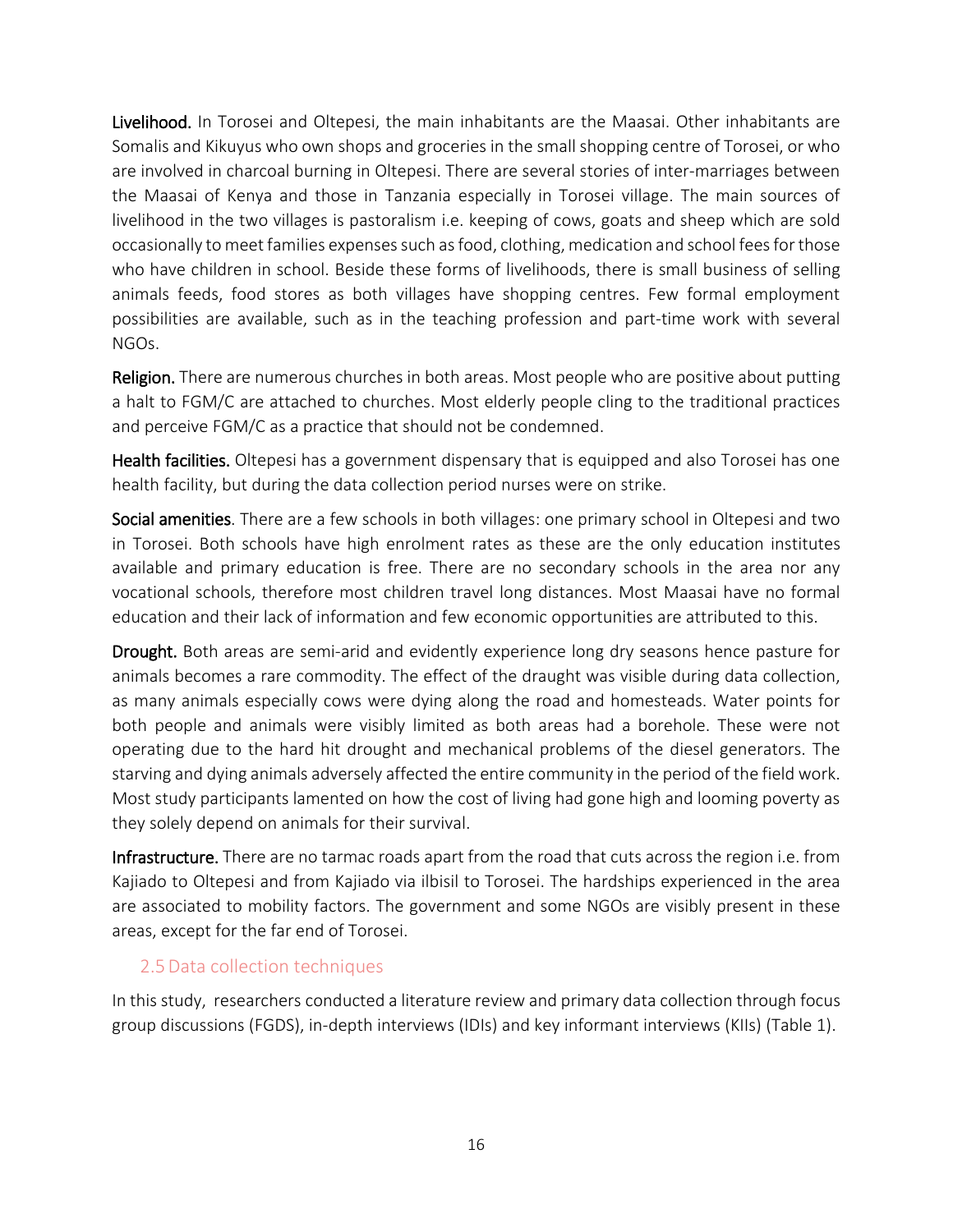#### 2.5.1 Desk review

<span id="page-16-0"></span>The researchers started with a literature review to obtain secondary data. The literature gave more insight into leadership styles, roles, forms of power and dynamics of decision-making related to FGM/C and stressed the lack of literature on these topics amongst the Maasai community. The few studies available on female leadership are focused on political and economic leadership (Ward & Kiruswa 2013).

#### 2.5.2 Focus group discussions

<span id="page-16-1"></span>The researchers conducted a total of eight FGDs with girls, boys women and men; each group having six to 12 participants. The FGDs helped to explore participants' opinions and personal experiences on leadership, at community level and amongst their family. An approximate time of one and half hours was used for each FGD.

#### 2.5.3 Interviews

<span id="page-16-2"></span>IDIs were conducted with main informants to explore their perspectives and opinions on leadership styles, decision-making processes, their consequences and the participation of girls and boys in decision-making processes. The participants were leaders, young women and men, decision makers within the community and at household level (such as parents). A total of 18 IDIs were conducted with a variety of male and female leaders, four IDIs were held with adolescent boys and girls. Interviews with key informants included NGO staff. The IDIs and KIIs helped us to uncover the various leadership styles, power dynamics and decision-making processes within the Maasai community on the issues of FGM/C and child marriage. An approximate time of an hour was used for each interview.

| Oletepsi            |                                                                      |    | Torosei                                      |  |  |
|---------------------|----------------------------------------------------------------------|----|----------------------------------------------|--|--|
| 4 FGDs              |                                                                      |    | 4 FGDs                                       |  |  |
| 1.                  | Young men: 19-29 year olds, Out of<br>school, married, with children | 1. | Boys: 15-18 years, in school, not<br>married |  |  |
| 2.                  | Young women: 19-24 years, Out of                                     | 2. | <b>Girls</b> : 15-18 years, in school, not   |  |  |
|                     | school, married                                                      |    | married                                      |  |  |
| 3.                  | <b>Elderly women</b> (Grandmothers)                                  | 3. | <b>Parents (Mothers)</b>                     |  |  |
| 4.                  | <b>Elderly men</b> (Grandfathers)                                    | 4. | <b>Parents</b> (Fathers)                     |  |  |
| 8 IDIs with leaders |                                                                      |    | 8 IDIs with leaders                          |  |  |
| 1.                  | Leader (Male)                                                        | 1. | Leader (Male)                                |  |  |
| 2.                  | Traditional leader (Male)                                            | 2. | Traditional leader (Male)                    |  |  |
| 3.                  | Chama leader (Female)                                                | 3. | Chama leader (Female)                        |  |  |
| 4.                  | Social club leader (Male)                                            | 4. | Social club leader (Male)                    |  |  |
|                     | 5. Female representative                                             |    | 5. Women's organization                      |  |  |
| 6.                  | Leader (Male)                                                        |    | representative                               |  |  |

#### Table 1: Applied data collection techniques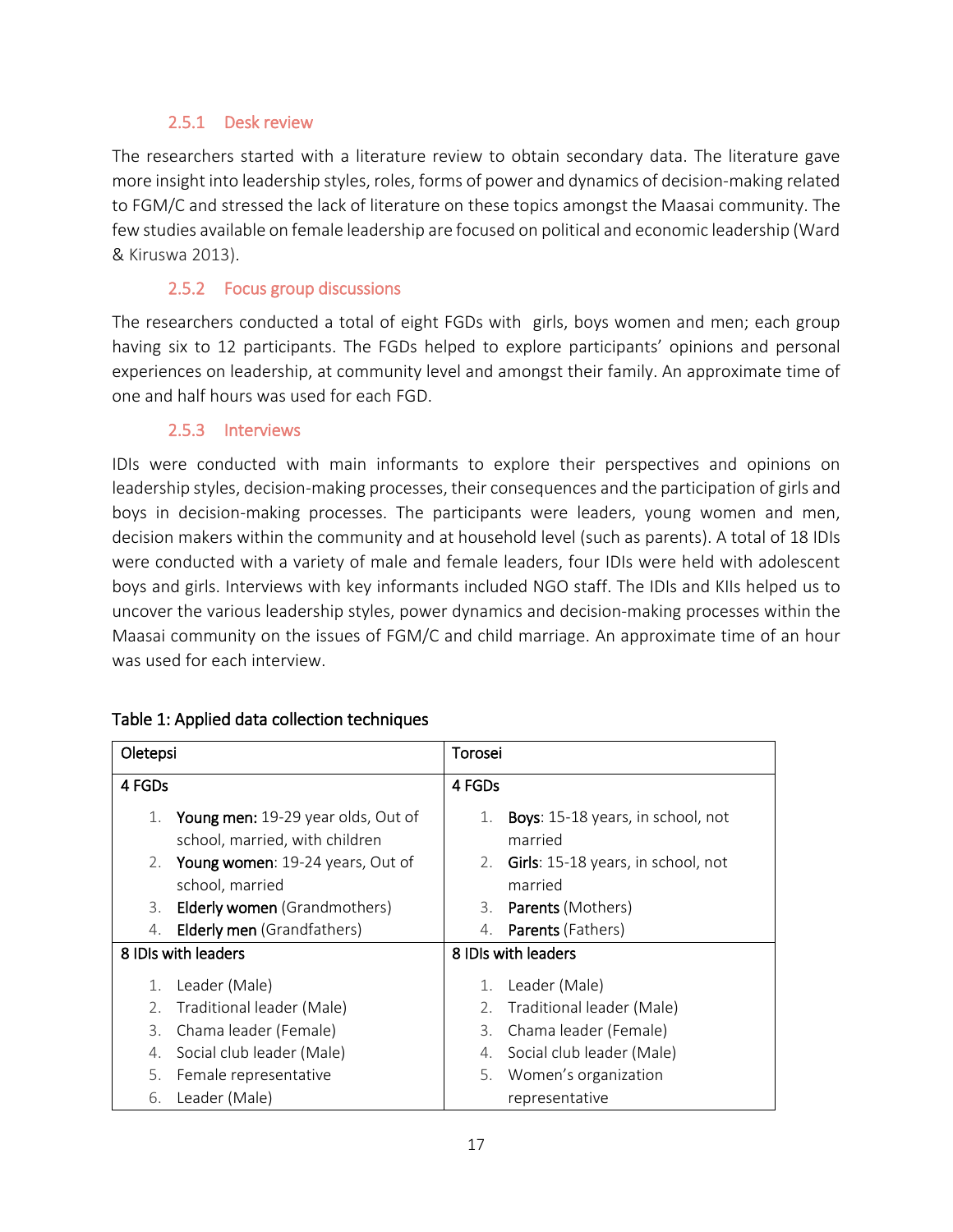| Chief (Male)<br>7.                                                                                                                                | 6.                       | Leader (Male)                                                                                                 |  |
|---------------------------------------------------------------------------------------------------------------------------------------------------|--------------------------|---------------------------------------------------------------------------------------------------------------|--|
| 8. Traditional leader (Male)                                                                                                                      |                          | Chief (Male)                                                                                                  |  |
|                                                                                                                                                   | 8.                       | Traditional Leader (Male)                                                                                     |  |
| 2 IDIs with young people                                                                                                                          | 2 IDIs with young people |                                                                                                               |  |
| Female 15-18 years: Out of school,<br>1.<br>married, underwent FGM/C and had<br>children<br>Male 15-18 years: Out of school, not<br>2.<br>married | 1.<br>2.                 | Female 15-18 years: In school, not<br>married, underwent FGM/C<br>Male 15-18 years: In school, no<br>children |  |
| 3 KIIs                                                                                                                                            | 3 KIIs                   |                                                                                                               |  |
| NGO staff                                                                                                                                         |                          | NGO staff                                                                                                     |  |

#### <span id="page-17-0"></span>2.6 Sampling and recruitment

This research used purposeful sampling to identify formal, traditional and religious leaders and decision makers within the family (who are on the supporting side or are against FGM/C) including boys and girls. Local mobilizers supported the recruitment process of leaders.

Four research assistants, three women and one man, were recruited to assist in data collection. These research assistants were Maasai from Kajiado who have vast experience in working with the Maasai people and are knowledgeable in handling different groups and sensitive topics as FGM/C, and child marriage.

#### <span id="page-17-1"></span>2.7Data processing

The interviews and the FGDs were digitally recorded by using a voice recorder. One research assistant moderated the interviews and FGDs with the assistance of another research assistant. Data were transcribed and translated into English for both interviews and FGDs.

#### <span id="page-17-2"></span>2.8Data analysis

Data analysis was done using NVivo software following an inductive approach, because little was known about the study topic. A workshop facilitated by the researcher with stakeholders (implementers of the YES I Do programme) helped to verify the preliminary findings and to draw conclusions and recommendations on the effectiveness of the social change strategies applied by the Yes I Do Alliance. Quotes were included in the report to illustrate the findings and help readers to examine collected and analysed data.

#### <span id="page-17-3"></span>2.8 Ethical considerations

This study is approved by the Research Ethics Committee of Amref (ESRC P376/2017). Informed consent was verbally obtained from all study participants. Informants were given the choice to be interviewed or not and to stop the interview if they experienced discomfort. When interviewing minors, researchers sought consent from parents and assent from young people below the age of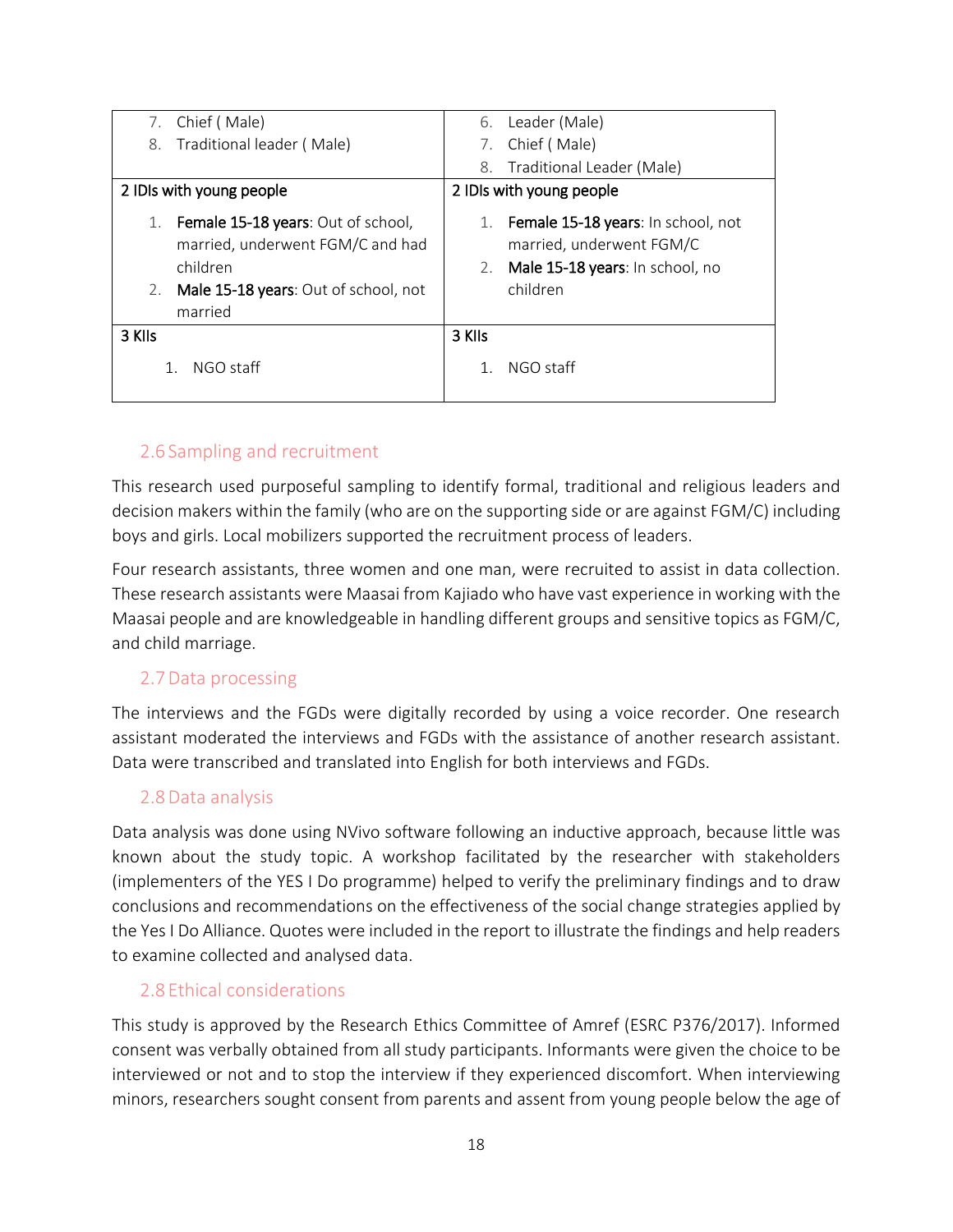16. The researcher described the purpose of the study and the measures taken to assure confidentiality. All interviews and FGDs were held in safe and comfortable environments (houses, church halls and under trees) for participants to express themselves freely. To ensure anonymity, the research team only had access to the data and removed identifiers from the data.

In any case when participants needed social support due to the issues that were addressed during the interview or FGDs, a counsellor was available.

When discussing decision-making processes, awareness can be created which can empower participants, but it can also cause resistance from leaders. Power dynamics were present and not always easy to escape from. Although we were aware of this and the sensitivity of the topic, we still encountered resistance when approaching leaders in communities. We were hardly able to talk to female and young leaders in the community. Despite mobilisation, several appointments were cancelled and some participants seemed hiding the occurrence of FGM/C. We were not certain whether participants were advised not to be open to us about FGM/C and/or not to disclose the power dynamics among the Maasai community. However several encountered leaders mentioned to be against the practice and were open about the consequences of opposing it.

#### <span id="page-18-0"></span>2.9Quality assurance

The research was led by experienced research staff from KIT in collaboration with the national researcher and four experienced research assistants.

Before the fieldwork took place, a preparatory workshop was held in Nairobi to explain the purpose of the research, the methodology used, the ethical and the logistical procedures to follow. The research assistants were trained in using topic guides, in probing and practiced with the topic guides. The topic guides were pre-tested and adjusted in another village near Kiserian.

Data quality depends on the capability of the interviewers and FGD facilitators as well as the willingness and ability of participants to collaborate. Before the fieldwork, the researcher got in touch with local authorities to invite relevant participants to the research. The researcher held daily meetings with the research team to identify the difficulties faced, which could have implications on the quality of the data. Most of the interviews and discussions were held in Maasai language. If the informants preferred to speak in the Kiswahili language, this was done. A stakeholders workshop was held with partners of Yes I Do to reflect on the outcomes of the study and to receive feedback on the report.

#### <span id="page-18-1"></span>2.10 Limitations

Collection and presentation of qualitative data is deemed appropriate for this study. Adolescent sexual and reproductive health in general and FGM/C in particular are sensitive social and cultural issues. The purpose of the research was explained well to all participants, including ethical considerations. However, participants sometimes seemed to give socially desirable answers despite the use of a variety of approaches to ensure that participants felt comfortable and free to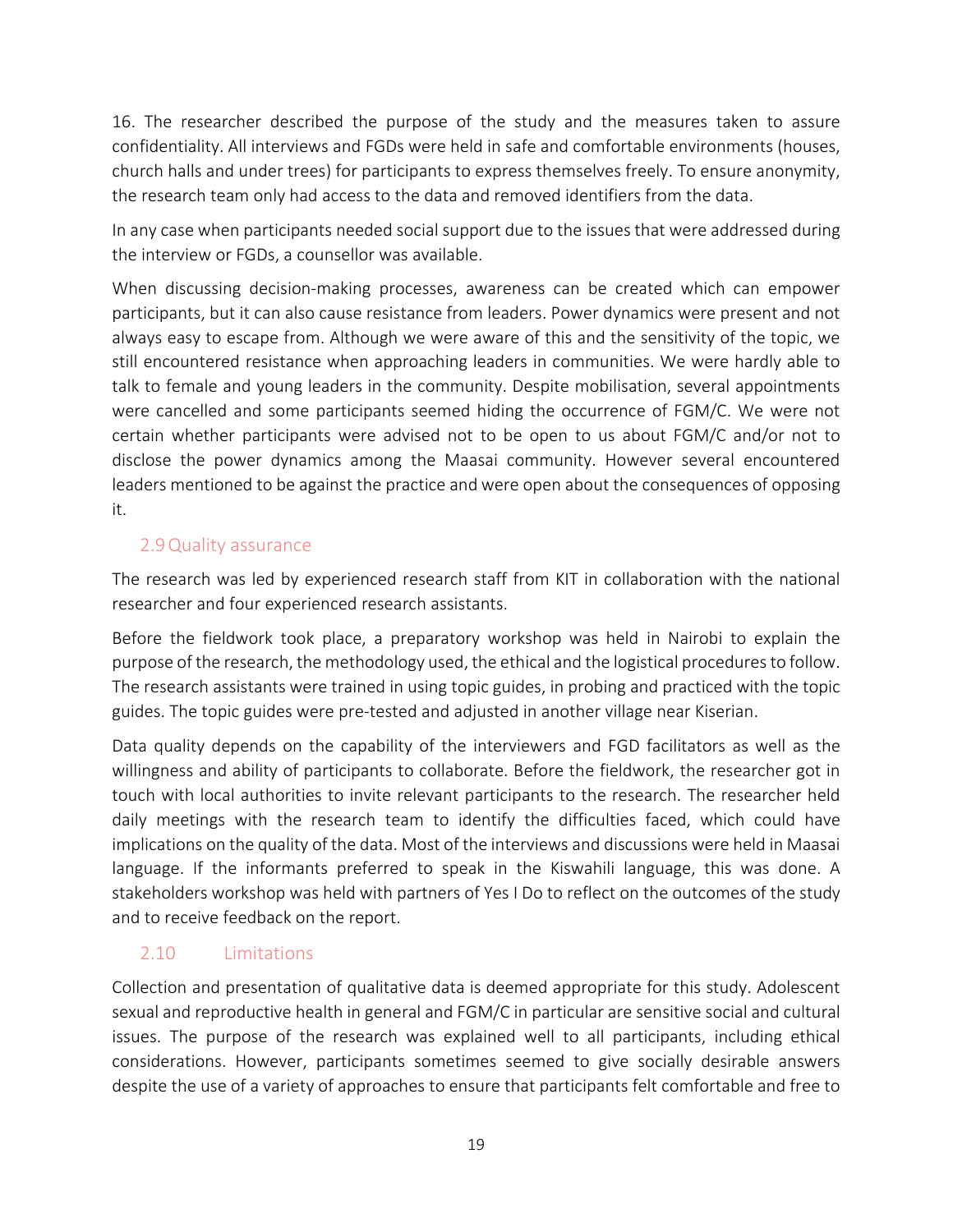express what they genuinely believed. Although researchers explicitly focused on eliciting in-depth responses to the questions, some participants were not open or seemed to hide that FGM/C was practiced. The research team was trained to listen and observe intently without displaying any judgmental attitude towards information they received from participants.

Due to language-related challenges (Maasai, Kiswahili, English) and despite preparations of materials and training of involved researchers, some data contents may have been lost during translation and transcribing. We checked transcripts and compared them with the audio records. During the coding and analysis of interviews, sections that were misunderstood or not clear were discussed.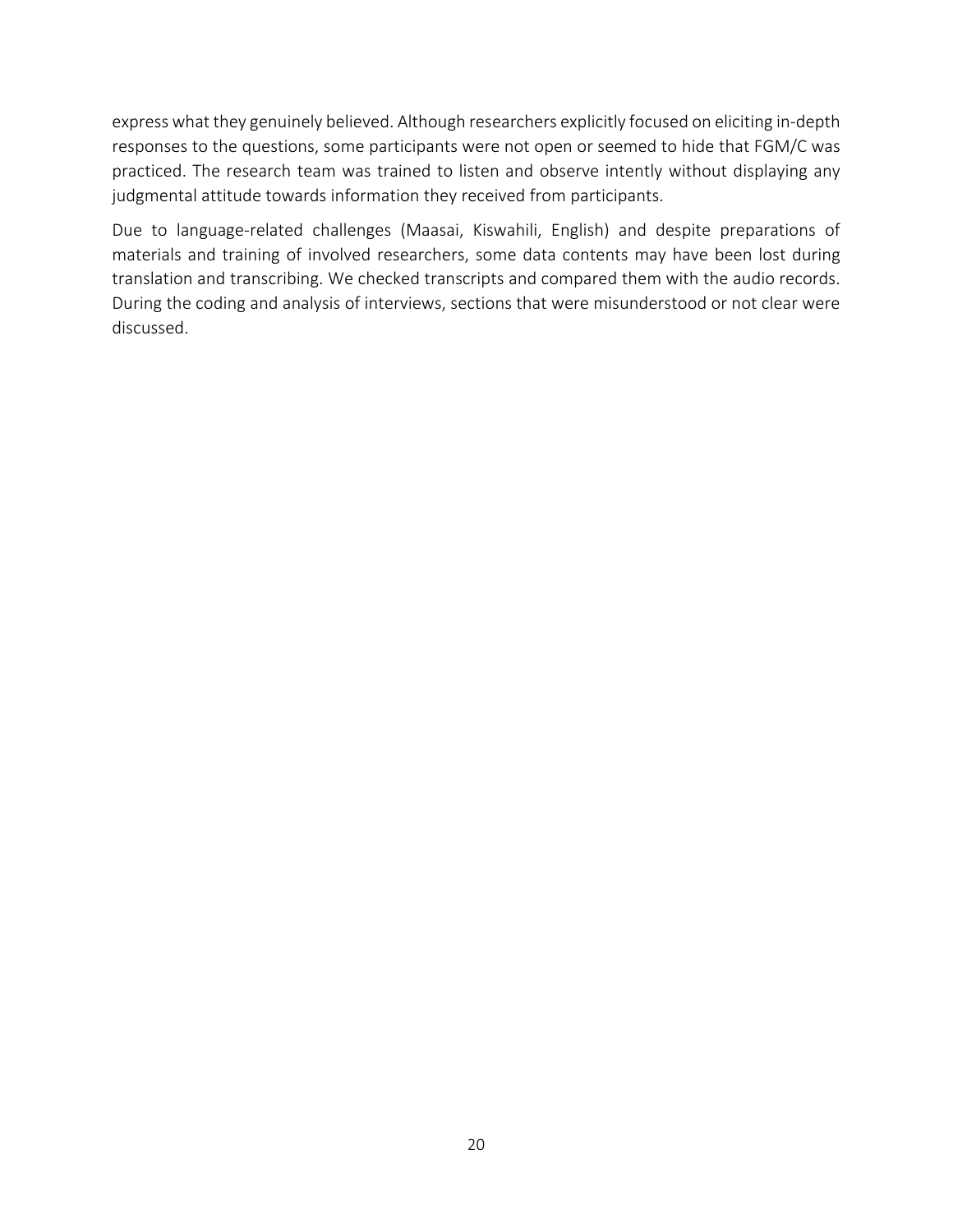## <span id="page-20-0"></span>3. RESULTS

#### <span id="page-20-1"></span>3.1 Study participants from Torosei and Oltepesi

Sixty participants from Torosei and Oltepesi joined this study. Almost all male participants between 30 and 60 years were pastoralists and their main source of livelihood was livestock rearing. In Oltepesi, the majority of married women were involved in informal employment such as livestock rearing, beadwork and vending. Most likely this will also be the case in Torosei, but we did not obtain this information directly from female participants. As for the KIIs, more male than female leaders have been interviewed, due to limited female leaders available in these communities. For participants who indicated their religious status, most of them were Christians and a few indicated to be traditionalists. The majority of female and male participants – apart from the boys and girls aged 14 till 17 – were married, two women were widow. Most male and female participants were between the age of 20 to 30 years, married and had not completed their education. More interviewed male parents in Torosei reported to be in a polygamous marriage compared to married men in Oltepesi. Women only indicated to be married, they did not share if they were in a polygamous or monogamous marriage. Most of the male parents/grandparents aged 40 years and above had little to no formal education. Some mothers had followed primary school education, others had not followed any formal education, one female parent went to college. Among the girls and boys (14-17 years) that we interviewed, all of them were attending primary school. Among the young women and men between 18 and 24 years, some had dropped out, some had primary school or secondary school level. The older participants had on average more children (6-12) compared to the younger parents who had 1-5 children.

#### <span id="page-20-2"></span>3.2 Forms of leadership

To understand more about leadership, participants were asked to describe the various types of leaders in the Maasai community. The majority of the participants mentioned three main forms of leadership, which are: governmental leaders like governmental administrators (Members of the County Assembly (MCAs), chiefs, assistant chiefs, *nyumba kumi* ambassadors and female representatives), traditional leaders (village elders, age set leaders) who were grouped according to their age-set, and thirdly religious leaders (church leaders, pastors). A few female leaders were mentioned, occupying administrative and religious leadership roles. Women were not mentioned as traditional leaders, although women groups selected their own female leaders. These leaders were chosen based on motherhood and the respect they have in the family.

*R9: "The case is the same although it's somehow different when it is women's leadership at the village level as it's the women themselves who discuss their leaders and appoint them on merit basis. Mostly they look whether one is a mother and is respected in the family." M: "Okay! Must women leaders be married ones?" R9: "Not necessarily as in our community there can be found women who are not married off due to inheritance issues. They can be very good women and also can be entrusted with leadership obligations."* [FGD Women Oltepesi]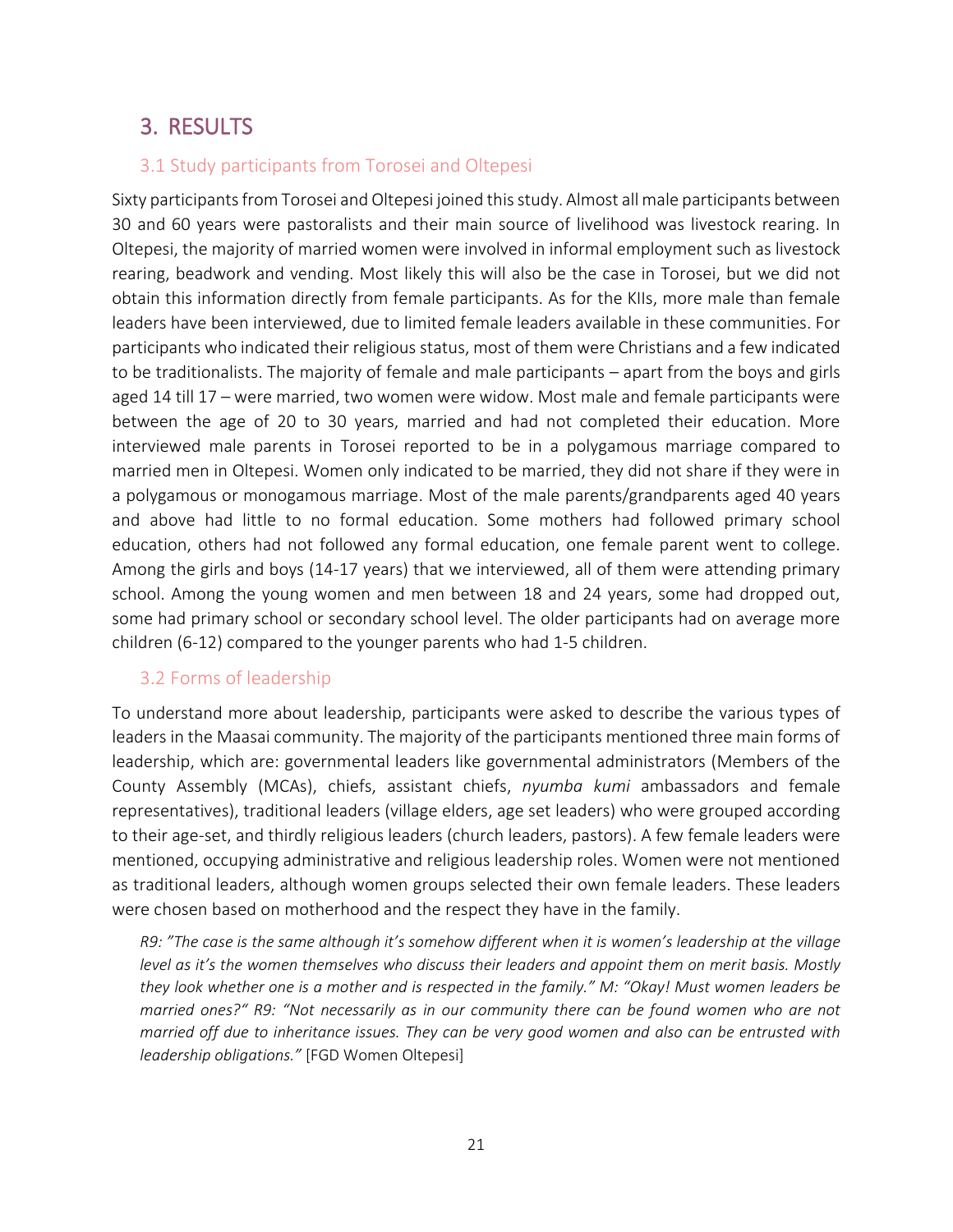In addition to these three main forms of leadership, a few boys and girls regarded their head teacher as a leader. At household level, it was indicated that the father/husband is the head of the family and is responsible for addressing problems arising in the family, he is the final decision maker. If a household head was not in a position to sort out an issue or not available, the case was forwarded to the village clans and elders.

*"Hmm, those the traditional leadership we have in the community I can really say that these are the people who form the backbone of the community. The community really stands because of these people. Many at times, they act like our judiciary, lots of conflicts, lots of things that happen within our community are resolved at the community level or even at the village level as a result of the services of these leaders, so they play a key role."* [KII NGO staff Torosei]

There were differences in opinion on which leader is more influential. The majority of the participants felt that the opinion of traditional leaders is very much valued and should not be disregarded. Some participants found the government leaders such as MCAs and chiefs to be most influential in their community, because they represent the government. According to a chief, the administrative leaders follow a certain hierarchy in executing their duties.

*"There are a number of leaders. If an issue is directly related to us as administrative leaders, they can come to me as the chief, or to the assistant chief or the nyumba kumi ambassador. The administrative hierarchy has me at the top, then the assistant chief, then village elders and nyumba kumi ambassadors. So we have that structure and we all work together."* [KII Chief]

Within the Masaai community, traditional leaders work through a decision-making structure according to age-sets. Age-sets are basic Maasai political and social structures of male groups within the same age bracket, who are initiated into adulthood during the same period. Age-sets are groups of males, that have about the same age, with a range between 5 and 7 years. They move up through a hierarchy of grades. The age-sets are as follows; junior warriors, senior warriors, junior elders and senior elders.

#### <span id="page-21-0"></span>3.2.1 Leadership characteristics

Leadership characteristics were often defined by the study participants in bad and good leadership. The preferred style of leadership that study participants articulated was characterized by a strong sense of equity, in distributing resources and with zero tolerance to corruption. Preferred leaders would have the following admirable traits: "they would be unifying, transparent, a family person, trusted, guides his people, and would have a good reputation, be non-violent, visionary, disciplined and a good listener." It was also expected from leaders to have a total commitment to foster the community. Quite a number of participants referred to the head teacher and the chiefs as good leaders, because they follow the law and guide the young people. Others mentioned the traditional leaders who are solving problems in the community.

*"I was brought up in Magadi and I had my role models. These were the head teacher and the chief there. They were very caring and supportive. They were very ready to give a hand at all cost to the needy."* [IDI 17 years female Oltepesi]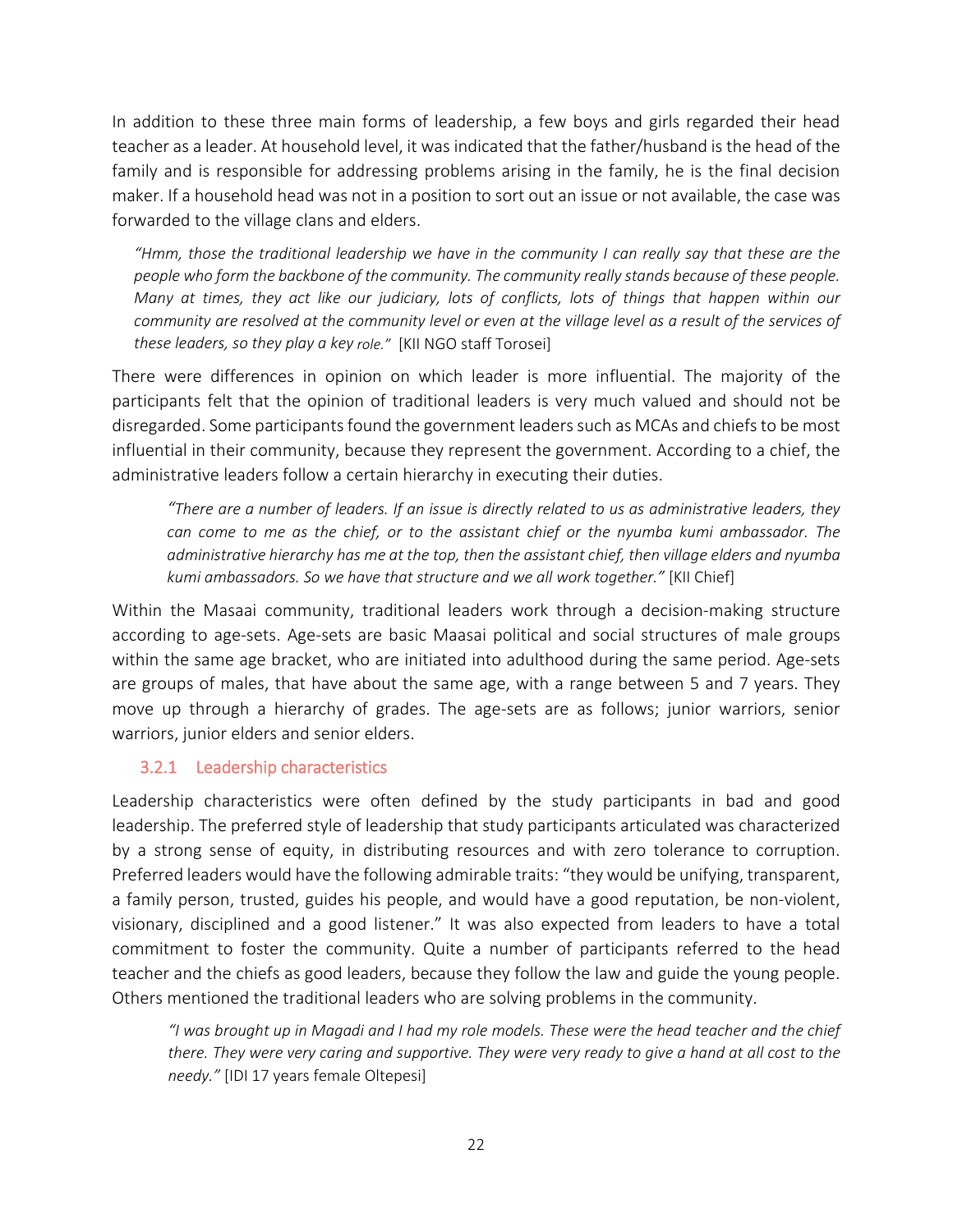A bad leader was described to be one that is disrespectful, greedy, corrupt, dominated by clannism, nepotism and ageism, someone who supports conflicts, is dishonest and does not take care of people. To avoid appointing a bad leader, participants stated that leaders need to be carefully selected based on their background.

#### <span id="page-22-0"></span>3.2.2 Appointing and selection of leaders

In the Maasai community, there are both government and traditional leaders. Government leaders such as MCAs, chiefs, assistant chiefs and women representatives are appointed by the government, mainly through job applications, voting or merit. When traditional leaders are selected by the community members, the following aspects are considered: family lineage, the integrity of a person and his/her leadership qualities. The level of wealth in terms of development and livestock is considered as well. Several participants expressed dissatisfaction on the procedures how the current selection of government leaders is taking place. According to them it is not as thorough as the traditional leadership selection, they discussed that integrity of a leader should be paramount and should not be based on just educational qualifications. More regard is given to traditional leaders who are considered to be carefully selected within the community as compared to government/ administrative leaders.

*"Today leaders are selected on educational qualification and integrity isn't considered and that is why the leadership currently we have is weak and sometimes rotten and not problem solving in the community."* [FGD Women Oltepesi]

For the selection of traditional leaders to be complete, the leaders had to go through rituals or other traditional procedures. According to one of the traditional leaders, several sittings have to be held to completely check the person before they are selected. The selection is mostly happening by the community.

*"On traditional leadership selection, it is always formulated by holding a series of meetings between the young initiates and the elders in charge of that certain age group. When it comes to the manyatta hood activities are held, the community then selects their leaders."* [KII Traditional leader]

#### <span id="page-22-1"></span>3.2.3 Influence of leaders

The majority of the participants felt that traditional leaders had more influence in the community than government leaders, because of their counselling and conflict/ problem solving role. They were more accepted by the community and have a lot of authority.

"*Traditional leaders are very influential around here because traditional leaders have a particular age group that they influence and rule. When they say something, it has to pass in that age group of theirs, they have authority over their age group as compared to government chiefs who are told what to do and people even fail to attend their (government) meetings most of the times."* [IDI Man Torosei]

A few participants mentioned chiefs and MCPs as having most influence, especially with regard to FGM/C.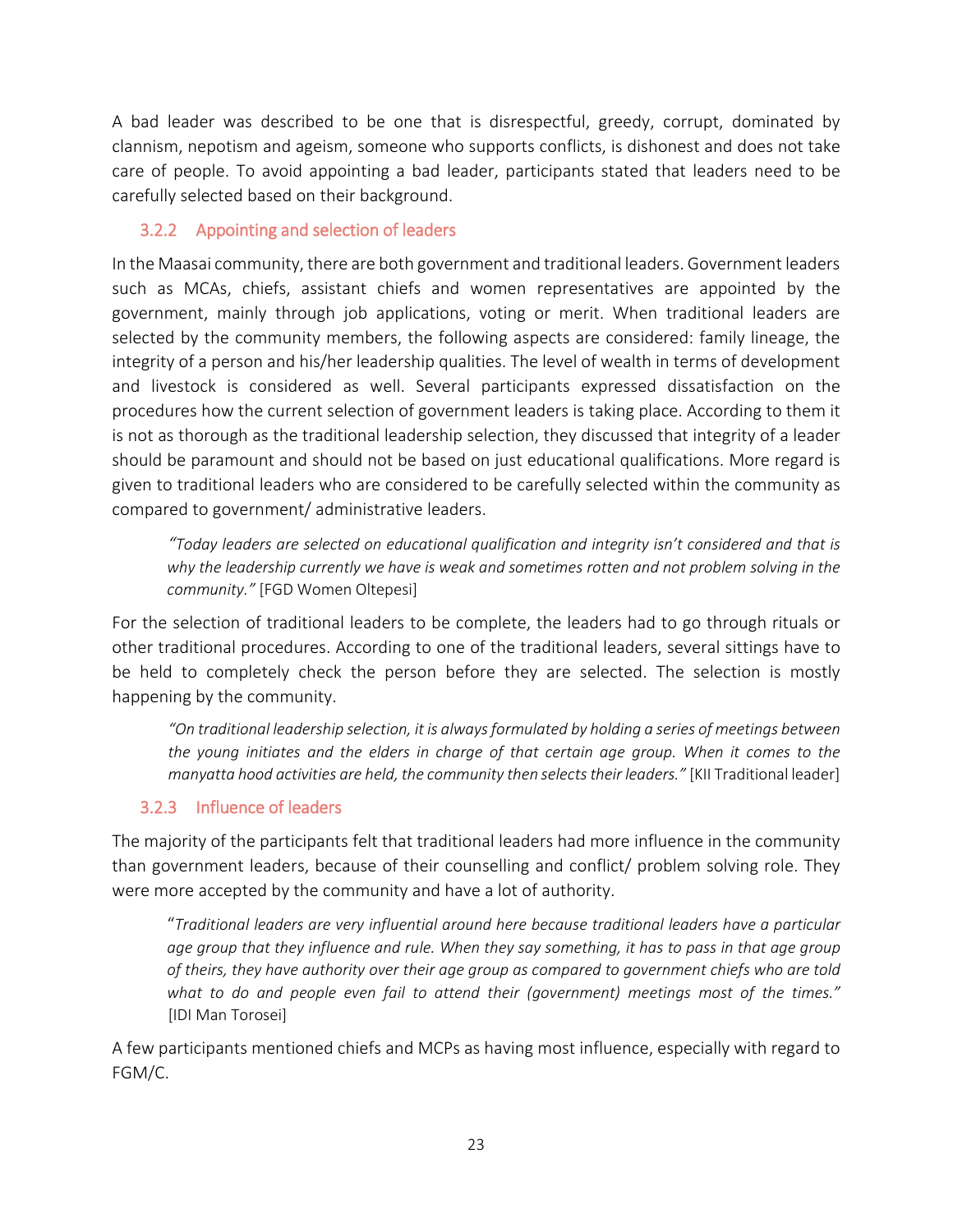*"Government chiefs and the Members of the County Assembly are the most influential in this region even on matters of FGM/C they are the ones that people listen to the most."* [IDI Girl Torosei]

During the interviews, a clear picture was given by the participants on the kind of influence each form of leadership had in their community. The traditional leaders were tasked with the role of educating young people about the importance of upholding the Maasai culture, whereas the government/ administrative leaders were tasked with the role of ensuring that there is law and order in the community, including sensitizing the community on prevention of FGM/C and child marriage. It was also indicated how strongly traditions were upheld through the age-set structure of leadership amongst the Maasai men in different age categories. Leaders of these age-groups would not want to be the first to break with certain traditions.

"*In safeguarding these traditional practices? The local, traditional leaders, of course if I am a traditional leader and there are some and then here comes somebody else who tries to fight against a culture that has been practiced by the previous age groups, I would not allow my age group to be the first one to divert from practicing a tradition that has always been there so the traditional leaders play a key role in ensuring that cultures and practices remains with the community."* [KII NGO staff Torosei]

#### <span id="page-23-0"></span>3.3 Reasons for female genital mutilation/cutting

From our findings we learnt that FGM/C continues as it is associated with the transition to adulthood, maintaining social status in honour of the family, marriageability, controlling female sexuality, prevailing cultural and ethnic identity and for bride price purposes, all tied to traditional beliefs and social norms.

#### <span id="page-23-1"></span>3.3.1 Transition to adulthood

FGM/C in this community is a transitioning social-cultural rite from childhood to womanhood for adolescent Maasai. After circumcision, girls immediately dissociate themselves with being a girl. They join the mature women and start engaging in sexual relationships. When asking participants to highlight some of the main differences between a girl who has undergone FGM/C and one who has not, early sexual debut and being a women was often mentioned.

R9: "*Long ago, it was believed that a non-cut girl forever remains a child and children cannot be made wives and mothers. So circumcision was done to them to make a distinction between adults and children this was the only way also that could permit one to get married. So that was the main reason for it*." [FGD Mothers Torosei]

Although from this quote it seems that the participant talks about the past, these beliefs still seemed valid nowadays for many community members.

#### <span id="page-23-2"></span>3.3.2 Marriageability

Our study shows that participants believed that only circumcised girls find a husband and can get married. Circumcised girls go through a rite of passage from childhood to womanhood. An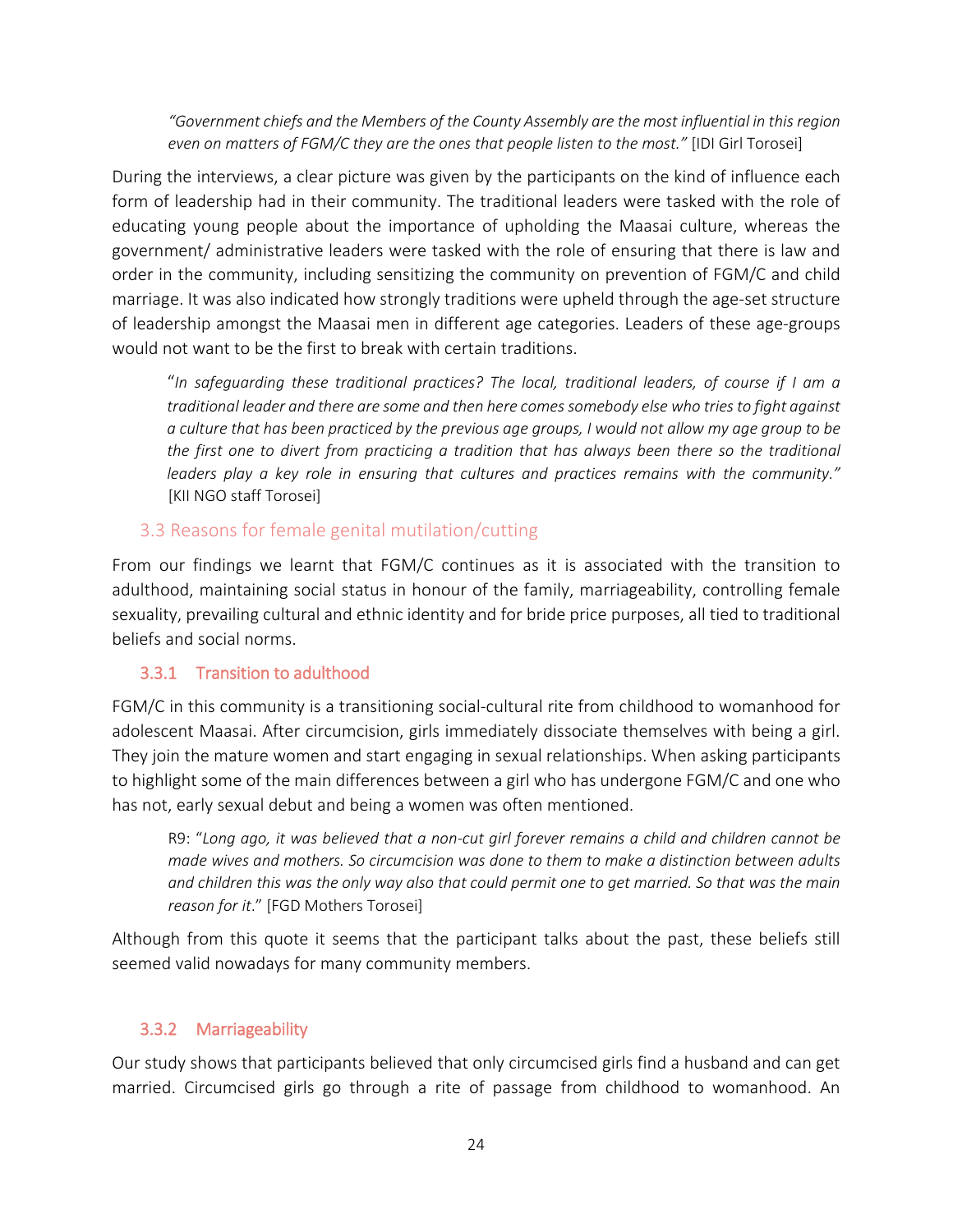uncircumcised girl remains a child and is regarded unclean. Among the Maasai, it is considered a taboo to marry an uncircumcised girl, let alone to give birth to a child when the mother is uncircumcised. In the old days an uncircumcised girl that would get pregnant would be punished by tying her with a heifer in the bush. In case she would survive she was forgiven for her deeds.

"*The main reasons why girls were circumcised was because of marriage. A girl could not be married before circumcision… They believed that a girl who gets pregnant before circumcision was an outcast. She was even punished. She was tied together with a heifer at the bush and left to die or to be eaten by wild animals. So it was an abomination*." [IDI Chama leader]

#### <span id="page-24-0"></span>3.3.3 Cultural identity

FGM/C is a practice that has a long history. One of the beliefs about FGM/C mentioned, as being part of one's identity, was that it is tradition and should not be questioned. A male study participant mentioned that one should not investigate about the reasons why FGM/C is conducted. This is also one of the reasons why several people do not know why FGM/C is being practiced, but hear about the reasons via NGOs.

"*According to me, FGM was initiated by our ancestors. And we believe that everything started by the ancestors must not be investigated on why it should be done*." [FGD Male parents Torosei]

According to men, a girl who has been circumcised is respectful to older people. Boys indicated as well that a girl who has undergone FGM/C is more likely to be respectful when interacting with older people and is respected. She cannot be censured like a child compared to uncircumcised girls.

R4: "*A girl who is not circumcised lacks respect and we have seen from the other communities that do not circumcise their girls that you'll find girls dressing inappropriately, clothes that expose their bodies or which are too tight." R5: "A circumcised girl has a lot of respect for the people and is able to accord that respect to the people in the community accordingly*." [FGD Young men Oltepesi]

However, some participants considered circumcised girls less likely to perform well in school in comparison to uncircumcised girls. Once a girl had gone through FGM/C she was considered ready for marriage and this is a risk factor for dropping out of school.

"*A girl's behaviour is only good before circumcision. After circumcision, she will always think herself to be a grown up equal to her mother. In school, it has been proven that before they are circumcised, they do better in their academics. In fact I have daughters of mine who drop from school after circumcision and are now married. I had one who dropped in class three in primary school level immediately after undergoing FGM/C. This is the reason why I am campaigning against."* [KII Traditional leader Torosei]

#### <span id="page-24-1"></span>3.3.4 FGM/C and sexuality

FGM/C is an integral part of the Maasai peoples' way of life and tradition. A lot of different meanings are given to circumcision. For instance, it is widely believed that FGM/C reduces sexual urge in women. Another reason for circumcising girls was that in case of pregnancy (or rape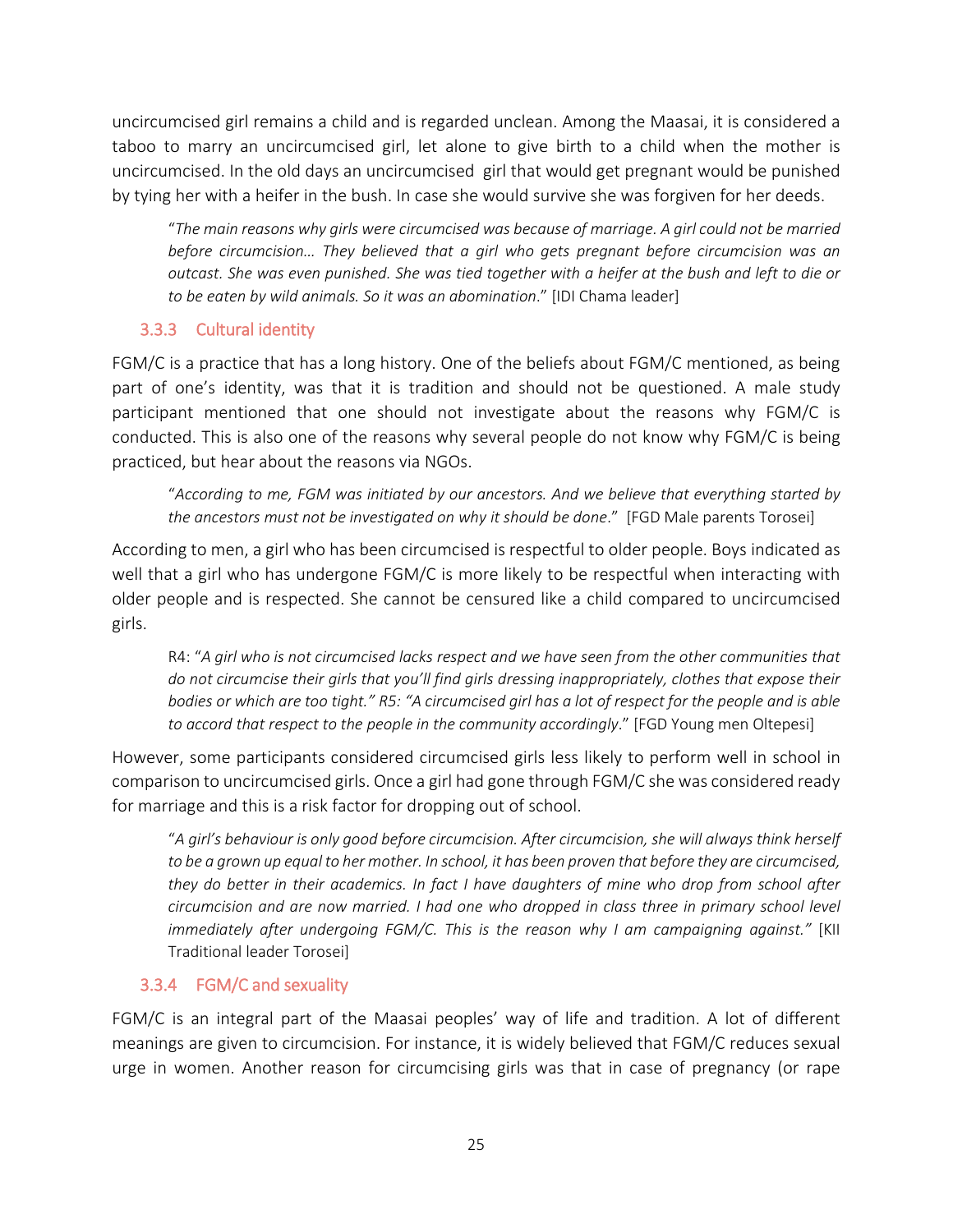situations) by men from neighbouring communities, women and girls were held responsible. FGM/C would be a way to curb their sexual desire and punish them.

"*We have had stories from seminars that the Maasai used to move from one place to another in search of pasture for their animals. They use to leave their wives behind. Unfortunately other neighbouring communities took advantage of such situations and impregnated these Maasai women. As a result, the Maasai decided to punish their wives by circumcising them as a means of making them sick and also tame their sexual activeness*." [FGD Men Oltepesi]

Maasai men seek to ensure that their women do not become promiscuous. On the contrary, we found that girls who have been cut were found to be more likely to engage in early sexual activities, fall pregnant while still in school and eventually drop out of school.

"*When a girl is circumcised, she begins indulging in some irresponsible sexual behaviour. This may lead to her dropping from school*." [FGD Boys 15-17 Torosei]

#### <span id="page-25-0"></span>3.4 Cultural practices

FGM/C is not a standalone practice but is part of different cultural practices that transit girls and boys to adulthood and beyond. From the study, it became clear that there are many ceremonies within the Maasai society, including *Enkipaata* (senior boy ceremony), *Emuratta* (circumcision), *Enkiama* (marriage), *Eunoto* (warrior-shaving ceremony)*, Eokoto e-kule* (milk-drinking ceremony), *Enkang oo-nkiri* (meat-eating ceremony), *Olngesherr* (junior elder ceremony). Also, there are ceremonies for boys and girls including, *Eudoto/Enkigerunoto oo-inkiyiaa* (earlobe), and *Ilkipirat* (leg fire marks) (Maasai Association 2017). However, some of these practices were not mentioned during data collection and most likely are not practiced in these Maasai communities. These include, *Enkipaata* (senior boy ceremony) and *Enkigerunoto oo-nkiyiaa* (earlobe) and *Ilkipirat* (leg fire marks). Traditionally, boys and girls must undergo the above mentioned initiations prior to circumcision. The difference is that girls' initiations focus on circumcision and marriage stages. The ceremonies with boys continue when they are adult men. Adolescent boys will form age-sets moving them closer to adulthood. Women do not have their own age-set but are part of their husbands' age-set (Maasai association 2017). The age-set construction is important in upholding traditional practices.

*I: "Who are responsible for safeguarding cultural practices?"* "*The people responsible for this are the age-set of your fathers, for example my age-set has a father age-set, who are around 70 years old now. So our age-set, fathers ensure we adhere to these practices in our culture. They had responsibilities such as ensuring that their age-set children have gone through circumcision and all traditional rites are done accordingly, that they form an age-set. They also ensure they go through moranism and graduate to being a junior elder in the community, from there they become community elders…"* [IDI chief Oltepesi]

The circumcision ceremony is one of the major initiations of all rites of passages in the Maasai society. Both men and women of the Maasai society are traditionally supposed to undergo circumcision. After young men were circumcised, they became Morans and had to get married right after the ceremony (Maasai association 2017). The situation surrounding recent rites of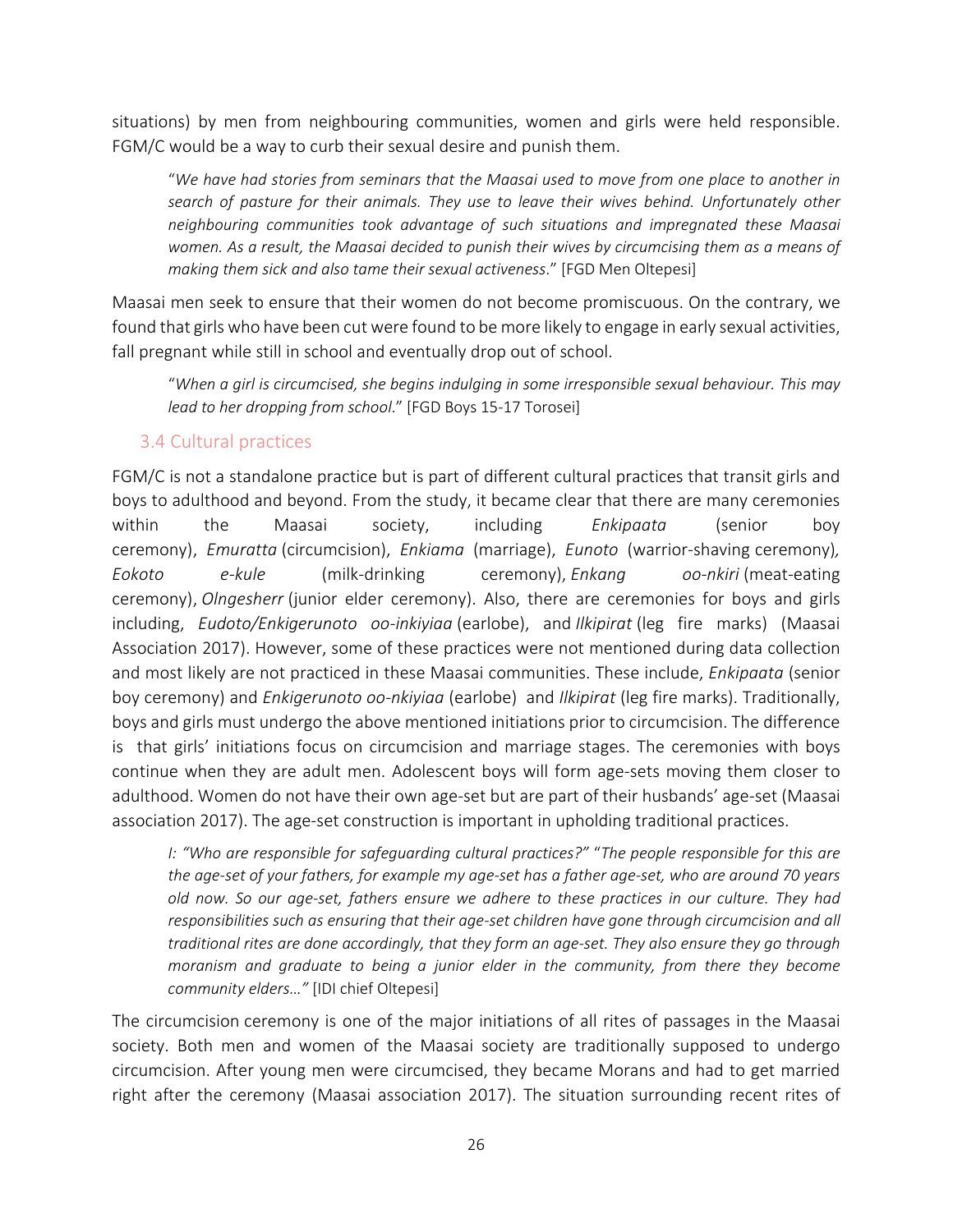passage differs from what is described in previous ethnographic research (Von Mitzlaff 1988, Talle 1988 in Hayashi 2017). Specifically, the season of initiation, types of *emurata*, and the tools used in the operations have changed. At present, male and female *emurata* are both performed during the school vacation period in December. The greatest change over time has been what occurs after the rite. Now, most women do not marry at the end of the rites; rather, they return to school or stay with their parents, where they are supported until a marriage is arranged. Parents today no longer favour early marriage and prefer to educate their daughters through secondary school. Most Maasai are not concerned with whether the bride is a virgin or not, but they consider it to be a grave indecency for a woman who has not passed *emurata* to become pregnant (Talle 1988). If a woman becomes pregnant before her *emurata*, she will undergo the procedure immediately or she could even be forced to have an abortion (but this could not be verified). This initiation is performed within the adolescent period and nowadays done in secret for girls and performed at an earlier age.

From our study, nine cultural themes emerged from the data analysis were traditional leadership continues to have a major role: 1. *Manyattaism* (several households coming together in a special selected place in preparation for any cultural practice of that time, 2. *Olngesher* (junior-elderhood ceremony) 3. male and female circumcision, 4. bride price, 5. moranism, 6.clannism, 7. dressing, 8. naming rituals, and 9. polygamy. The majority of participants indicated that these practices are ongoing. However the ceremonies are no longer executed with the same intensity as in the past. Nowadays girls' circumcision happens in secret and often at the same night before or after boys are being circumcised. The number of girls circumcised together depends on the number of girls available in a certain village or homestead.

Several mainly older female and male participants indicated the importance of these traditions to maintain the values that are behind it for the Maasai community, and indicated different repercussions of not being circumcised.

*"To my opinion, the culture is deep and we believe that every single process is vital and no one wishes* to see his child not go through it. For instance, a child when born the naming ritual is done and when *he/she grows up what follows is the initiation ritual. So circumcision was purposely meant to clean the initiate. So if someone is not cleansed, he/she is regarded as unclean and not fit to bear children and assumes any leadership position in the society."* [FGD male parents in Torosei]

#### <span id="page-26-0"></span>3.4.1 Safeguarding cultural practices

When looking at who are influential in safeguarding these nine cultural practices, a variety of influencers can be identified. Mainly the older male generation endorses the traditions and is strongly engaged to uphold certain rites of passages. Some older male participants felt that they were forced by the government to adjust their cultural practices and emphasized the negative engagement of the government in their family life.

*M: "Are you in agreement with these changes?" All: "Not at all!" M: "Why?" R2: "Okay. We are forced and this one has made us just to comply unwillingly. In fact it is sad to imagine other people*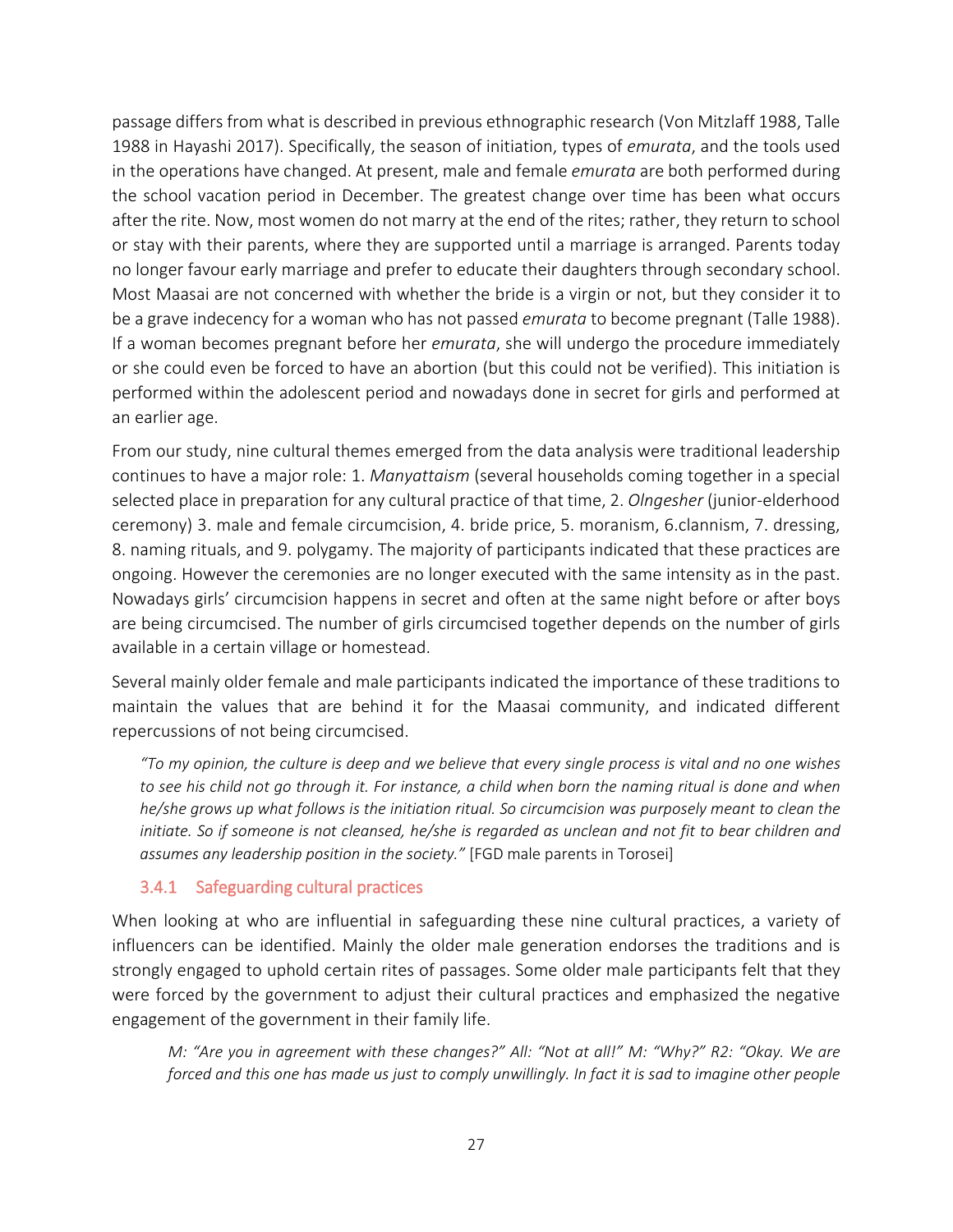*ruling your family, making decisions against your will and even at time punishing you if you do something against what they allege to be right. It is embarrassing."* [FGD Male parents Torosei]

Some older female participants regretted the visible changes due to modernization and the lack of respect from the younger towards the older generation. They also mentioned that older men are most influential in upholding their cultural practices.

*M: "Who are safeguarding these cultural practices?" R2: "All of us but specifically men. Women have some influence in safeguarding but changes or maintenance of any culture is far much dependent on men. But the problem is that there is nobody teaching us. We are always behind in everything especially in the education of our children."* [FGD Mothers Torosei]

Some younger male participants who are part of the age-set groups did not want to adjust certain traditional practices, as mentioned before, because they did not want to be the first ones to break with their traditions. The younger female participants did not express any views on upholding tradition and cultural practices.

#### <span id="page-27-0"></span>3.4.2 Preserving culture

It was reported that the main reason for preserving cultural practices was to ensure continuity of the Maasai culture. The different male age-sets were seen as an example of a system that reinforces the values and behaviour of Maasai traditions. This occurred through ceremonies and decision-making structures amongst different age-sets of boys and men. As indicated above, there is not such an existing decision-making structure for girls and women amongst the Maasai in Torosei and Oltepesi. The women belong to the age-set of their husbands and have very little influence on traditions and culture. Despite several factors that influence change or adapt cultural practices, which will be discussed below in detail, the age-sets seem to be an important structure that enhances the cultural practices and patriarchal roles in this society. Through the age-sets, older men are instructing younger men and they are the main decision makers amongst the Maasai community.

The age-set rules were reported as very strong. When involving leaders of the different age-sets structures, proposed adjustments in traditional practices could have an impact. However not many young men would like to be at the forefront of changing cultural or traditional practices with the risk to be considered as a failure age-set.

*"It is like passing on the button. One age group goes through it passing on to the other. So no group wishes to be the first to be associated with the stoppage of these practices."* [FGD Boys 15-17 Torosei]

Several traditional leaders mentioned they are tasked with ensuring continuous training of the young ones to preserve culture. Some male parents indicated that preserving Maasai culture was becoming a challenge due to the government's opposition regarding some of their traditional practices such as FGM/C and child marriage.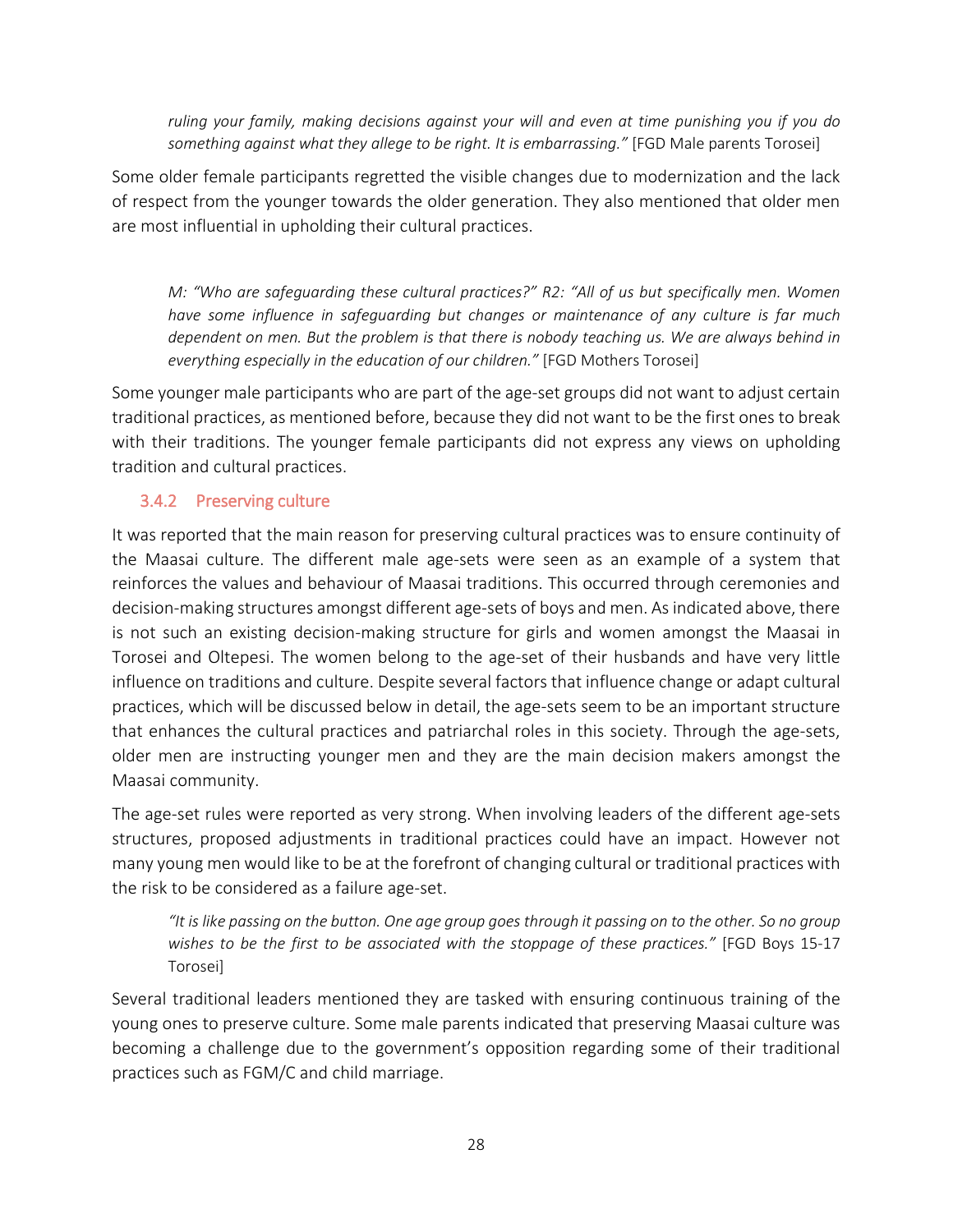*"There is a lot of government interference in our culture. When we grew up, parents were the final decision makers in any issue regarding their children. But nowadays, any other person can question you or even sue you in matters which are supposed to be under your decision unquestionably. Children are under the advice of other people in schools and in the exposure availed to them."* [FGD Male parents Torosei]

Although some older female participants emphasized the importance of preserving Maasai culture, hardly any female participant expressed regretting the interference of different institutes as an issue, except for one.

*"What happens, we have gone to several seminars and trainings that advocates against FGM. And to my opinion I think they are campaigning against it out of envy. May be they find this culture to be doing well to us and not to them. So they are like trying their best intellectually to deprive us from our good culture."* [FGD Women Oltepesi]

Almost all participants indicated that the elderly and the traditional leaders are responsible of maintaining Maasai culture.

*M: "who is most influential in the safeguarding of these cultural practises?" R: "The elders of course." M: "How?" R: "One, these are the main stakeholders. Among them are the cultural leaders who are always assigned the duty to make sure that the next and the preceding generations do not neglect any of the event."* [IDI Social club leader Oltepesi]

It was reported that the key reason was to ensure continuity of Maasai culture and to gain societal acceptance. Failure to uphold certain Maasai cultural practices was associated with stigmatization, ridicule and isolation by community members. Some community members mentioned they chose to carry out FGM/C to gain societal acceptance. Besides the elders and traditional leaders, the agesets were mentioned as a decision-making structure, which ensures the continuation of these cultural practices.

*"The people most responsible (preserving the Maasai culture) are the age-set members, because they ensure that their sons have gone through all the rites of passage and when their sons grow up they also ensure the practices do not end with them."* [KII Chief]

#### <span id="page-28-0"></span>3.4.3 Driving forces behind changing cultural practices

Traditions are not static, and adjustments of cultural practices are happening. Some cultural practices have changed over time through inner and outside influences and a need for adjustments. Examples given in this study relate to the clothing, the bride price and some of the Maasai men marrying uncircumcised girls. Contributing factors mentioned by the study participants were education, Christianity, the new laws, draught and simply time. These factors have brought changes also with regard to how, if and when cultural practices are performed and by whom these changes are endorsed.

*"Time is also a big changing factor which at times eradicatessome practices and it will depend upon them to change or maintain them. Bride price rules change depending with time and individual interest."* [IDI Man in polygamous marriage Torosei]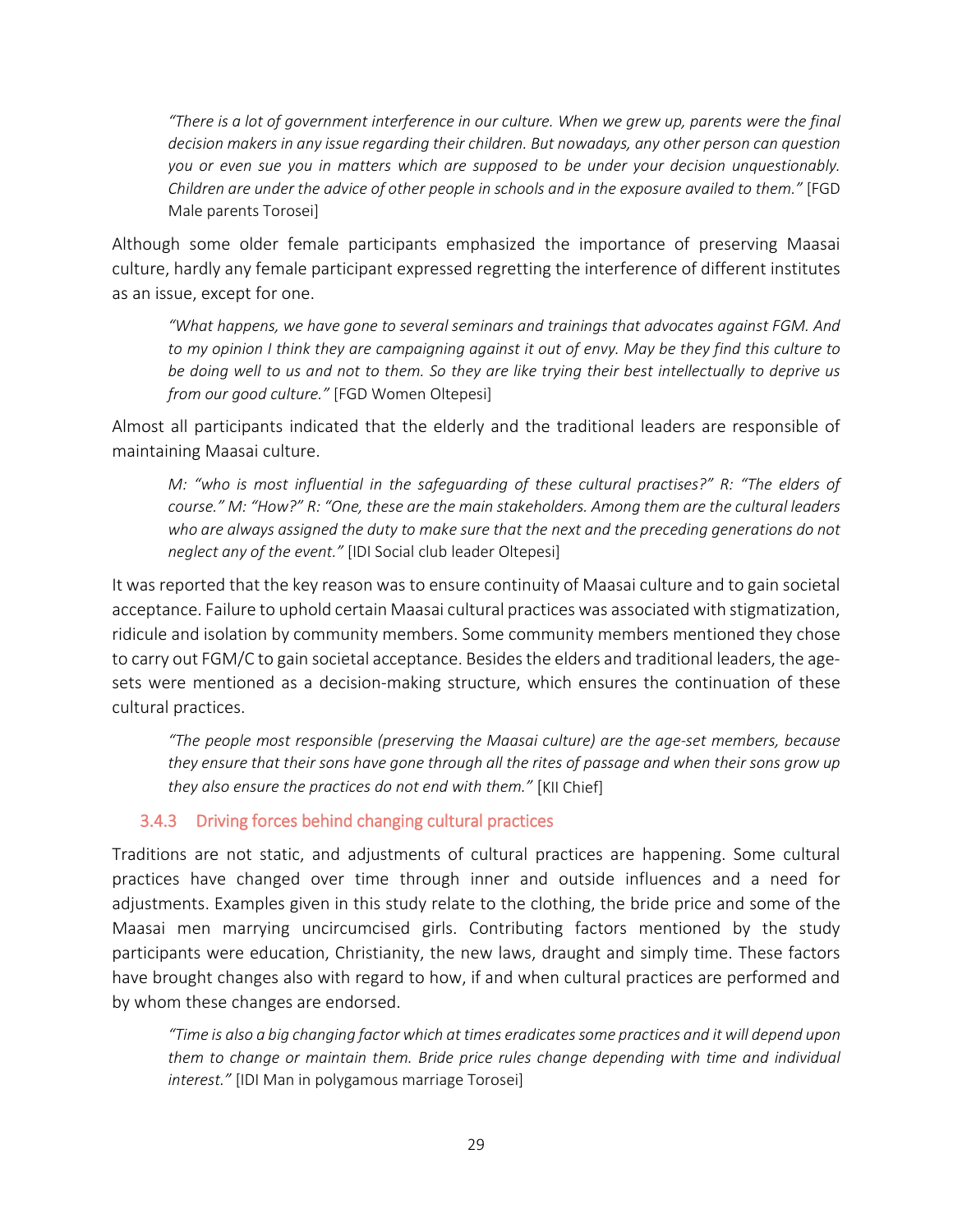According to some participants also NGOs have been addressing the traditional practices of FGM/C and child marriage.

#### <span id="page-29-0"></span>3.5 The law and its execution

Within the context of the current laws against FGM/C and child marriage, government leaders have been working towards banning these practices. We found that there are high levels of awareness of the anti-FGM/C law among people living in Kajiado. AMREF and Action Aid were mentioned to be at the forefront of educating the community on matters related to FGM/C. The law indicates that the practice of FGM/C is illegal and punishable.

The law against FGM/C created secrecy in the community, which has led to some participants denying that FGM/C is happening. Overall, it was expressed that FGM/C is executed more in secret than before. One of the main reasons expressed was the fear of being arrested and prosecuted in a court of law. The majority had heard about warnings from the government about imprisonment or fines.

Although the law exists, the majority of informants wasin favour of circumcising girls, nevertheless they mentioned the increase of fear when disobeying the law. During FGDs with female and male participants, the anti-FGM/C law and the harsh penalties (imprisonment and fines) associated with the practices were said to have created fear amongst residents.

*"Okay what happens, there was a case of a woman who was arrested because of performing the act. This instilled a lot of fear amongst us.*" [FGD Women Torosei]

In the event that some uncircumcised girls desired to go through the cut, they persuaded their mothers to initiate the process for them. Parents organized for girls to be circumcised at night, sometimes after boys circumcision – or without a specific ceremony – for them to avoid attracting attention from government leaders.

"*Okay people realized that the act now has consequences especially from the government agencies, they develop their own other means of doing it (circumcision) but through unnoticed means. For example, one can decide to circumcise his/her girl at night and skip the ceremonial aspect of the act. Others decide to take their girls to far relatives with pretence of visits to them and yet the objective remains circumcision."* [FGD Women Oltepesi]

Some older male participants felt that the government was imposing the anti-FGM/C law on them and has not given them sufficient time to adjust. We noticed a common occurrence in this community where parents who have circumcised their daughters avoid inviting anti-FGM activists such as chiefs and NGO staff to the girls' ceremonies.

*"As a family at times we feel isolated and even earn ourselves a bunch of enemies due to this (sensitizing against FGM/C). We are avoided, ceremonies are held at our door steps and we cannot be invited as we are perceived to be holding on to uncommon belief."* [FGD Women Oltepesi]

Because the government puts government/ administrative leaders on task to work for FGM/C eradication, it was also highlighted that these leaders were not active in preserving their culture.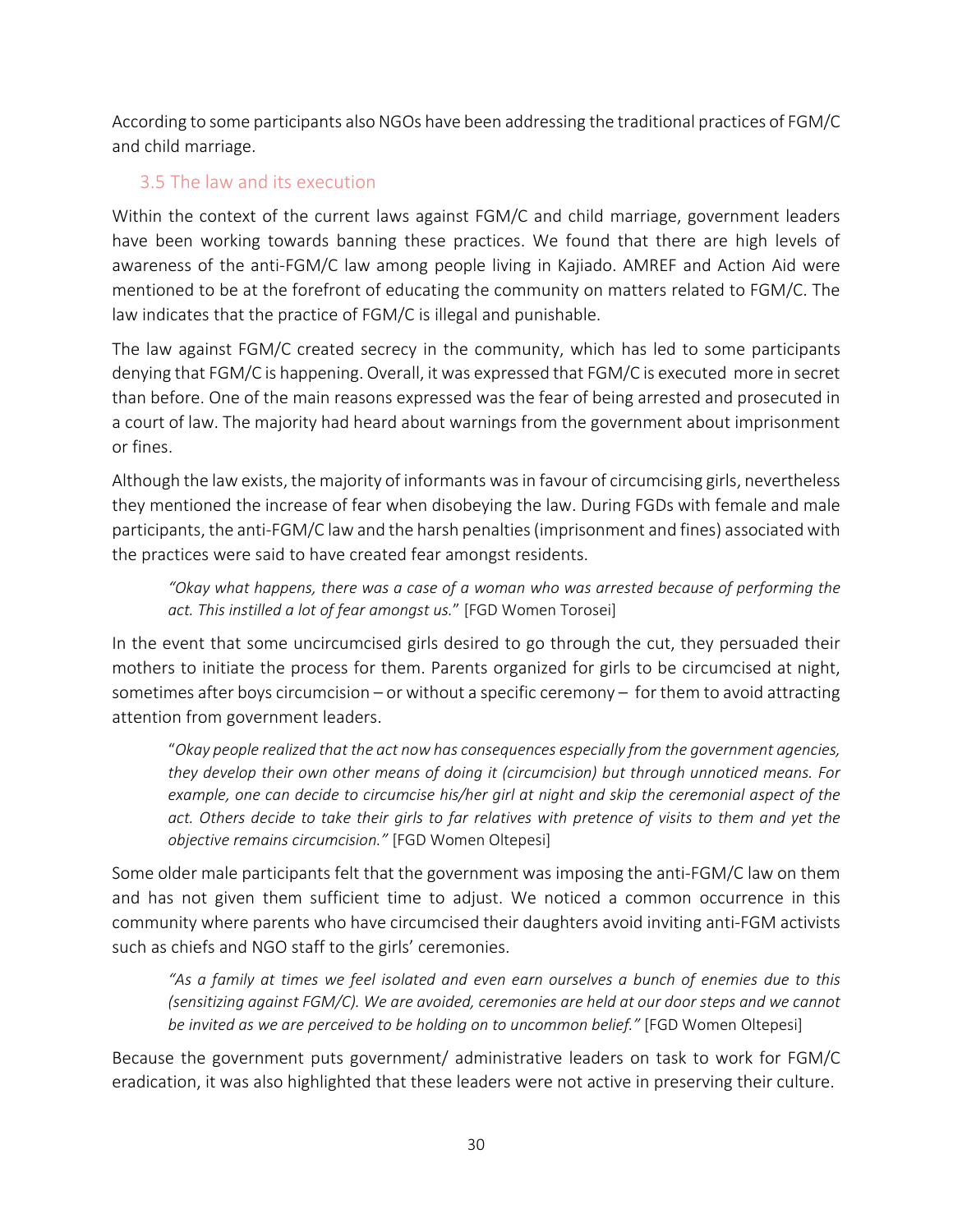Observed changes that indicate some adjustments around openly talking about FGM/C were mentioned as well. Till recent people could not easily express their views in public when being against girls' circumcision, but this is generally more accepted now.

#### <span id="page-30-0"></span>3.6 Education and modernization

A variety of participants highlighted that education brought modernization in the Maasai community. It has contributed to the reduction of FGM/C. Through education, teachers, NGOs, religious leaders and local governments have sensitized the community members against harmful cultural practices. In addition, participants associated education to be the main driver for the cultural shift where an uncircumcised girl can now get married to a Maasai man.

"*No, things (with regard to FGM/C) are changing because of what I mentioned earlier, the church and education are influencing these changes because those families with educated people are no longer circumcising girls and if she got pregnant they will consider that a blessing."* [KII Chief Oltepesi]

Comparing to some decades ago and due to the implementation of the child education act, the Maasai community seems to have embraced education for girls and boys. Study participants underlined that the more educated people were the first to leave the practices of FGM/C and child marriage, because they became more knowledgeable about the harmfulness of these practices.

"*It ( child marriage) is no longer happening because of school, everyone wants to take their children to school. Administrative chiefs are also working to ensure that children go to school, if they get a report that there are girls not going to school, the parents are arrested and have to give a reason why the child is not in school. The girls have also embraced education.*" [KII Church leader]

Some boys acknowledged the role education played in girls' their lives. They associated education with the ability for girls to defend themselves and claim their rights, which helped them to make their own decisions around traditional practices such as FGM/C. Also stopping of FGM/C contributes to more education opportunities as the wife of the chief explained:

"*For sure, girls' circumcision was causing unnecessary pregnancy among young girls as to the Maasai, one is actually assured of her womanhood rites on the circumcision day which she automatically assumes by engaging in unnecessary sexual activities hence unwanted pregnancy and STIs. So when girls are not circumcised, they will go far in their academic pursuit*." [FGD Women Oltepesi]

#### <span id="page-30-1"></span>3.7 Religion and the church

A variety of participants indicated that Christianity has influenced adjustments or abolishment of FGM/C and child marriages amongst the Maasai community. Most emphasis was given to FGM/C, but a few participants mentioned Moranism too. It was indicated that the church is against these practices. FGM/C was said not to be justified by the Bible, since there are no statements about the necessity of FGM/C.

"*It is believed from the Bible that only boys were circumcised, there is no mention of circumcision of girls, so this belief has led to that influence that has brought down the practice*." [ KII Church leader]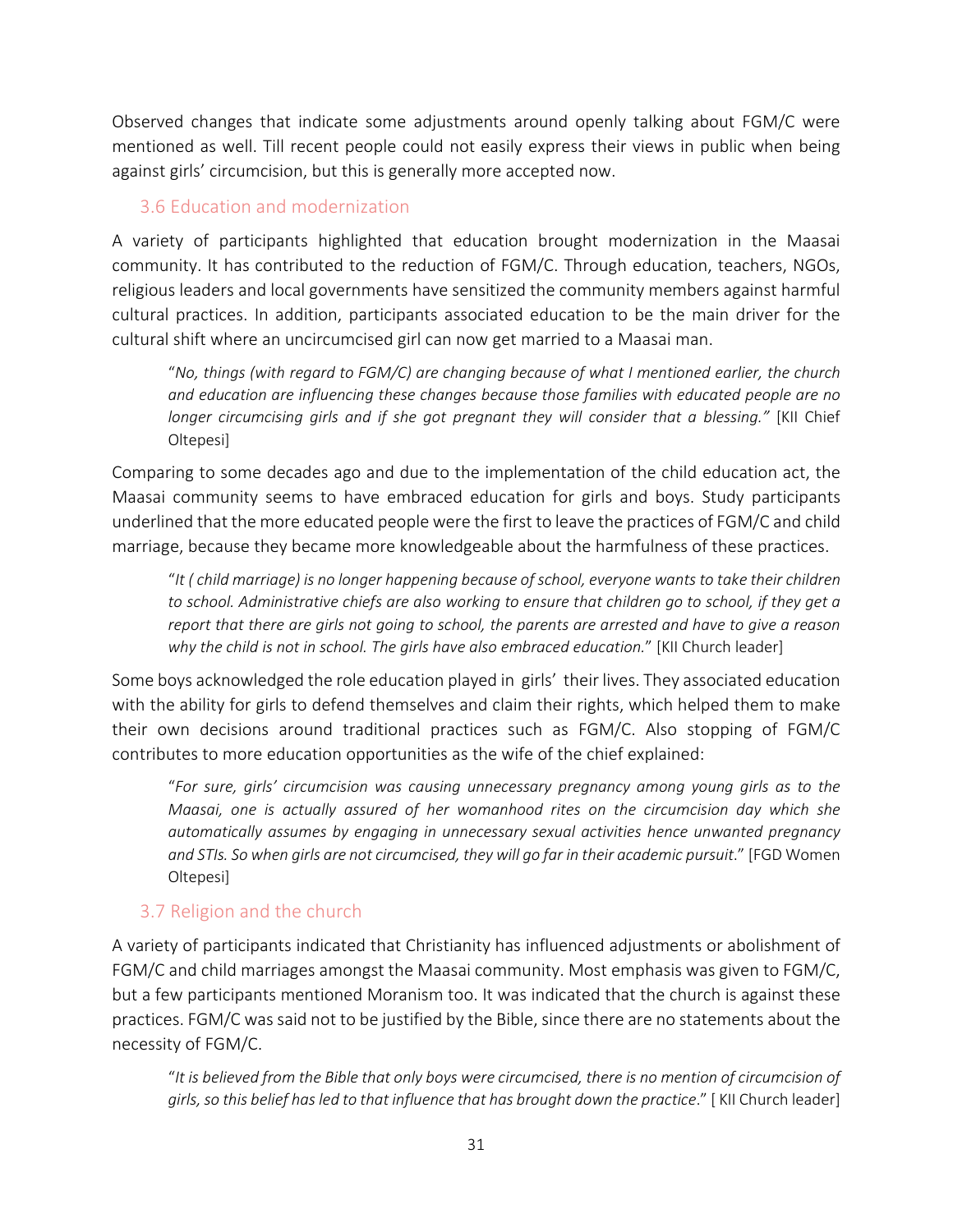Other arguments that were being used to convince the community to stop FGM/C is the evidence about its negative consequences.

"*The culture of girls' circumcision was so much profound. In fact it was equally valued just as of boys. But of recent days, the research as we have heard by many elites and religious organizations have proven that girls circumcision is irrelevant*." [KII CHAMA leader]

The anti-FGM messages are coming from religious organisations, especially church leaders. They take an active role in preaching against the practice of FGM/C and teaching young people. They sometimes also take a leadership role to no longer circumcise their daughters.

"*The church is the information centre for the community nowadays. Church leaders keep announcing it (FGM/C) as something which should be stopped*." [IDI Girl 17-years Oltepesi]

Some female participants indicated that as a women they endorse change that is embraced by the church. However, their husbands are not visiting the church and they make the main decisions, in that case there is little space to adjust practices.

"*We differ so much because us women we go to church and in the church we are taught so many new things that we see them as important. But the problem is with men because they don't want to come to church or embrace any change easily*." [FGD Mothers Torosei]

This was confirmed by a male chief, who referred to the influence of the age-set structure and mentioned that the church's influence is limited.

#### <span id="page-31-0"></span>3.8 Who makes decisions on Female Genital Mutilation/Cutting?

FGM/C in this community is a transitioning social-cultural rite from childhood to womanhood for adolescent Maasai girls. In most cases, a girl gets circumcised when she is getting into her adolescence stage. The rite is normally planned for at the age of 12-15 years. The girl's mother is expected to notify the father when the girl is 'physically' ready. Without delay, arrangements are set because no parent wishes to run a risk to have their daughter fall pregnant uncircumcised. A brief discussion is normally held between two parents to arrange on the logistics. After this, the mother acts as a messenger to search for the circumciser who comes to the girl's father to agree on the terms of payment. In most cases the circumciser is paid in cash and a special share of meat from a slaughtered ram is given to her. During the old days, girls were circumcised as a direct preparation for marriage. The continuation of FGM/C these days is however not necessarily for immediate marriage purposes but to avert social embarrassment and promote marriageability in the future among other reasons, as expressed in the previous chapter.

From various conducted interviews, there were mixed answers and ideas on the decision-making process and superiority of different individual family members on who has most influence and takes final decisions in the process of FGM/C.

#### <span id="page-31-1"></span>3.8.1 Influence of fathers

Decision making about FGM/C is commonly made at the family level by male heads of the household, together with mothers and grandmothers who will be responsible for the execution of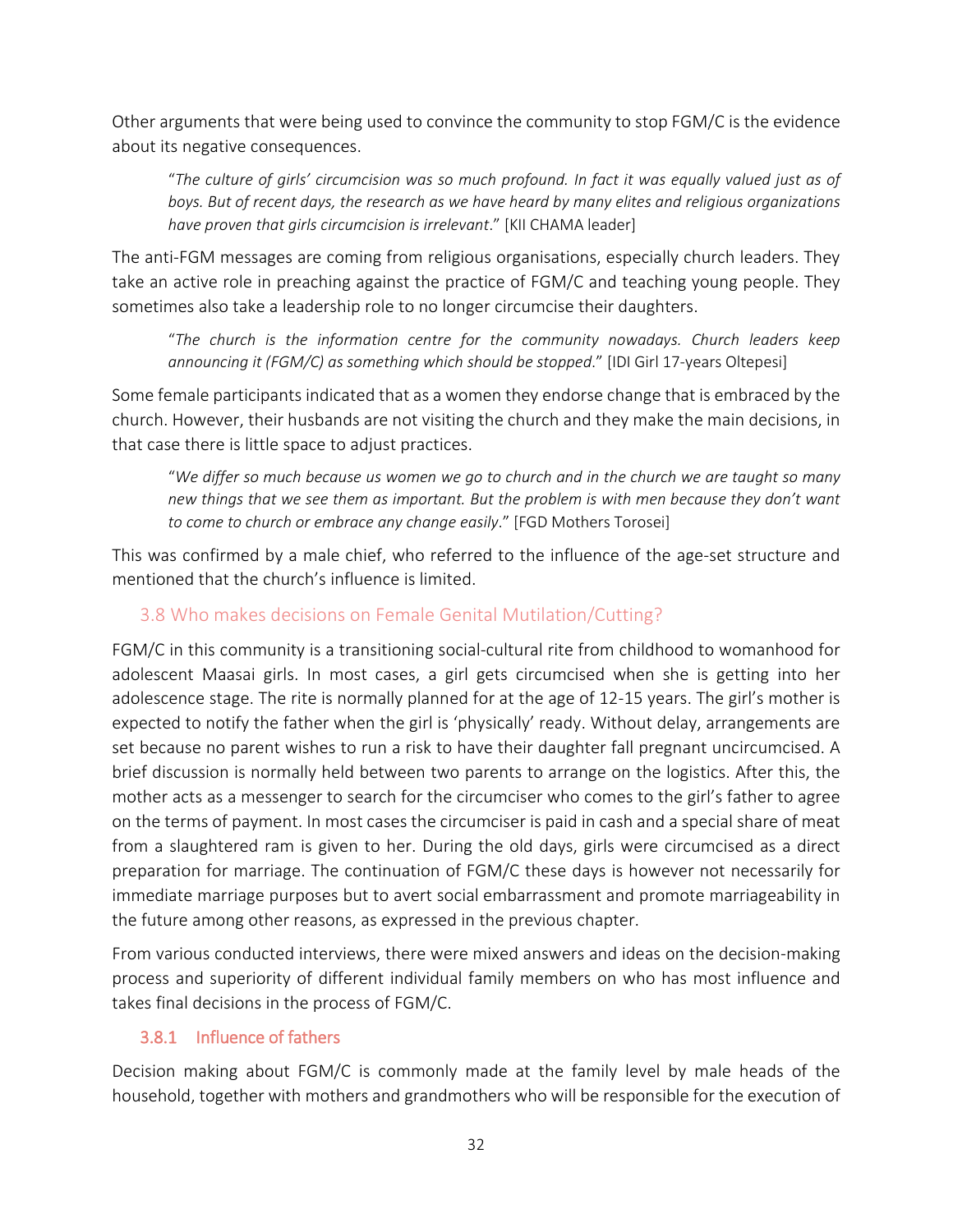the practice. Most participants, especially the females, reported that at family level fathers dominate the decision making process on whether a girl should undergo FGM/C. He is the one who funds and moderates the activities of that day in the family.

"*To my opinion, the head of the family is the one to make a final decision on the matters regarding the family not only on circumcision but on all matters. So to me, it is the man who makes decisions.*" [FGD Boys 15-19 years Torosei]

In some families where the fathers were reported to be against FGM/C, the girls' mother and grandmother could sometimes still carry out the practice without involving the men.

#### <span id="page-32-0"></span>3.8.2 Influence of mothers

The mother has the role in alerting the husband on the "ripening" of the girl, to convince the girl, and to organize for the circumciser and other women to witness the rite. She therefore stands out as a master planner behind the scene, although many times 'the success' of family matters is credited to the man.

"*In most cases, women are the most influential people in the family when it comes to decisionmaking. If a woman has undergone FGM/C that culture is in her and she always prefer having her girls circumcised. She always begins by luring the husband to the issue and to the girl."* [FGD Women Oltepesi]

The view that women are the main decision-maker on FGM/C was echoed by some male parents who seemed to distance themselves from being the cause of FGM/C to happen. When asked who makes decisions on FGM/C, they mentioned the women, because they are the main organizers and the men's role is just to finance what has been planned by women. Sometimes they mentioned that men could even be tricked when he was against FGM/C. Some participants reported that women could take their girls away to relatives across the border in Tanzania using visitations as cover-up. She returns when the school re-opens after holidays.

"*It used to be a man's decision, but it is no longer that way. Women are the masterminds of this game. In fact she is the one to advise the man and gives guidelines on when, who and how it should be done.*" [FGD Men Torosei]

Other participants from the same discussion group debated that the process is team work between two parents. This is because consensus is required, right from the initial preparation stage to the final implementation stage.

#### <span id="page-32-1"></span>3.8.3 Influence of girls

Girls in this community have little space in contributing to decision making around FGM/C processes. In most cases their consent is not required and not taken into consideration in the process. The study participants mentioned that the Maasai culture blocks a girl from interacting with her father let alone objecting his directions. Therefore most times she is a subject of other people's decisions. As stated earlier, the FGM/C process is a decision between two parents, the girl learns to go through the cut by unintentional clues from the mother and rumours from peers in the village who either have gone through it or desire to go through it. These groups sustain the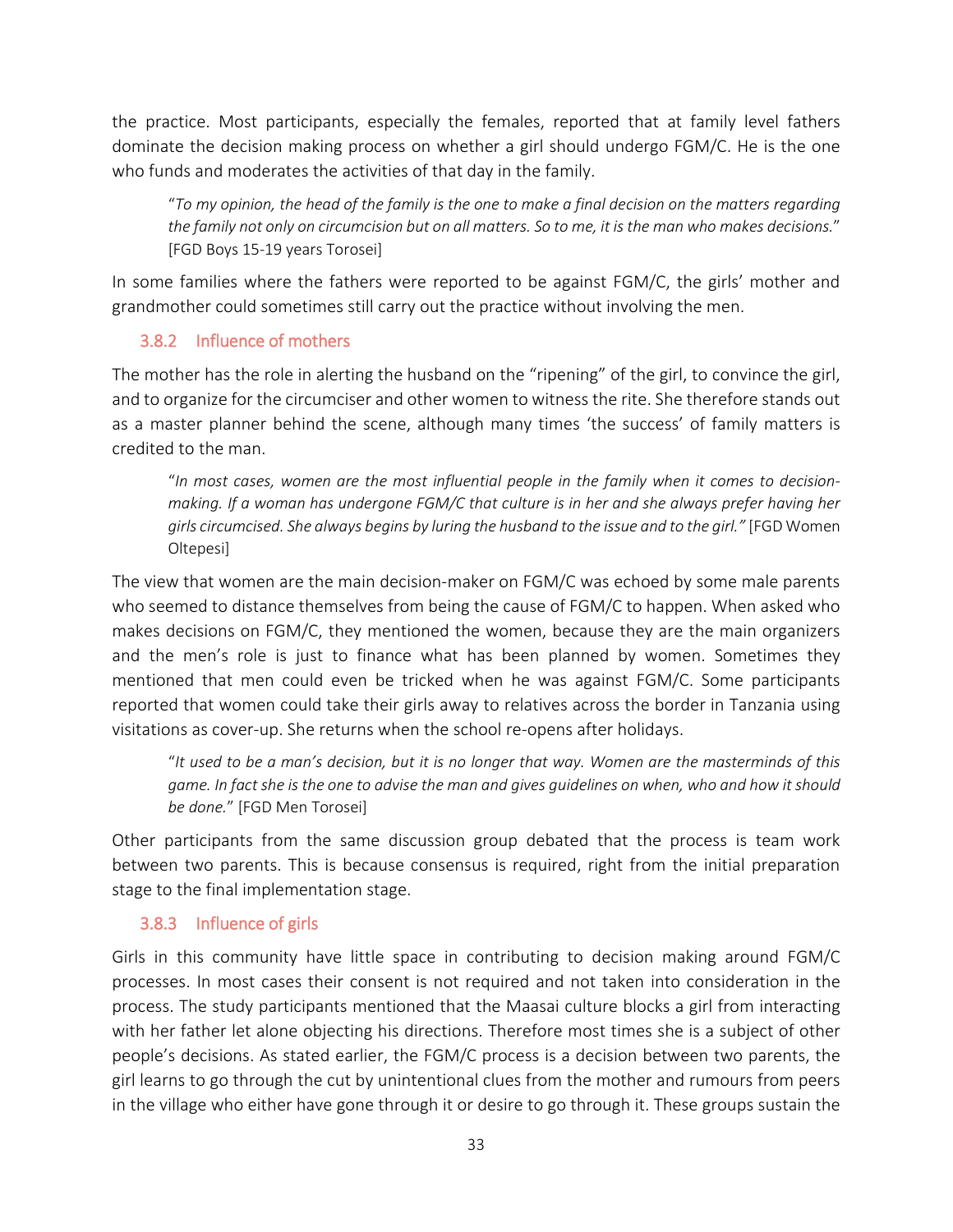act of FGM/C by ridiculing uncircumcised girls and putting peer pressure on them, even to girls that have received knowledge on the effects of it and have a different opinion. Therefore, some girls push to go through the cut for social acceptance in society, peer pressure, for marriageability purposes or to fulfil cultural traditions.

"… *The problem which is still there is that there are girls who still lure their parents especially the mothers to cut them. They literally buy the razor blade themselves and persuade their mothers to*  take them through the act. Which will eventually be done though secretly and no ceremony is *conducted*." [FGD Women Torosei]

However, due to the knowledge of the anti-FGM law and the consequences of being caught doing or supporting it, in many cases the girls' consent is cautiously taken a few days before the rite. This is done through reprimands from the father through the mother or by the mother herself. This was seen as the mother misleading the girl to take orders, as if they come from her father who is the supreme decision maker. It shows the pressure on the girl while it might look like she was given a choice to go through it or not.

"*The girl is involved only when it is not done secretly. But if the parents are doing it under cover, they won't involve her but instead they will just inform her possibly a day prior to the material day. This is to avoid the girl if in any case she doesn't want to undergo the cut to leak the information*. [IDI Woman Oltepesi]

Girls and young women participants mainly mentioned that their parents decide if and when FGM/C is happening. They said to have hardly any influence. To prevent FGM/C to happen some girls mentioned of cases where girls would run to a rescue centre. Others mentioned cases where parents and the circumciser were reported to the local authorities upon an attempt to take a girl through the practice.

*M: "What about the girl. Does she has any authority over her own body to choose not to go through FGM?" R: "Yes if empowered they can run to rescue centres for those that feel like they should not go through it*." [IDI Girl 17 years Oltepesi]

Sometimes the little space that gives girls the courage to communicate their objection to FGM/C is enforced through education in the school environment or by NGOs and government through the chiefs. Some parents accepted the decision of the girl, especially when it reached the attention of the chief. However most study participants underlined that this is not common in this area.

"…*Yes, parents at times choose to cut their girls but sometimes when girls run to the chief or other organizations, they are listened to*." [FGD girls Torosei]

Some young male participants felt that girls had a role to play whether or not to go through the cut. They pointed out that some families nowadays give their girls a chance to decide whether to go through FGM/C or not. This is unlikely when it is the parents driving the decision. In such case, nobody is expected to object it.

#### <span id="page-33-0"></span>3.8.4 Influence of boys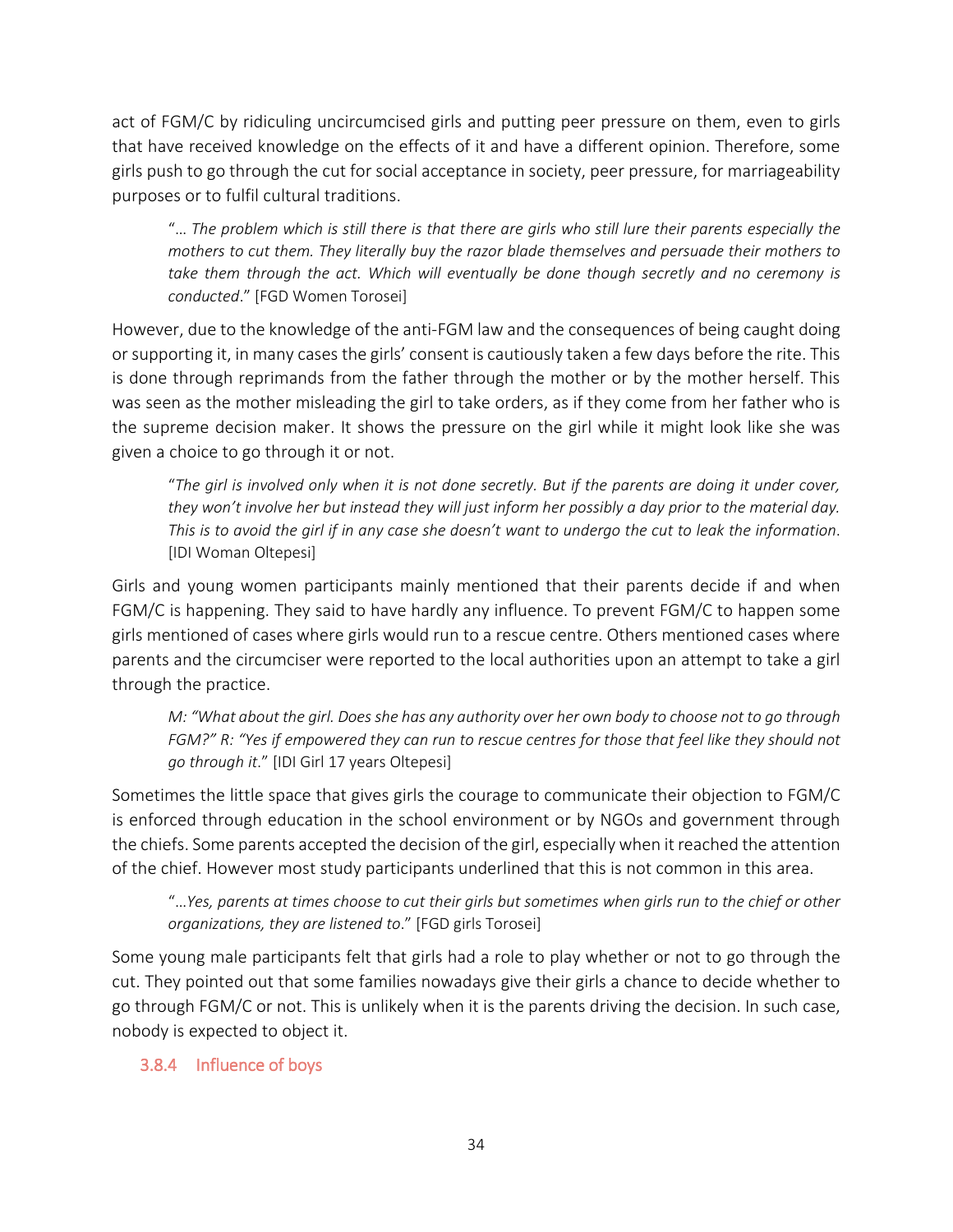The majority of boys felt that they have no power on matters relating to FGM/C because parents/ girls make these decisions. They did not express a responsibility in engaging in these decisions either. Other boys felt that girls had more control on whether to go through the cut or not, due to the law that protects them. Some girls were said to be able to report the situation to the chief who is representing the government.

*M: "As youth in this area, do you feel like you have any influence on matters of FGM/C?" R1: "I think this is a question that should be directed more toward the girls themselves and their parents because you will find situations where parents will want their daughters to be circumcised but the girls refuse and also situations where the parents will force their decision and the girls have no influence at all.*" [FGD with young men from Oltepesi]

No reflection was given by boys themselves on how they put pressure on girls to get circumcised. A chief however noted that boys are key players in the continuation of FGM/C, because they still want to get married to girls who have been circumcised.

*"The young men are contributing greatly to this (FGM/C), they have this belief that they cannot marry uncircumcised girls, and the people they tell this are the girls themselves. Their own peers then pressure these girls into circumcision. They justify it by saying that it is a practice that they found and why should they be the first ones to stop it*." [KII Chief Oltepesi]

One young male expressed that boys can play a role in terms of protecting girls from FGM/C by campaigning against the practice.

*"I believe we can make some influence on our sisters. We can discourage them to accept it at all. So when the parents try do lure them to it, they just claim not to be ready for it*." [FGD Boys 15-17 years Torosei]

#### <span id="page-34-0"></span>3.8.5 Influence of leaders

On examining the role of leaders such as government agencies, NGO staff, head teachers, women representatives and religious leaders, we found that they were engaging in anti-FGM/C activities. This is mainly done by educating and demonstrating by example. Teachers and NGO staff are now teaching against the practice and slowly equipping boys and girls with knowledge. Government leaders such as the chiefs, assistant chiefs and *nyumba kumi* ambassadors have also been actively engaged in the abandonment of FGM/C in the community through sensitization, educating the public on the effects of FGM/C and realizing tough penalties.

According to the area chief's wife, education and sensitization has greatly influenced the reduction of FGM/C practice. A few participants indicated that the administrative government has spies on the ground that report any FGM/C practice in the area to the government leaders, which contributed to the reduction of the practice.

*"Yes we have heard about it. The chief has insiders in the community who will give him information whenever girls are circumcised*.*"* [FGD Mothers Torosei]

A young social club leader seemed to be contributing to influencing the community against the practice of FGM/C, through sensitization and organizing game tournaments for the youth in the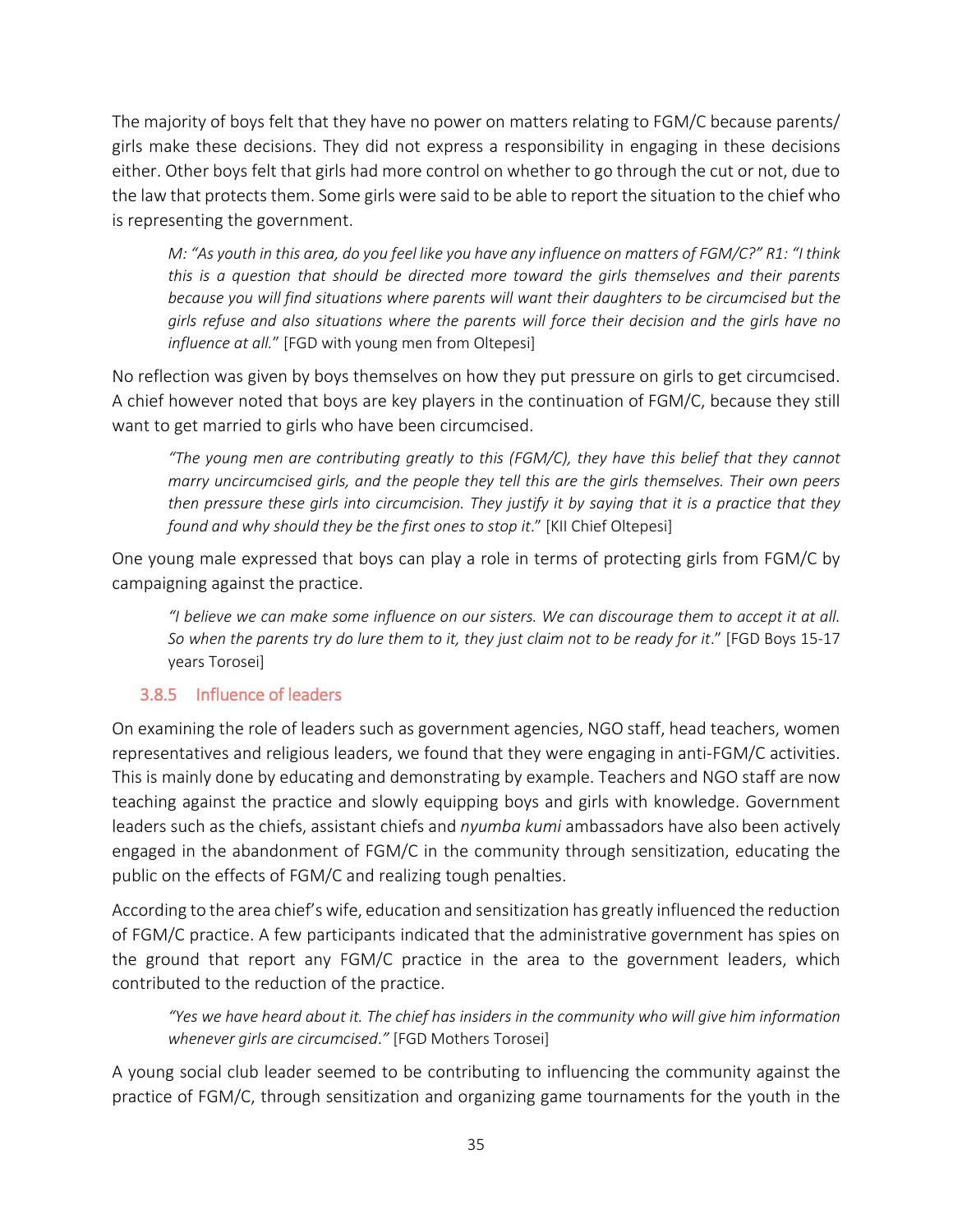community. Spiritual leaders also played a part in educating the public on risks of FGM/C during the tournaments and the games kept the youth occupied.

*"The organizations send the chiefs to the villages to pass the message and during the matches, they are all present. Just before the matches, they are educated on FGM and even the parents attend and are also taught and asked questions on FGM. The young men are also taught how to use condoms.* [IDI Social club leader Torosei]

The chiefs' roles and status in this community are highly regarded. They are a symbol of government presence in the area and mostly viewed as law enforcers. Participants often mentioned their active role in FGM/C awareness, land conflict resolutions and in education advocacy. They are against FGM/C and often share warnings to practitioners in their meetings and in other community occasions. This makes them witness a *hide and seek* game in the community they serve. They are avoided and not invited in any occasion related to FGM/C and sometimes in other functions not related to FGM/C. This isolation also affects their wives. One of the chief's wives mentioned that some community members have alienated her and anyone else who support the anti-FGM/C law from attending functions.

Some leaders made their observation on FGM/C execution, pointing out a high level of illiteracy as a major hurdle to overcome FGM/C.

As mentioned before, traditional leaders seemed to be the custodians of cultural practices. In most cases, they are involved in traditional practices such as age groups systems and graduations processes. Their involvement in the eradication of FGM/C proved to be insufficient, while their voice on cultural changes matters a lot.

#### <span id="page-35-0"></span>3.9 Leadership and Female Genital Mutilation/Cutting

Leadership categories, roles and styles in the Maasai community are well structured and each category is careful not to interfere or to disobey to the functions of others. These lines are mysteriously drawn without formal debates or agreements. To understand the relationship between leadership and the practice of FGM/C in the Maasai community, we asked our participants to share their views on how leaders and leadership has influenced the practice of FGM/C. The following themes emerged from our discussions: accountability, responsibility, law and secrecy, and stigmatization.

#### <span id="page-35-1"></span>3.9.1 Accountability and the law

The element of accountability was mainly seen among government leaders in the Maasai community. When government officials were alerted of executing FGM/C, parents and the circumciser were sometimes held accountable and punished. Government leaders ensured that communities were informed about the law. How they are held accountable by their superiors was not clear. Women leaders who are referred to as *chama leaders* were at the forefront fighting FGM/C at household level and across the community.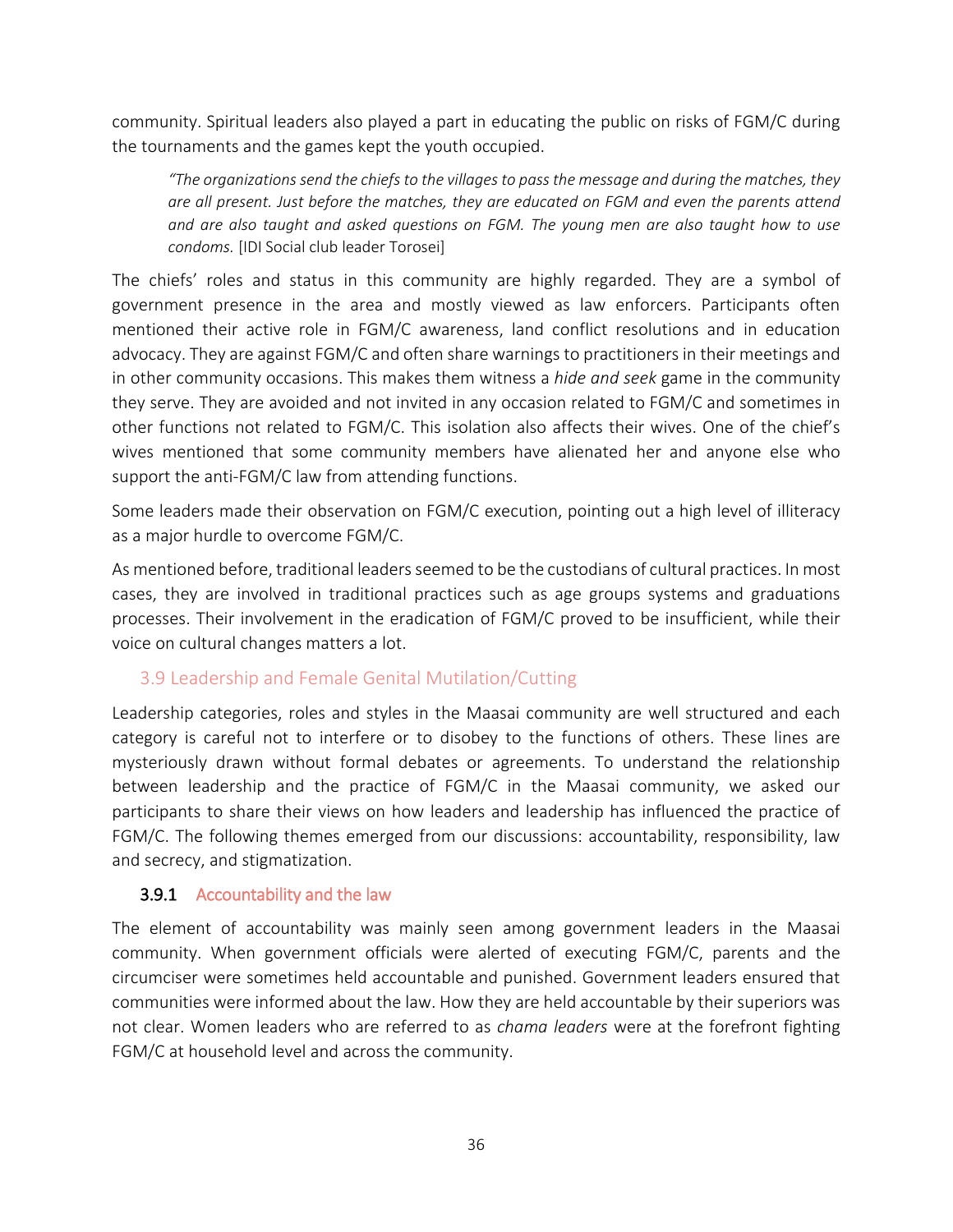*M: "What is your influence as a leader with regard to fighting FGM?" R: "Yes my influence is visible everywhere because I go to meetings and address many people. At my family I also have influence over my children and husband."* [IDI Chama leader Oltepesi]

Some female participants expressed dissatisfaction with the government in maintaining law and order with regard to FGM/C, they felt they were failing to take action against the culprits. The main reason they gave for leaders failing to take action is because of family relations that they may be having with offenders.

*"They (leaders) hardly take any action to punish the culprits… Eeeh, they fear because they are also members from that community and have friends, relatives and even in-laws who might practise the act. So taking action like reporting them could tain the leader and probably cost him a lot in terms of public relations among his subjects."* [FGD Women Oltepesi]

Oltepsi and Torosei do not have rescue centres. The government officer on child rights stayed in Kajiado town which is far from the village. The officer meant very little to address FGM/C due to the distance, deplorable state of roads and limited financial resources and consequently less girls' rights advocacy was happening. Many study participants mentioned an NGO called Action Aid which has picked volunteers as their representatives in the area to report incidents of FGM/C. They assisted victims in seeking health care, enrolled them to rescue centres and reconciled them with their parents.

I: *"Do you think you have any influence with regard to FGM?" R: "Yes. I can link with nongovernmental such as Action Aid and work with them." I: "What role has this organization you have mentioned done in this community?" R: "There was one sad case of a girl who was circumcised just a few meters from where we are and unfortunately she died. The parents were arrested by that organization."* [IDI Female 17 years Oltepesi]

#### <span id="page-36-0"></span>3.9.2 Position and responsibility

In the community, government leaders and teachers were known to be against FGM/C and were at the forefront to end it. People in the community were well aware of the position of the abovementioned leaders and they were feared. FGM/C could not be practiced in their presence.

*"What is the role of the chief and the head teacher with regard to FGM?" R1: "Mostly they are feared and what they say is most likely obeyed."* [FGD Girls Torosei]

Although the teachers were against FGM/C, their influence seemed to be limited as they did not have an influence on decisions when girls are back home or on holiday.

As observed, there were many churches along the road and within the villages and the majority of community members were Christian. However, the position and influence from the church was not mentioned as much. Religious leaders were seen to be more distant players. Their stand was said to be not active either for or against FGM/C. They mostly placed themselves as tactful reporters of these cases to the chief.

"*The only power I have as a church leader and a woman is to report cases to the administrative chiefs when I hear them. It would be sinful for me to hear of an FGM case and keep it to myself." I:*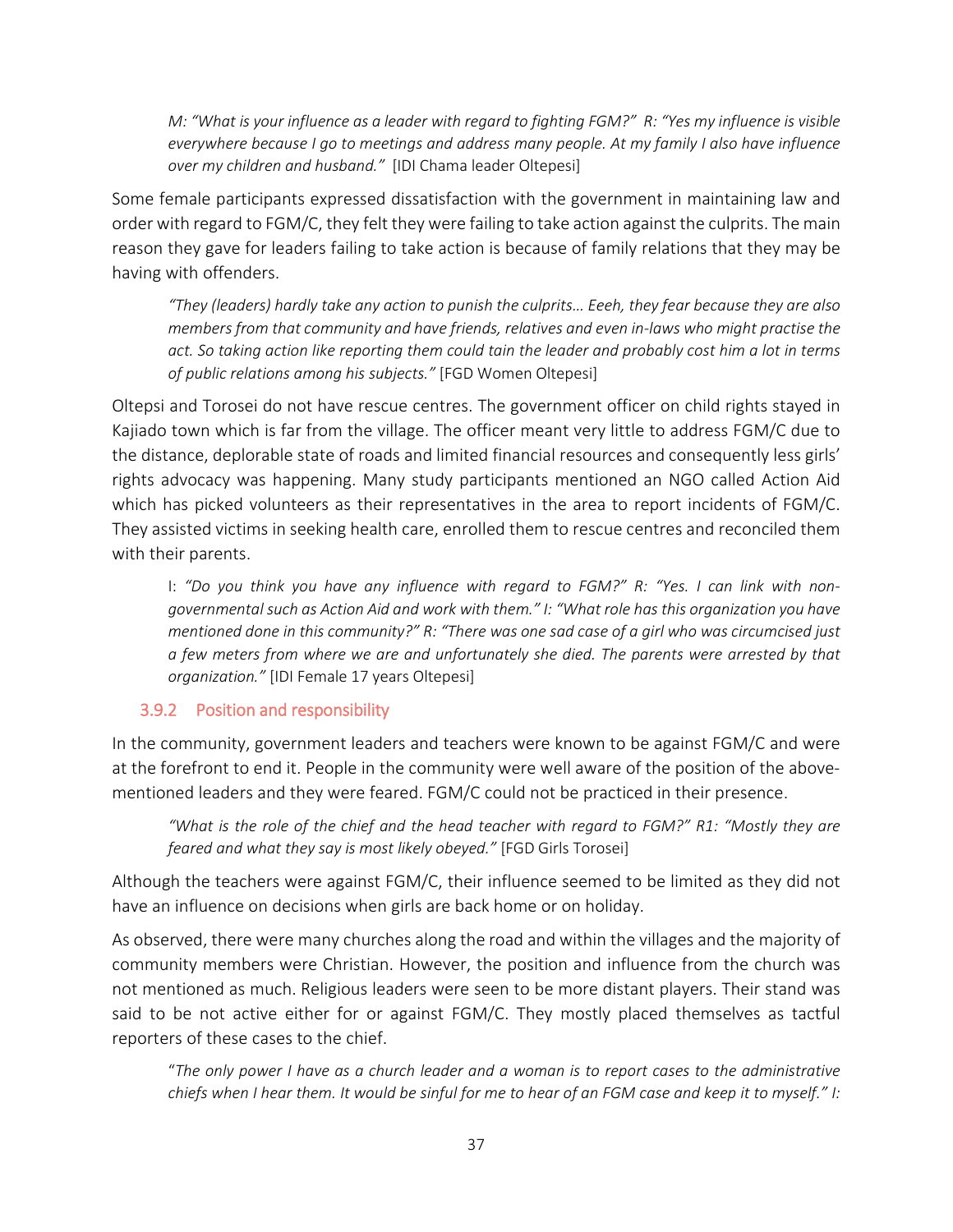*"When you report these cases to the chief, does it bring friction between you and the community?" "It is possible that it will bring mistrust but I have to find a tactful way of reporting the cases.*" [KII Female church leader]

Most traditional leaders were not directly involved in the advocacy for or against FGM/C and other issues that are regarded as 'female affairs'. However, some leaders have made it a personal responsibility to sensitize the community against the practice of FGM/C through notifying the government in case of an FGM/C incident and by leading by example i.e. not circumcising their daughters.

I: "*As a leader here, what is your influence on FGM eradication?" R: "Yes, first I don't do it to my daughters just to serve as an example. This makes my work easier as a leader when I crusade against it."* [IDI Man in polygamous marriage Torosei]

#### <span id="page-37-0"></span>3.9.3 Stigmatisation

Because of the fear of stereotyping and stigmatization (when not being circumcised), many families have resisted the abandonment of FGM/C. Among the Maasai, names like *entaapai* (uncircumcised woman) are used in a negative way. Uncircumcised women were said to be discriminated and refused to participate in cultural ceremonies. The son of an uncircumcised woman *(olturpa)* cannot take on any traditional leadership role.

"*A girl during the old days, a girl is not supposed to be married before circumcision. It was also a taboo for a girl to get children before circumcision. She is referred to as 'entaapai' and the son called 'olturpa' who was not supposed to take any leadership position in the society also for the sake of age groups set up."* [FGD Men Oltepesi]

Most traditional leaders merely dismissed the possible risks that come with girls cutting, pointing out their many years of experiences with FGM/C. One chief said that uncircumcised women could encounter family problems.

"*We have not seen anyone dying from being circumcised or failing to give birth so I don't see anything wrong with it. Those women that we know from long ago who got married without having being circumcised ended up having families that had problems. We also still don't know whether it is good or bad, you should educate us more on this*." [IDI Traditional chief Oltepesi]

Some girls choose to undergo FGM/C, due to the socialization within the community that reinforces stereotyping uncircumcised girls. The girl would choose to undergo the cut to avoid being mocked by the community and peers, hence they request their parents to take them for the cut.

"*The girls who are circumcised mock the girls who are not circumcised and this leads to these uncircumcised girls asking their parents to have them circumcised."* [FGD Young men]

#### <span id="page-37-1"></span>3.9.4 Empowering leaders with the right information

A majority of participants recommended – with regard to leadership styles and decision-making processes around FGM/C in Kajiado – the need for empowering leaders with the right information on FGM/C. They could then pass on proper information to community members on the effects of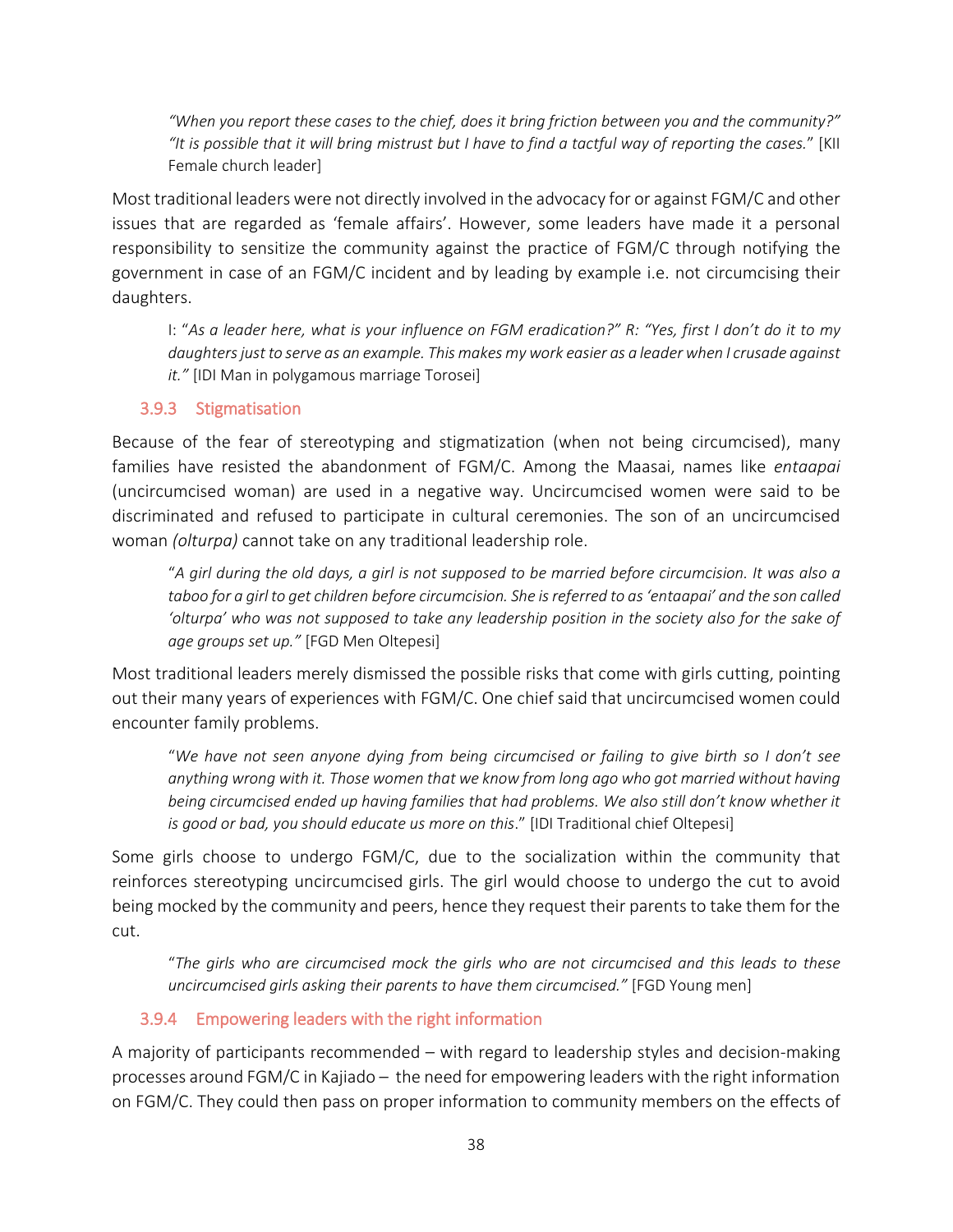FGM/C, especially during holiday periods, when the risk is higher for FGM/C to be conducted. In addition, participants also pointed to the need to educate the community on the existing FGM/C law and the penalties associated with breaking the law.

*R2: "I ask the government to be very strict on stopping FGM/C." R3: "I ask the government to arrest the perpetrators." R5: "The government has also to educate the people with regard to FGM/C." R6: "The government should educate the girls through seminars on how to overcome challenges during the adolescent stage*." [FGD Girls Torosei]

As mentioned earlier, it was highlighted that some administrative leaders were biased in how they were handling the perpetrators of FGM/C and therefore, there was a need in coming up with a standard way of dealing with offenders.

*R: "The government should do the best to implement the laws they have set." I: "To the chiefs?" R: "They should also do their job fairly. In most cases chiefs are biased in handling different cases."* [IDI Female 17 years Oltepesi]

A number of participants both in the FGDs and IDIs recommended that besides sensitizing the community on FGM/C and its effects, contraceptives should be provided to reduce teenage pregnancies.

*"Family planning has been introduced so that would have been another recommendation. All hospitals have these services and it's helping curb school dropout cases."* [FGD with young mothers Oltepesi]

One of the NGO staff recommended that the government should build and equip health facilities, both day school and boarding schools, and provide multiple water points. These facilities would reduce the occurrence of rape and teenage pregnancies that are associated with long walking distances from home to school and from home to water points where boys/men are more likely to take advantage of girls.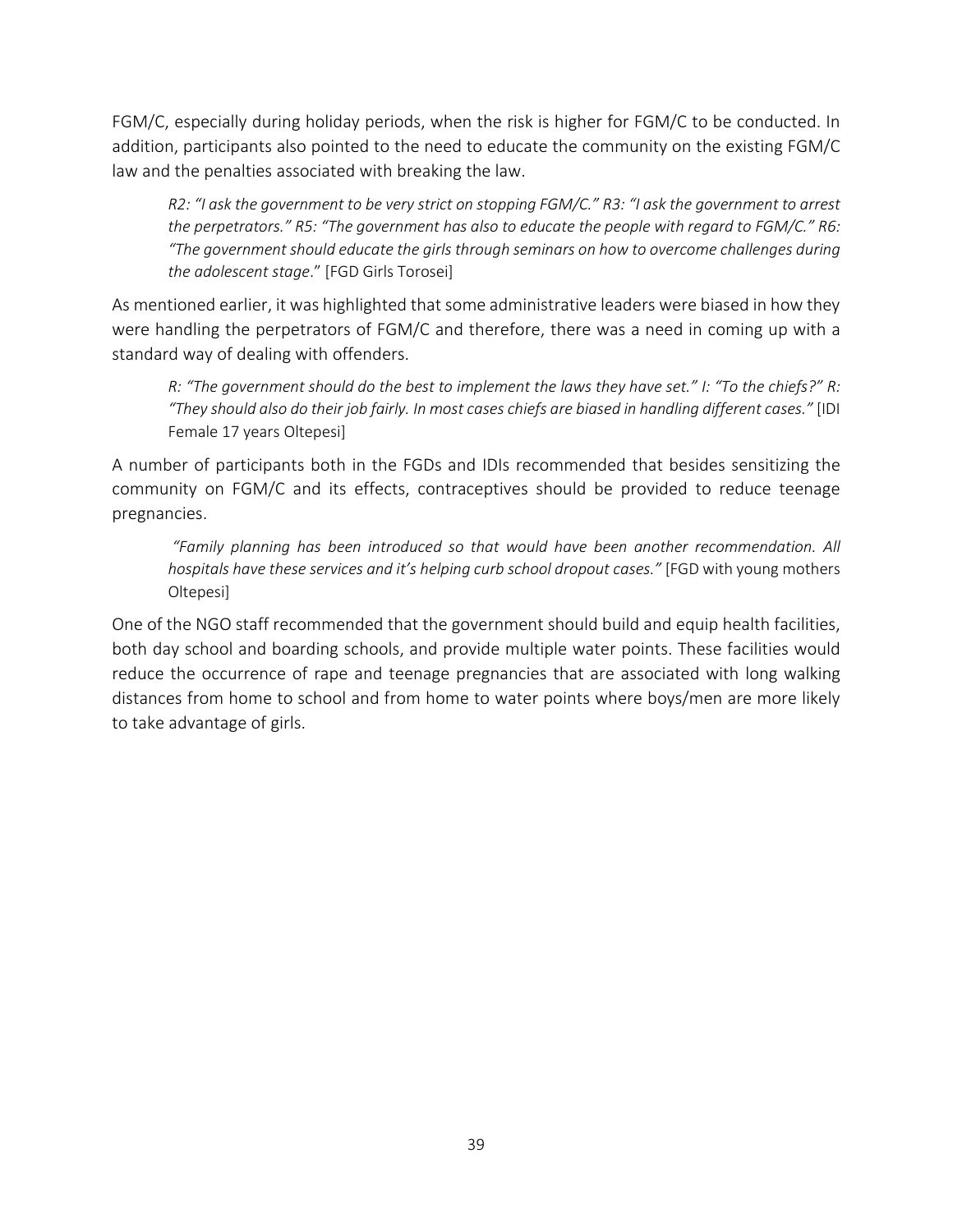## <span id="page-39-0"></span>4. DISCUSSION

This study aimed at exploring the different forms of leadership, related power dynamics and decision-making processes on FGM/C in Kajiado. In this chapter, main findings are discussed.

#### <span id="page-39-1"></span>4.1 Traditional leaders safeguarding Female Genital Mutilation/ Cutting

There was no difference between Torosei and Oltepesi in terms of leadership styles and the practice of FGM/C. In both areas three officially accepted leaders were emphasized, which are traditional, religious and government leaders. The majority of leaders are male, sporadically some chiefs and religious leaders are female like the *chama*. The appreciated leadership styles were characterized by a strong sense of equity in distributing resources and with zero tolerance to corruption. Preferred leaders would have the following admirable traits: they would be unifying, transparent, a family person, trusted, guiding their people. Furthermore, a leader would have a good reputation, be non-violent, visionary, disciplined and a good listener. At household level, the father of the family makes decisions, however mothers have a big role to play in the execution of FGM/C, since they have to initiate, organize and prepare this rite of passage for their daughters.

The traditional leaders' role seems to clash with the role of government leaders when we talk about reinforcing cultural practices and FGM/C. Traditional leaders, mostly men, are tasked with ensuring cultural continuity and managing conflicts, whereas government leaders ensure that law and order is maintained in the community. The role in preserving culture of traditional leaders means that they are (indirectly) safeguarding the practice of FGM/C. At the same time, traditional leaders are more accepted than administrative leaders by community members because of their counselling, preventing and solving conflict role. Because of the law against FGM/C, governmental leaders do have influence to eradicate FGM/C. However, they often want to maintain their public relations in the communities, therefore punishments were reported to be arbitrary. If traditional leaders would actively support the eradication of FGM/C among age-set groups, a big difference could be made.

#### <span id="page-39-2"></span>4.2 Stigma and peer pressure as means to comply to social norms

The factors that influence FGM/C decision-making processes are much centred around patriarchal norms. Both husband and wife are part of the decision-making process but have their specific role. The wife is responsible for organizing the execution of the girls' circumcision, the husband takes general decisions at household level and contributes financially.

An (unintended) outcome of the national law against FGM/C is that FGM/C is practiced in secret. This shows that social norms connected to FGM/C are not easy to change. As indicated by several studies in Kenya, FGM/C serves as a solemn mark of identity and unity among the Maasai community. To become a member of the group, approval is confirmed through FGM/C and male circumcision (Towett et. al 2015). Social benefits like bride price and marriage contribute to increased social networks, improved economic and social status and this enhances FGM/C. Other factors are peer pressure and stigmatization on girls to succumb to the practice. Even in situations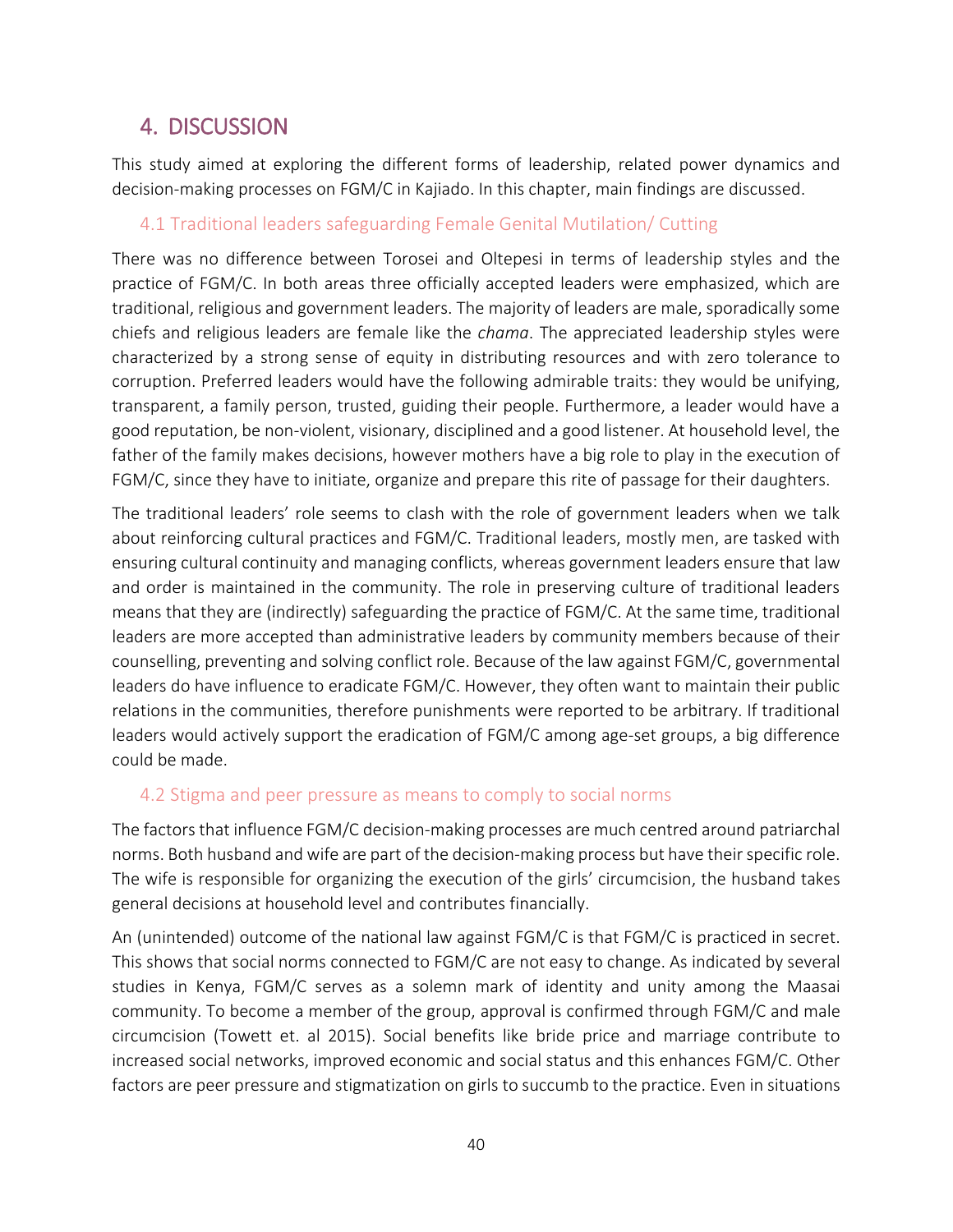when parents oppose circumcision, girls can be influenced by other community members or peers to get circumcised. As a study in The Gambia and Senegal by Shell-Duncan (2011) indicated, FGM/C was not always a condition to ensure marriageability, but a way to facilitate entry into a social network and to have access to social support and resources. Peer pressure played a major role in its preservation.

Girls who do not wish to be circumcised inform teachers or the chief who have the duty to take action to prevent FGM/C. In that sense the law is enhancing girls' empowerment, in case girls are well informed and the chief is reliable enough to take action against household decision makers. Still, our study reveals that because of family ties in the community, it is difficult for a chief to bring the FGM/C perpetrators to book.

It can be concluded that, in line with other studies (Miller et al. 2005, Kaplan et al. 2013, Anumaka 2014, Gitau et al. 2017), although parents are the main decision makers, they and girls and boys themselves are much influenced by expected social behaviour enforced by their surroundings.

#### <span id="page-40-0"></span>4.3 Girls and boys have little influence

Girls and boys have little space to participate in decision-making processes around FGM/C. For the majority of families it is the parents who decide on the circumcision. Depending on the position of the parents, girls can be informed beforehand. In case the girl refuses to be circumcised she is protected by the law. She can inform the chief or go to a rescue centre, if the girl has enough confidence to bear the consequences of these actions within her family. Most boys do not feel they can participate in these decision-making processes. They view FGM/C as a women's affaire. Although most boys prefer to marry circumcised girls, little reflection was given by male and boy participants on how their preference to marry circumcised girls has an impact on the execution of FGM/C. To alter girls' and boys' position with regard to decision-making space, they first need safe spaces to discuss personal issues they are facing in their lives. When especially girls have access to safe spaces, they would be better prepared to enter into dialogues with boys, elder women and men.

#### <span id="page-40-1"></span>4.4 Leadership roles of women and girls

Maasai women hardly hold any leadership role in their community. This is common in patriarchal societies. Prevailing social norms ensure that women have little voice in matters that affect them and there are obstructions to express oneself in public about harmful practices (Mackie and Lejeune 2009). The conditions that hinder women from becoming leaders include cultural beliefs, structural, gender, and resource issues, traditional marriage and lack of education (Kiamba 2008, Tripp 2003, Ward and Kiruswa 2013). While women have little opportunity for leadership, a small percentage of them do rise as leaders. In this study, several *chamas* and female religious leaders expressed their views and talked about their efforts to prevent FGM/C. During the FGDs, some women expressed openness to re-assess norms and practices and willingness to learn. Especially older women have the power to negotiate change (above younger women). Drawing on (potential slow) changeability of social norms, it may be possible to design interventions that share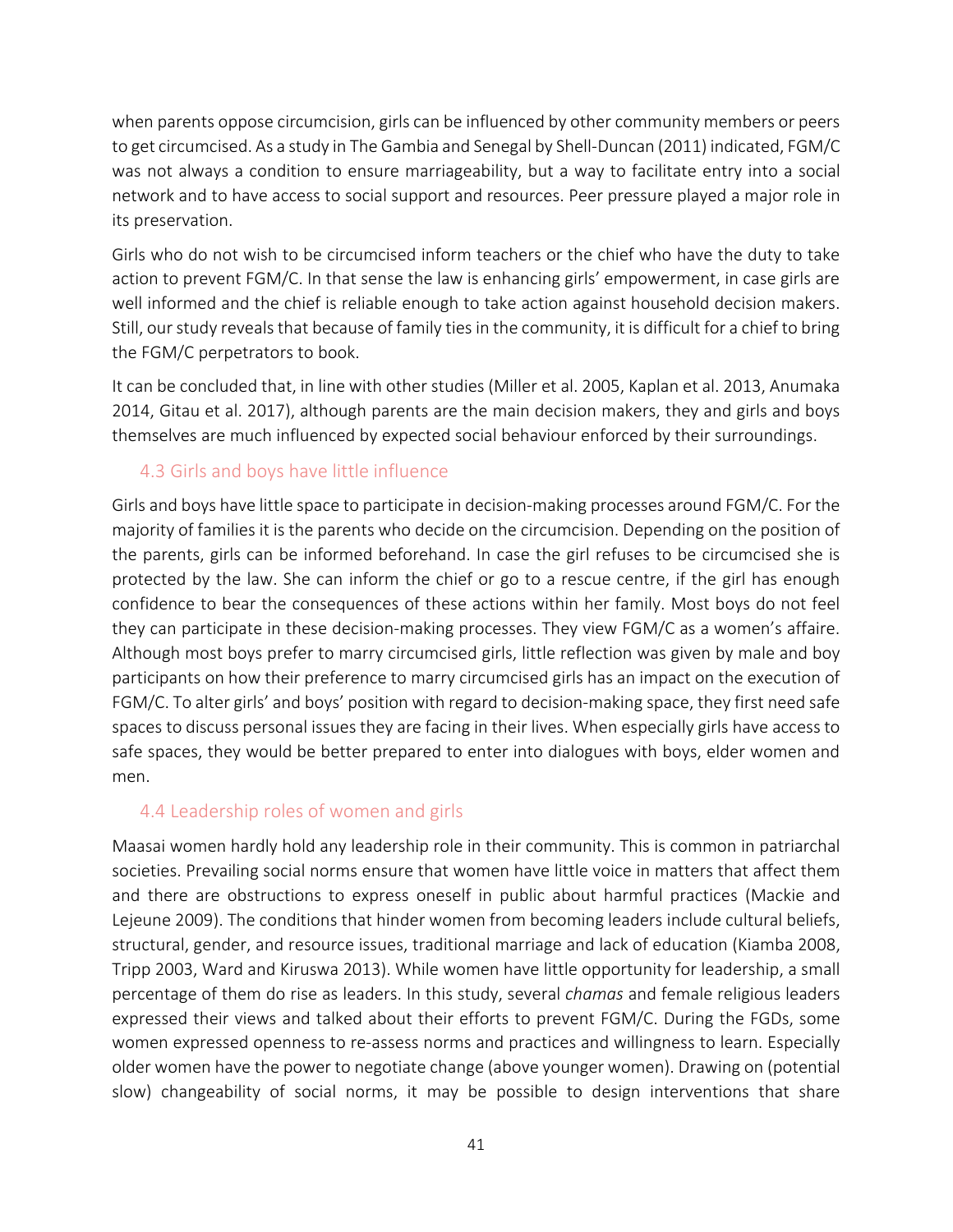opportunities for action with elder female leaders and speed up abandonment of FGM/C without undermining the cultural value of tradition among the Maasai community (Shell-Duncan 2018).

#### <span id="page-41-0"></span>4.5 Education, critical thinking and empowerment

This study reveals that the abandonment of FGM/C is influenced by education, religion and the law. Access to education and access to various sources of information that foster critical thinking, gives room to the introduction of newconceptssuch as gender equity and different social relations (UNICEF-UNFPA 2013). The teachers are against FGM/C but their influence seems limited.

FGM/C affects the education of girls. Once girls are taken through FGM/C, the majority of them drop out of school to get married. Girls who were circumcised were not considered academically 'brilliant', but were considered respectful and obedient compared to uncircumcised girls. These findings are in line with what other studies found (Magangi 2015, Nyabero et al. 2016) about the relationship between FGM/C and school dropout, and the poor performance of circumcised girls that remain in school (Anumaka and Sironka 2014).

In a patriarchal society girls are dependent on marriage for material well-being, they are therefore unable to risk not having undergone FGM/C (Mackie and LeJeune 2009). Less information is available about what happens to girls who are not circumcised with regard to their education and future economic perspectives, especially in Kaijado where hardly any formal sources of income are available for women. A study about girls' education in Kajiado revealed that despite major obstructions faced by adolescent girls, (e.g. economic, financial and environmental un-freedoms) they were highly motivated to retain to education as a gateway to a better future, supported by key people and change makers they live with: their families, teachers and chiefs (Warrington and Kigaru 2012). However, availability of formative education is insufficient. Multicomponent livelihoods-centred approaches for adolescent girls which combine vocational/technical training, life skills and information about SRHR and that build their social networks appear to hold out greatest promise (Kabeer 2017). These approaches help in building the subjective, cognitive and practical capabilities, so girls can participate more fully in decisions that affect their lives (Kabeer 2017). An interesting area to further study would be to follow the empowerment processes of uncircumcised girls and what happens to their position in society. What is their background and how do they improve their social and economic status? Are they more empowered than girls who follow patriarchal norms, because their marriage is delayed and they remain longer in school?

#### <span id="page-41-1"></span>4.6 Age-set structures to adjust decision-making processes

The finding that decisions concerning FGM/C can be influenced by multiple actors including women, men, relatives, and community members verifies the results shown by Shell-Duncan (2010) in a study conducted in The Gambia and Senegal. Although in a different context, the study explained that the multiplicity of decision makers and peer pressure among women made individuals less able to act upon intentions to carry on with the practice or not. In some cases, women propagated FGM/C to avoid discrimination, and this social force must be acknowledged. However, men's power to influence should also not be disregarded.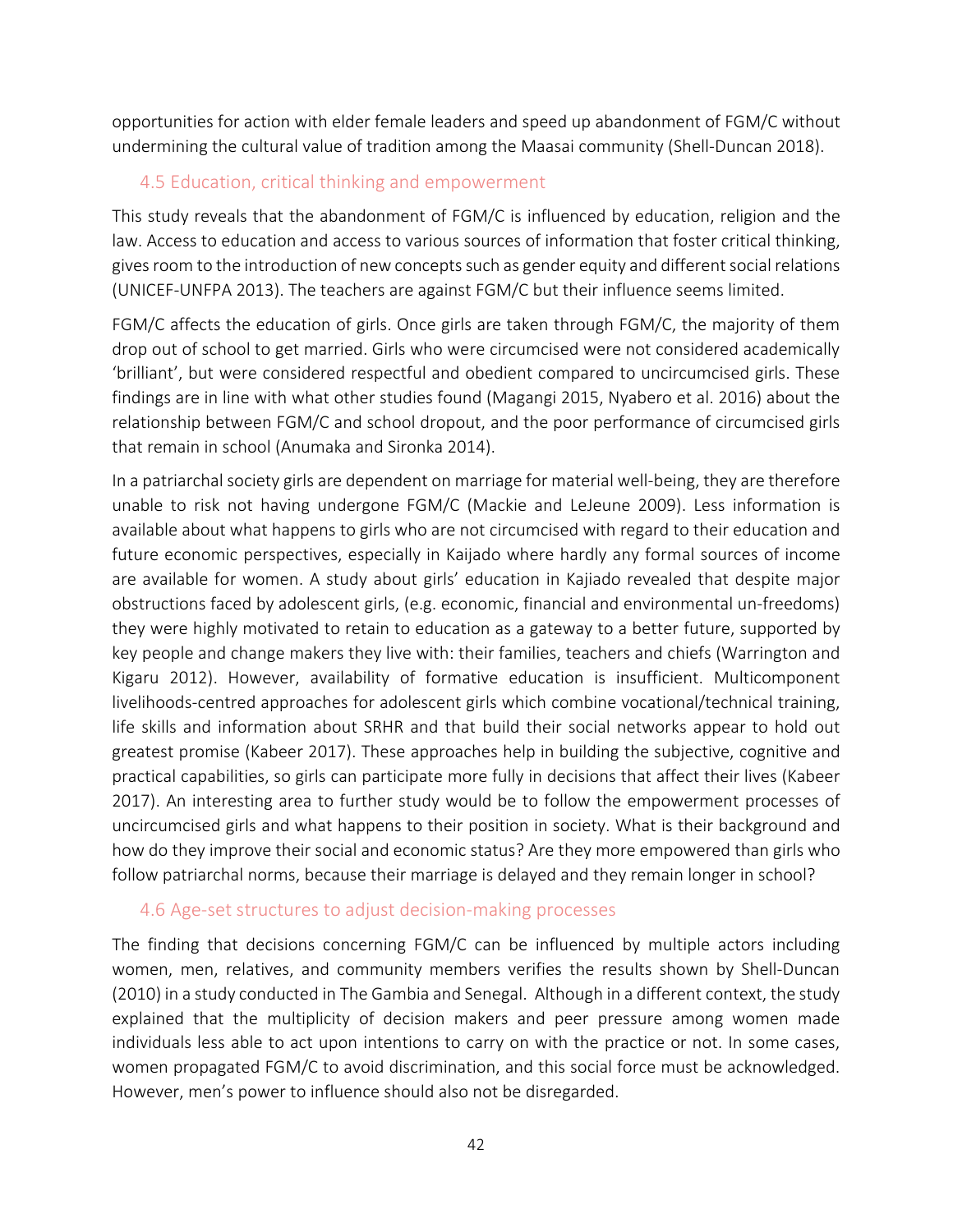The support and engagement of men and boys is crucial to stop FGM/C. In several studies, the importance of male engagement is emphasized as assisting in resisting social pressure, especially when women decide to not let their daughters undergo the practice. If not actively supported by their husbands, as well as other influential male leaders from their communities, women not only face peer pressure, but also feelings of helplessness (Shell-Duncan 2010). This explorative study showed that very few men reckon their own role in these practices in Kajiado. This is why men, like women, need to be empowered to make informed and healthy decisions in dialogue with their daughters, wives and sisters. The age-set structure among Maasai men is an important decisionmaking structure and an entree point to reduce the practice of FGM/C with the help of elderly, female and traditional leaders.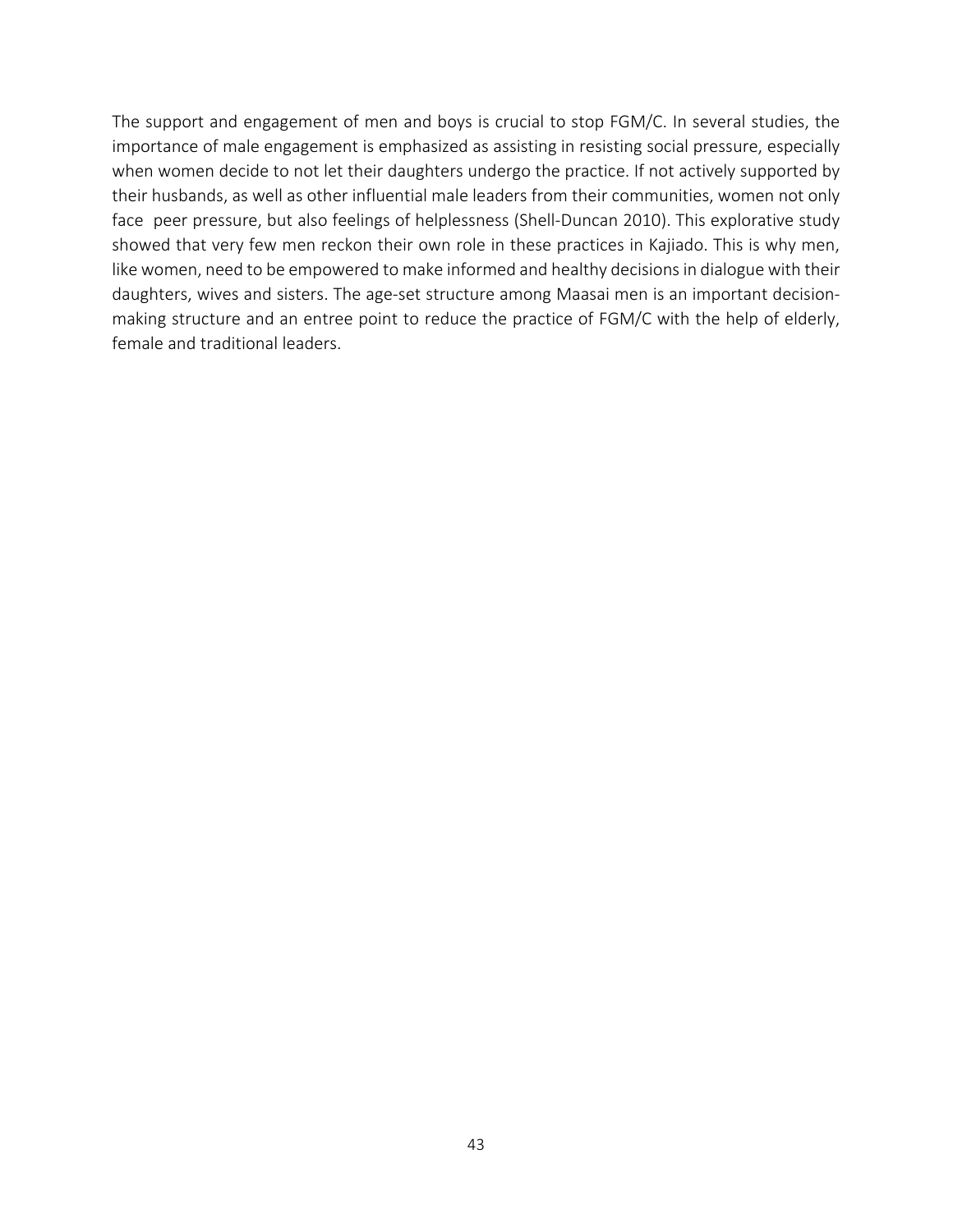## <span id="page-43-0"></span>5. CONCLUSIONS AND RECOMMENDATIONS

#### <span id="page-43-1"></span>5.1 Conclusions

This study showed the importance of reinforcing invisible female leadership among the Maasai and to intensify collaboration with traditional leaders within the age-set structures to curb FGM/C.

FGM/C is seen as part of Maasai identity, in a context where their semi-pastoralist life style has been under treat for decades. Men are the main decision makers in the household and traditions are passed through Maasai men via the age-set structure. Social norms are so embedded, that younger leaders would not want to go against the leadership of older age-sets, by being the first group to alter the practice of FGM/C.

Among leaders, there are different interests and roles. The government leaders, especially the chiefs, usually take an active and responsive role. Traditional leaders/elders somehow play a passive role in stopping FGM/C and therefore indirectly encourage the practice, when done secretly in homesteads. Most religious leaders are against the practice of FGM/C, but all leaders – some more than others – also want to protect their position and relationship with the community.

Multiple actors reinforce FGM/C among girls in Torosei and Oltepesi, since circumcision is strongly embedded in the social norms and a form of identity shaping for girls and boys. Girls themselves have little to say about the execution of FGM/C in their lives and boys mainly see it as a women's issue.

Although the law against FGM/C, education and Christianity have a certain influence to curb the practice of FGM/C, stigmatization, discrimination and peer pressure are experienced by girls and actors that stand up against FGM/C. This can even lead to social exclusion. Some leaders that do take a position against FGM/C feel the consequences by being excluded from social/ cultural gatherings.

Studies(Population Reference Bureau 2013, Oloo 2011, Mackie 2009) have shown the importance of engaging with communities and their culture, which asks for participatory methods. It entails starting at the grassroots recognizing and respecting the ability of community members, by meaningfully engaging them in coming up with solutions and find more community support. While engaging with the Maasai male and female leaders in dialogues, the Maasai culture should be valued *and* the subordination of women and girls should be addressed.

#### <span id="page-43-2"></span>5.2 Recommendations for the Yes I Do programme

- Traditional leaders are the gateway to Maasai communities. Previous efforts have not led to a transition that abolished FGM/C, therefore FGM/C became less of a ritual, but more a practice in secret. Involving traditional leaders in the conceptualization, planning and implementation of interventions that are geared towards gender equity, education and eradicating FGM/C is recommended.
- Traditional female leaders do not exist among the Maasai, but older women can reinforce change among younger generations, both women and men. Therefore it is recommended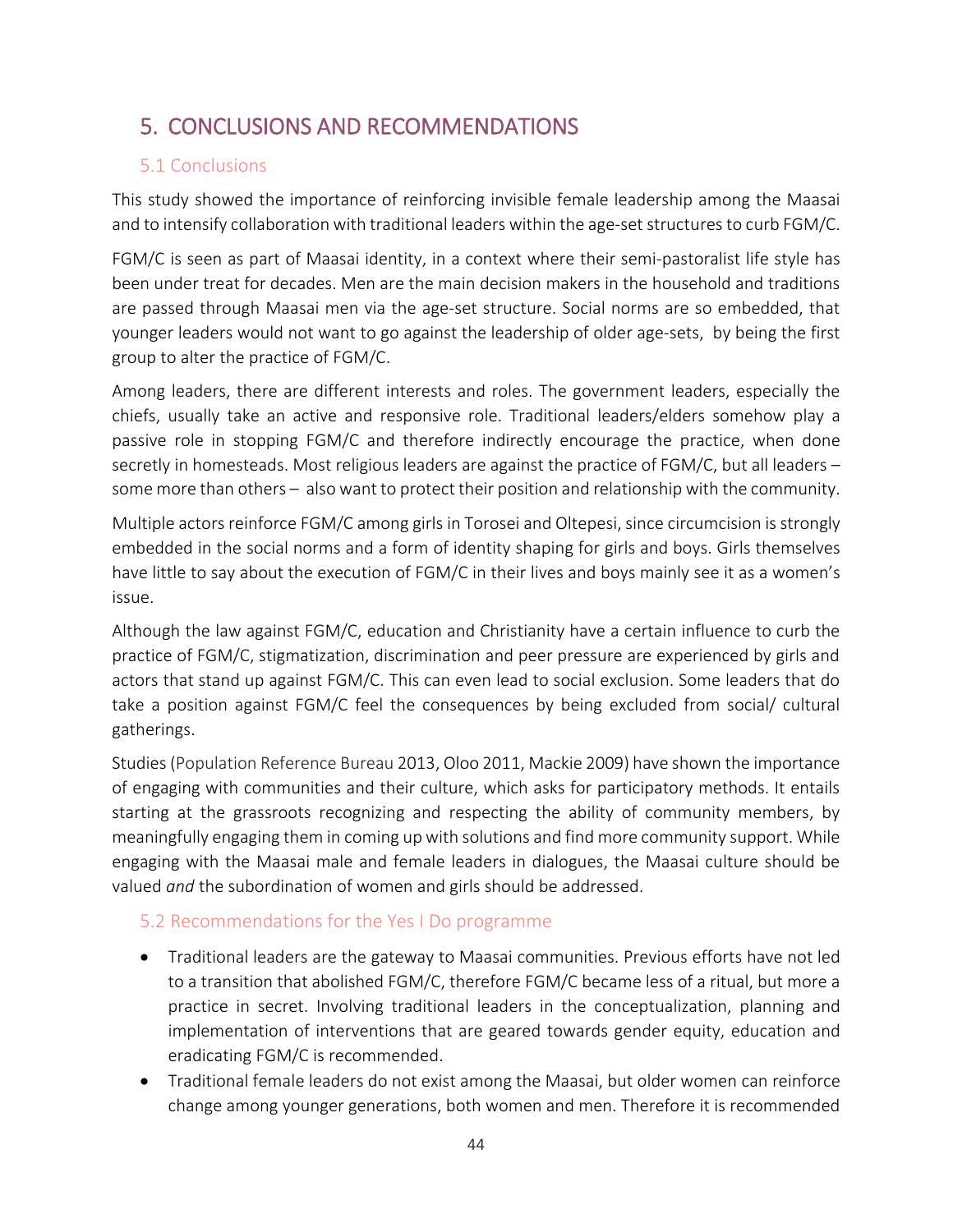to strengthen leadership roles of women and girls, so they have the space in private and public realms to discuss gender equity and FGM/C.

- In as much as laws are important, it does not result in behaviour change and adjustment of community's social norms alone. More efforts are needed to adjust social norms, one way is by shaping by-laws at community level, whereby community members can hold each other accountable.
- It is suggested to establish joint partnerships between traditional, religious and government leaders to unpack existing social norms that endorse FGM/C and to develop effective and creative ways to reduce FGM/C with meaningful participation of girls and women.
- There is a great need to empower men and boys on the effects of FGM/C and its health and economic implications on women and girls, because at the moment FGM/C is often seen as a women's affair. While husbands are the main decision makers in the family, empowerment of men and boys is required. The age-set structures are an important entree point to discuss FGM/C and to analyse underlying factors and replace myths and social norms that enhance FGM/C.
- To value prospective and unique aspects of Maasai culture, there is need for positive cultural practice identification. Especially girls and boys in school need identity lessons to ensure that interventions are not only created based on messaging around bad or harmful practices, (FGM/C, child marriage) but promote positive practices that support and embrace the Maasai culture and break through the subordination of girls and women.
- More insights are needed in the socio-economic position of uncircumcised girls within the Maasai community.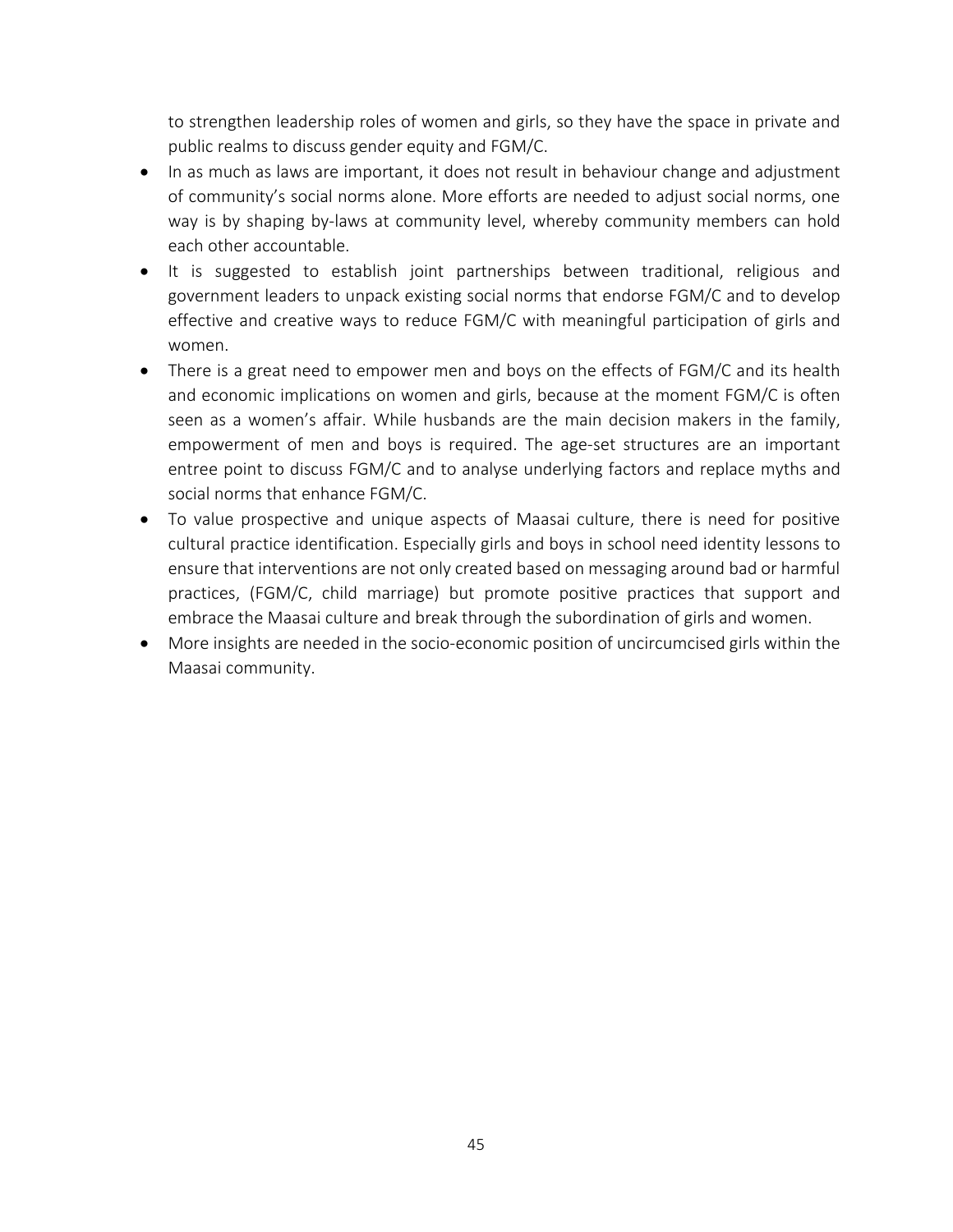## <span id="page-45-0"></span>6. REFERENCES

Ahmadu, F. (2000). "Rites and wrongs: An insider/outsider reflects on power and excision." Female "circumcision" in Africa: Culture, controversy, and change: 283-312.

Anumaka, I.B. and Sironka, B. (2014). Female Genital Mutilation and Girls' Participation in School activities in Isinya district, Kajiado County, Kenya. College of Higher Degrees & Research, Kampala

Berg, R., J. Odgaard-Jensen, A. Fretheim, V. Underland and G. Vist (2014). "An Updated Systematic Review and Meta-Analysis of the Obstetric Consequences of Female Genital Mutilation/Cutting." Obstetrics and gynecology international.

Fraser, B. P., Brown, W. J., Wright, C., & Kiruswa, S. L. (2012). Facilitating dialogue about development through digital photography: Seeing through the eyes of Maasai women. Journal of International and Intercultural Communication, 5(1), 20-42.

Gitau T., Van der Kwaak A., Kusters L., Kakal T. (2017) A baseline study on factors influencing child marriage, teenage pregnancy and female genital mutilation/ cutting in Kenya 2016. Royal Tropical Institute, Amsterdam

Hayashi, M. (2017) The State of Female Genital Mutilation among Kenyan Maasai : The view from a community based organisation in Maa Pastoral Society. Senri Ethnological Reports. Volume 143 page range 95-117 year 2017-12-01

Heise, L., Ellsberg, M., & Gottmoeller, M. (2002). A global overview of gender-based violence. International Journal of Gynecology & Obstetrics, 78(S1).

Hodgson, D. L. (2001). Once intrepid warriors. Bloomington: Indiana University Press.

Jones, S. & Ehiri, J. & Anyanwu, E. (2004). Female Genital Mutilation in Developing Countries: an Agenda for Public Health Response. European journal of obstetrics, gynecology, and reproductive biology. 116.

Kaplan, A., Cham, B., Njie, L. A., Seixas, A., Blanco, S., & Utzet, M. (2013). Female genital mutilation/cutting: the secret world of women as seen by men. Obstetrics and gynecology international, 2013.

Kassim, S. S. (2014). The attitudes of Maasai parents towards alternative rites of passage of girls in central division, Narok county, Kenya (Doctoral dissertation, University of Nairobi).

Kiamba, J. (2008). Women and leadership positions: Social and cultural barriers to success. Wagadu; 6, ISSN: 1545-6196.

KNBS (2015) Kenya Demographic and Health Survey 2014. By Kenya National Bureau of Statistics 2014 , Ministry of Health, Kenya National AIDS Control Council, Kenya Medical Research Institute, Kenya National Council for Population and Development and The DHS Program, ICF International (December 2015)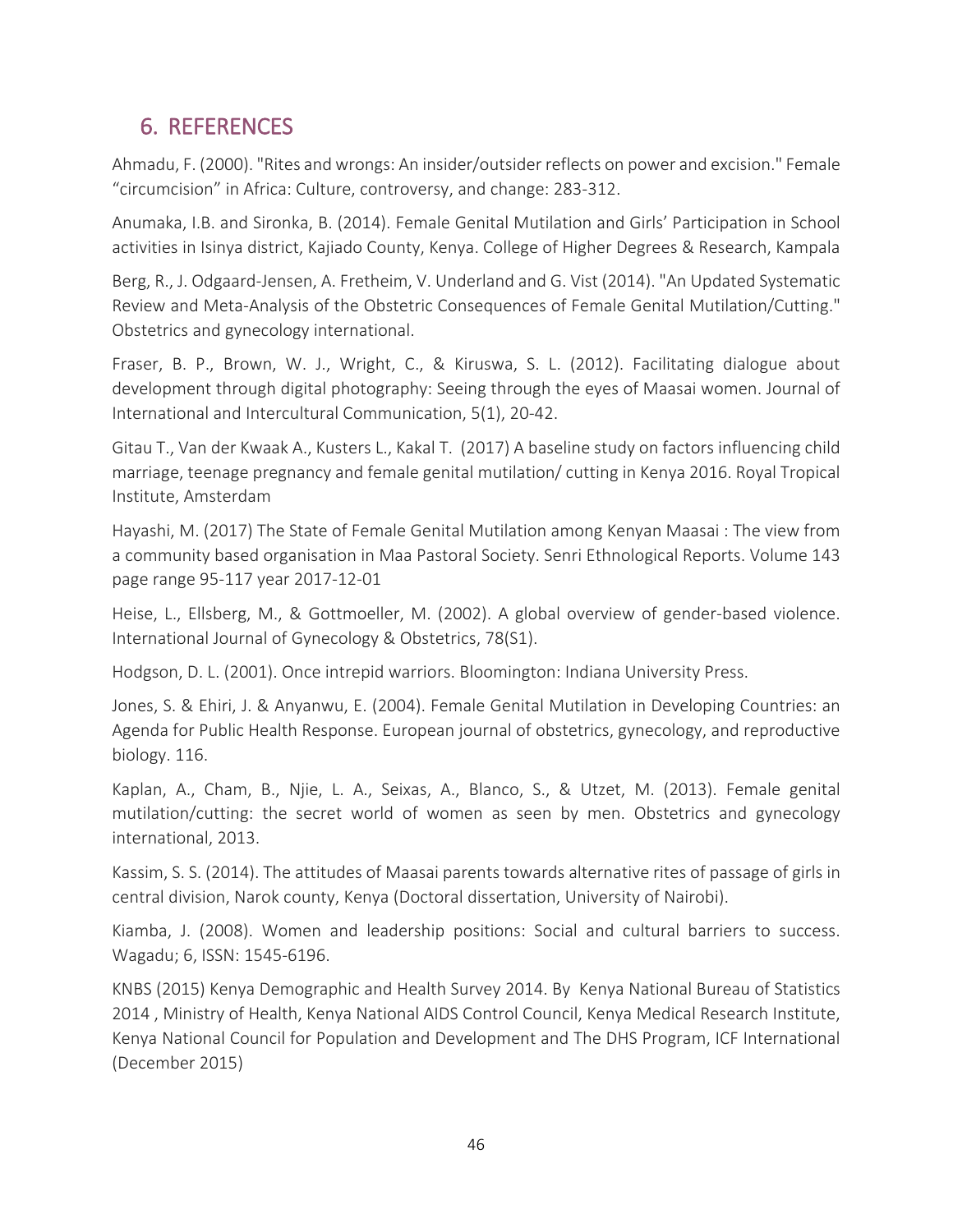Koomen, J. (2014). Global governance and the politics of culture: campaigns against female circumcision in East Africa. Gender, Place & Culture, 21(2), 244-261.

Maasai Association, 2017. <http://www.maasai-association.org/>

Magangi, M. (2015). Effects of female genital cutting on school attendance and retention of primary school girls in Kuria west district, Kenya. African Journal of Education and Human Development: 1(1).

Mackie G, and Lejeune J. (2009) Social Dynamics of Abandonment of Harmful Practices: A New Look at the Theory. in Special Series on Social Norms and Harmful Practices. Innocenti Working Paper No. 06, Florence, UNICEF Innocenti Research Centre.

Masho, S. W., Matthews, L. (2009) Factors determining whether Ethiopian women support continuation of female genital mutilation. International Journal of Gynecology and Obstetrics. 2009; 107: 232-235.

Miller, M., Moneti, F., Landini, C., & Lewnes, A. (2005). Changing a harmful social convention: female genital mutilation/cutting.

Nicholson (2005) Meeting the Maasai. Journal of Management Inquiry Volume 14 255-267. 10.1177/1056492605279095.

Nyabero, C., Omwenga, E.N. & Okari, F. (2016). Alternative rites of passage potency in enhancing girl child self-esteem. Leveraging Education to End Female Genital Mutilation/Cutting Worldwide. International Center for Research on Women and participation in education in primary schools in Kisii County, Kenya. African Journal of Education and Human Development, 2(1): 1-9.

Oloo, H., Wanjiru, M., & Newell-Jones, K. (2011). Female genital mutilation practices in Kenya: the role of alternative rites of passage: a case study of Kisii and Kuria districts.

Population Reference Bureau (2013) Ending female genital mutilation/cutting. Lessons from a decade of progress. USAID

Sarkis, M. (2003). Female genital cutting (FGC): an introduction. The Female Genital Cutting Education and Networking Project.

Shell-Duncan, B., Wander, K., Hernlund, Y., & Moreau, A. (2011). Dynamics of change in the practice of female genital cutting in Senegambia: testing predictions of social convention theory. Social science & medicine (1982), 73(8), 1275-83.

Shell-Duncan, B., Gathara, D. and Moore, Z. (2017) Female Genital Mutilation/Cutting in Kenya: Is Change Taking Place? Descriptive Statistics from Four Waves of Demographic and Health Surveys. February 2017, Evidence to End FGM/C: Research to Help Women Thrive. New York: Population Council

Shell-Duncan, B., Moreau, A., Wander, K., Smith, S. (2018) The role of older women in contesting norms associated with female genital mutilation/cutting in Senegambia: A factorial focus group analysis. PLoS ONE 13(7): e0199217.